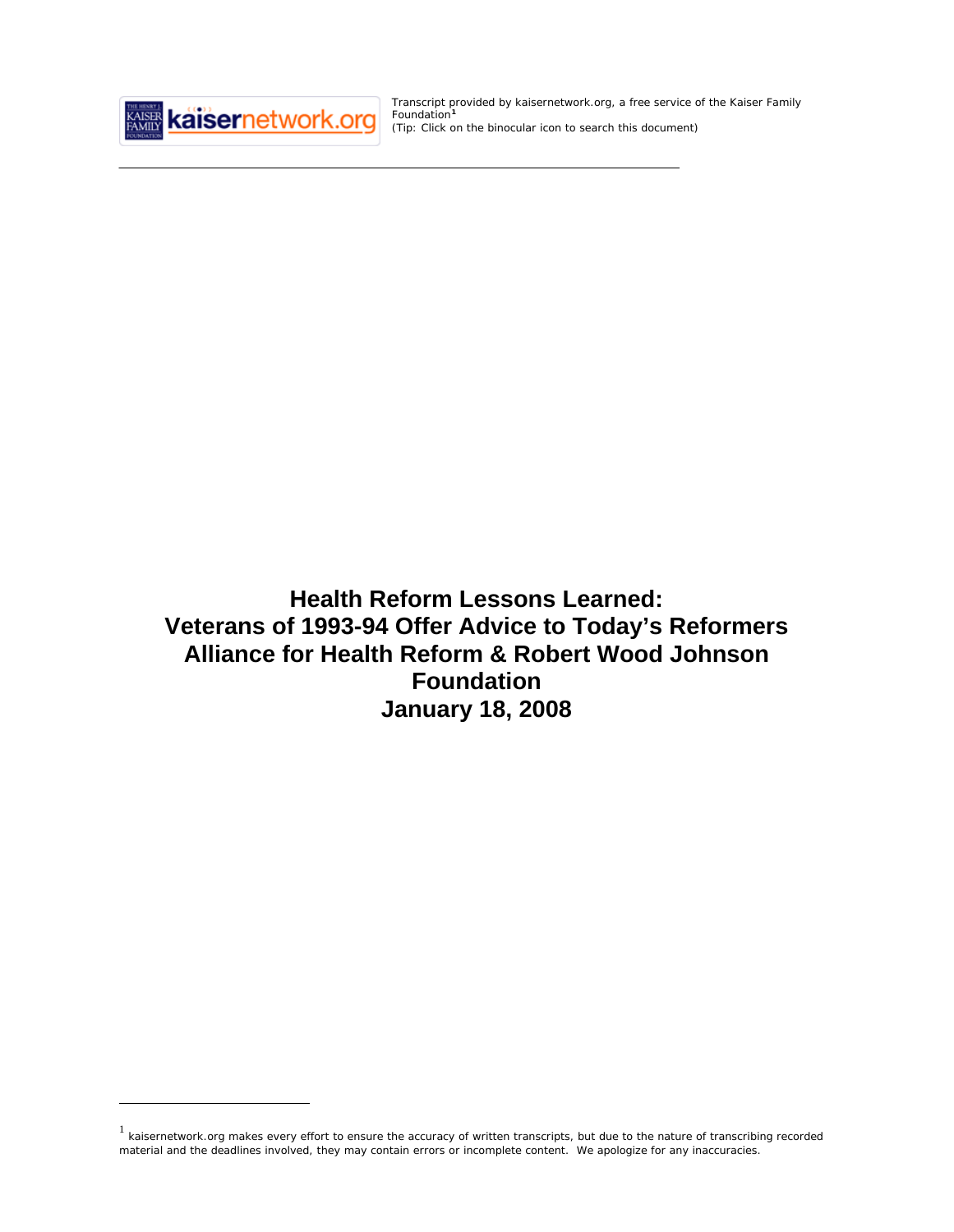[START RECORDING]

**EDWARD HOWARD:** My name's Ed Howard with the Alliance for Health Reform. I want to welcome you on behalf of Senator Rockefeller, Senator Collins, our Board of Directors to this briefing about lessons we can learn from the health care reform experience from 1993-94. Someone was speculating before hand that we have such a great turnout because people who don't like the idea of health reform want to find out what derailed it last time so we can do it again! [Laughter] I don't think that's the case, though. I'm really pleased that you're here as we get into this shank of the presidential campaign where health care is an important issue. I think the kind of perspective that you're about to hear from our panelists is going to be very helpful.

 I want to thank the Robert Wood Johnson Foundation for its co-sponsorship and support of this event. You're going to hear from David Colby of the Foundation in just a moment as part of the panel.

 I remind you that you have green question cards and floor mics, to use them to ask questions at the appropriate point. And, a blue evaluation form that we hope that you will fill out to help us improve these briefings, make them better for you. And, I would ask you to take 15 seconds and turn off your cell phone ringer, if not your cell phone, so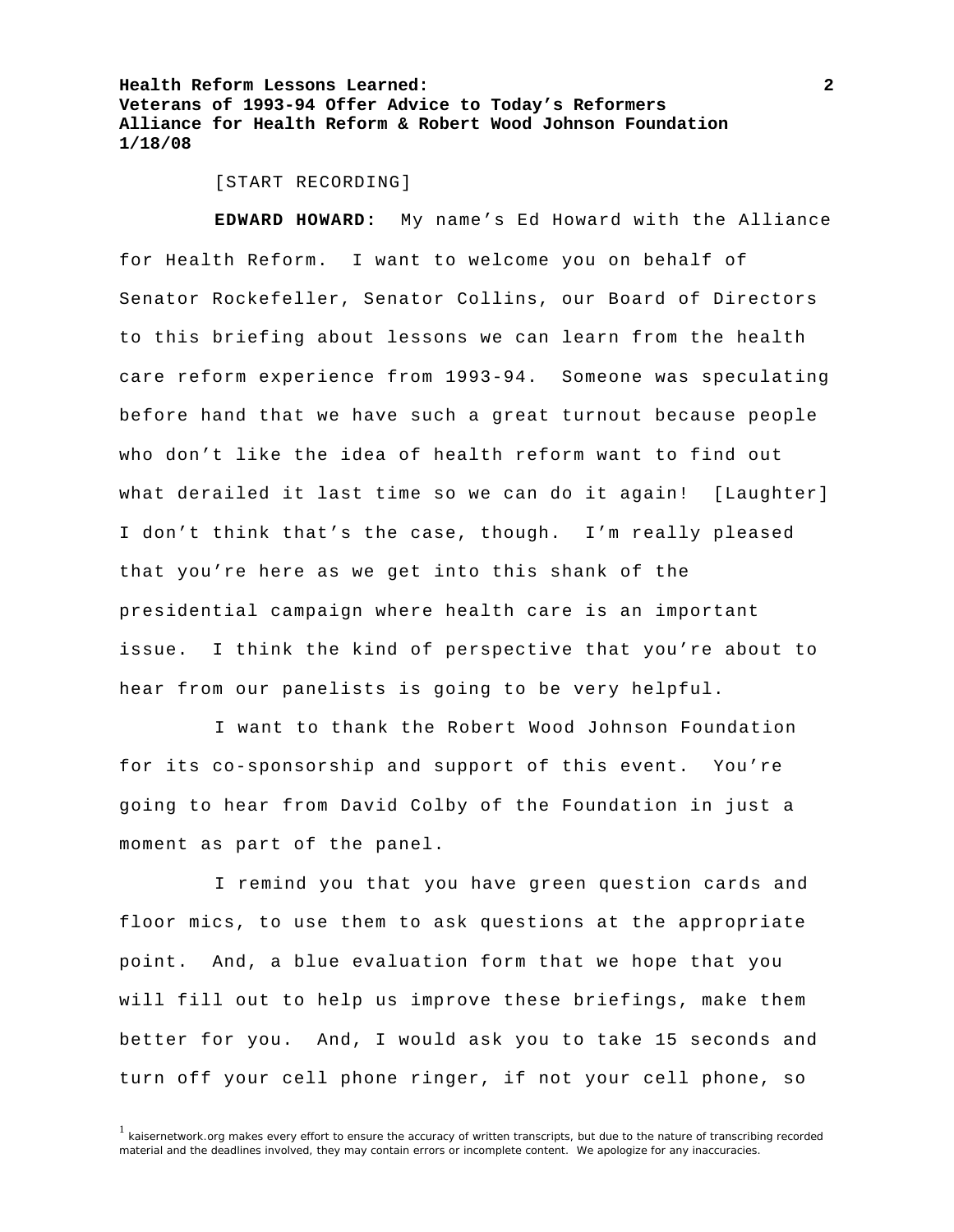that we can do this relatively undisturbed. Thank you all for coming and let me turn it over now to your real moderator, one of the best health reporters in America, Susan Dentzer, who most of you know heads the reporting unit that covers health care, health policy, and social security for *The NewsHour with Jim Lehrer.* You may not know, although you can find it in your biographical information in the kits, that she's also been an Editor and Reporter at the *U.S. News* and at *Newsweek*. And, she knows enough about health care so that any of the panelists who try to get by with a slip-shod answer, won't be able to do it.

 Susan, thank you so much for doing this. And, it's all yours.

**SUSAN DENTZER:** Thank you very much, Ed. Thanks for those very kind comments. Good afternoon to all of you. Thank you so much for turning out for this Lessons Learned forum. It occurred to us as we looked at the list of people that registered to come, that for many of you this whole period that we're going to talk about today, which we arbitrarily will describe as the period between January  $20<sup>th</sup>$ of 1993 and, let's say, September  $1^{st}$  of 1994. Those being a kind of a rough estimation of the birth and death of the Clinton Health Reform.

<sup>&</sup>lt;sup>1</sup> kaisernetwork.org makes every effort to ensure the accuracy of written transcripts, but due to the nature of transcribing recorded material and the deadlines involved, they may contain errors or incomplete content. We apologize for any inaccuracies.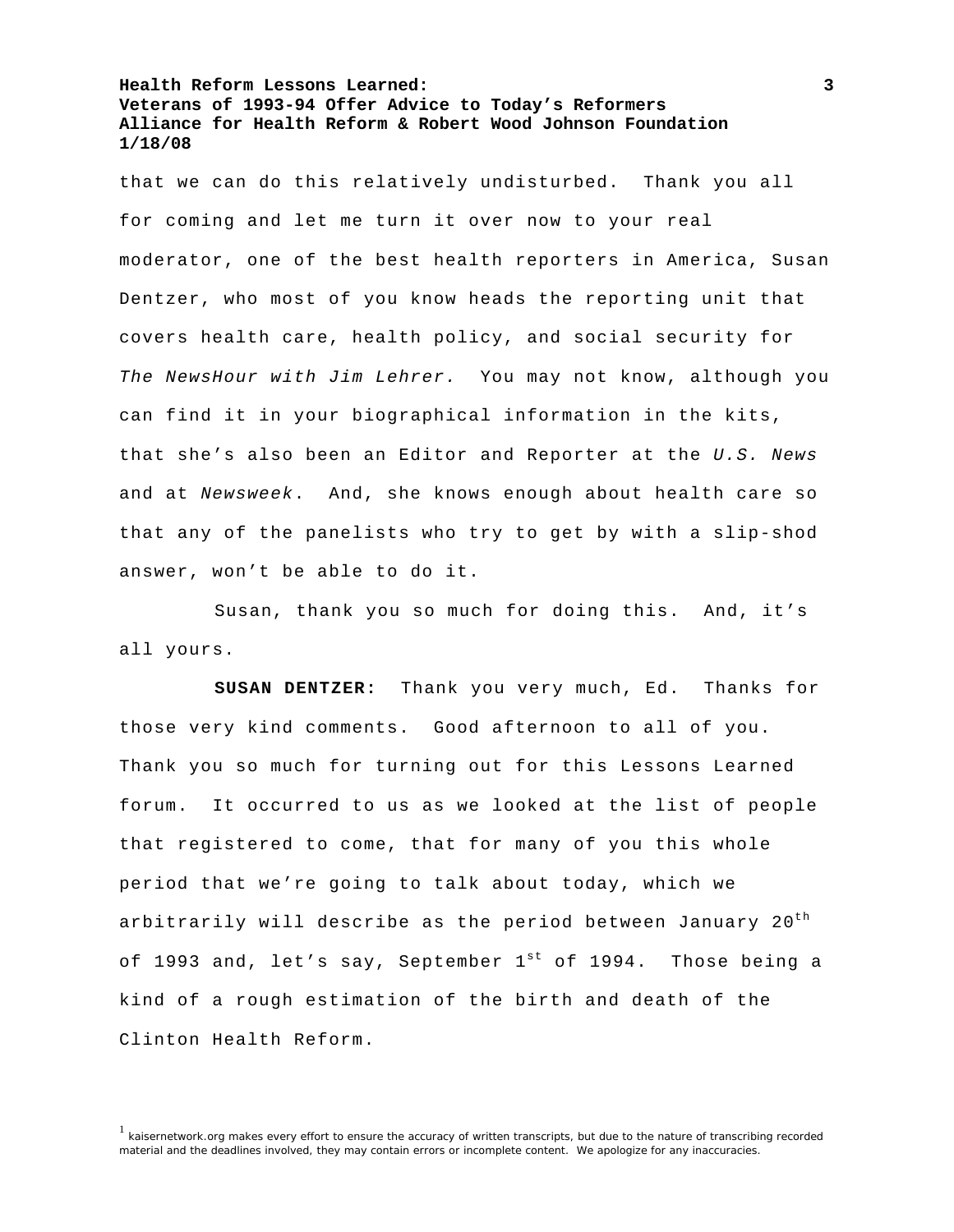It occurred to us as we looked at the list that for many of you this might not have been living history. This may be ancient history. So, I'd just like to do a quick test and say, how many of you were not, had not quite celebrated your 10<sup>th</sup> birthday on January 20<sup>th</sup>, 1993? Raise your hands high, please. Okay, so maybe about, how many of you had not quite celebrated your  $15^{th}$  birthday on January  $20^{th}$ , 1993? And, how many of you did not have a functioning day job in Washington on January 20<sup>th</sup>, 1993? Okay, so those three questions, that looks like to me about ¾ of the audience right there. So, for many of you this is ancient history. We will try to make it as lively for you as possible. And, I think I have the absolute best cast of panelists to bring that about.

 You have in your packets a yellow sheet, which details the provisions of the Health Security Act. So, we will not be entertaining questions today on what was in the Health Security Act because we'd have to have a six day forum in order to do that. So, you have that as background. You also have lots of wonderful articles of background in it, which I'm sure you all read assiduously before you came today. But, I do recommend them because they do provide a terrific historical perspective on what happened.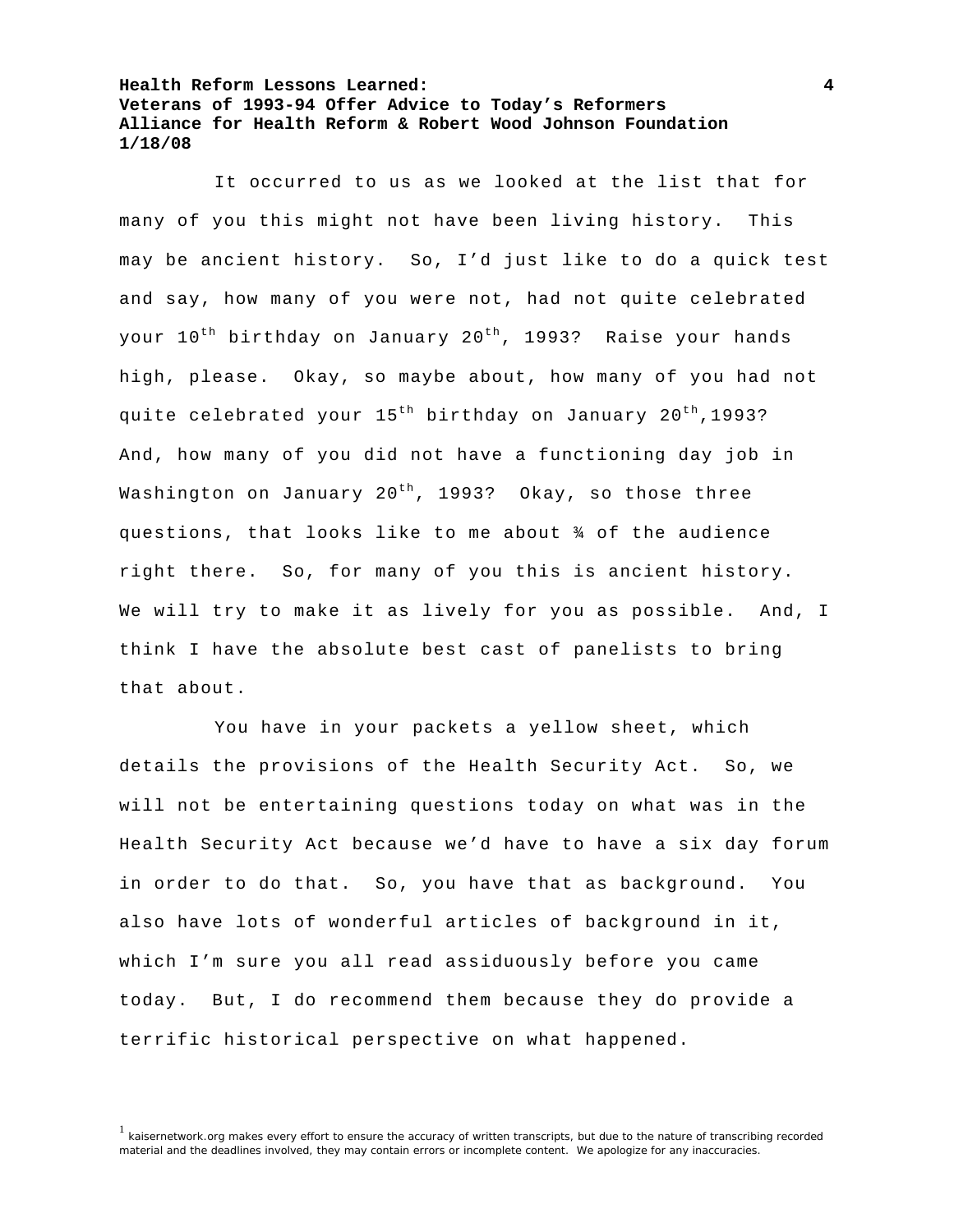My own personal recollection of covering health reform and, as Ed said, I was at *U.S. News and World Report* at the time, is that it was a little bit like watching the Alfred Hitchcock movie *Psycho* for the first time. You may recall in that movie, the character played by Tony Perkins is Norman Bates. He lives at the Bates Motel. At the house near the Bates Motel, his family home. His mom is up in the attic. And, you see her for the most of the movie in a rocking chair, only from the rear, and she's rocking back and forth. And, you think she's a crazy old lady in the attic. It is only at the end of the movie that you discover that the crazy old lady in the attic has actually been dead the entire movie.

 And, health care reform, covering health care reform is a little bit like that because there was a lot of a frenzy and people stabbing each other behind a shower curtain. And, just lots happening and then all of a sudden it died very abruptly. And, for those of you who are interested, you might want to go back and just read everything that appeared, every headline that appeared about health care reform in *The New York Times* during the month of August, 1994. And, just to give you a quick sense, we started off on, say, July 31st with a piece by Maureen Dowd, "Clinton Goes to Truman Land,"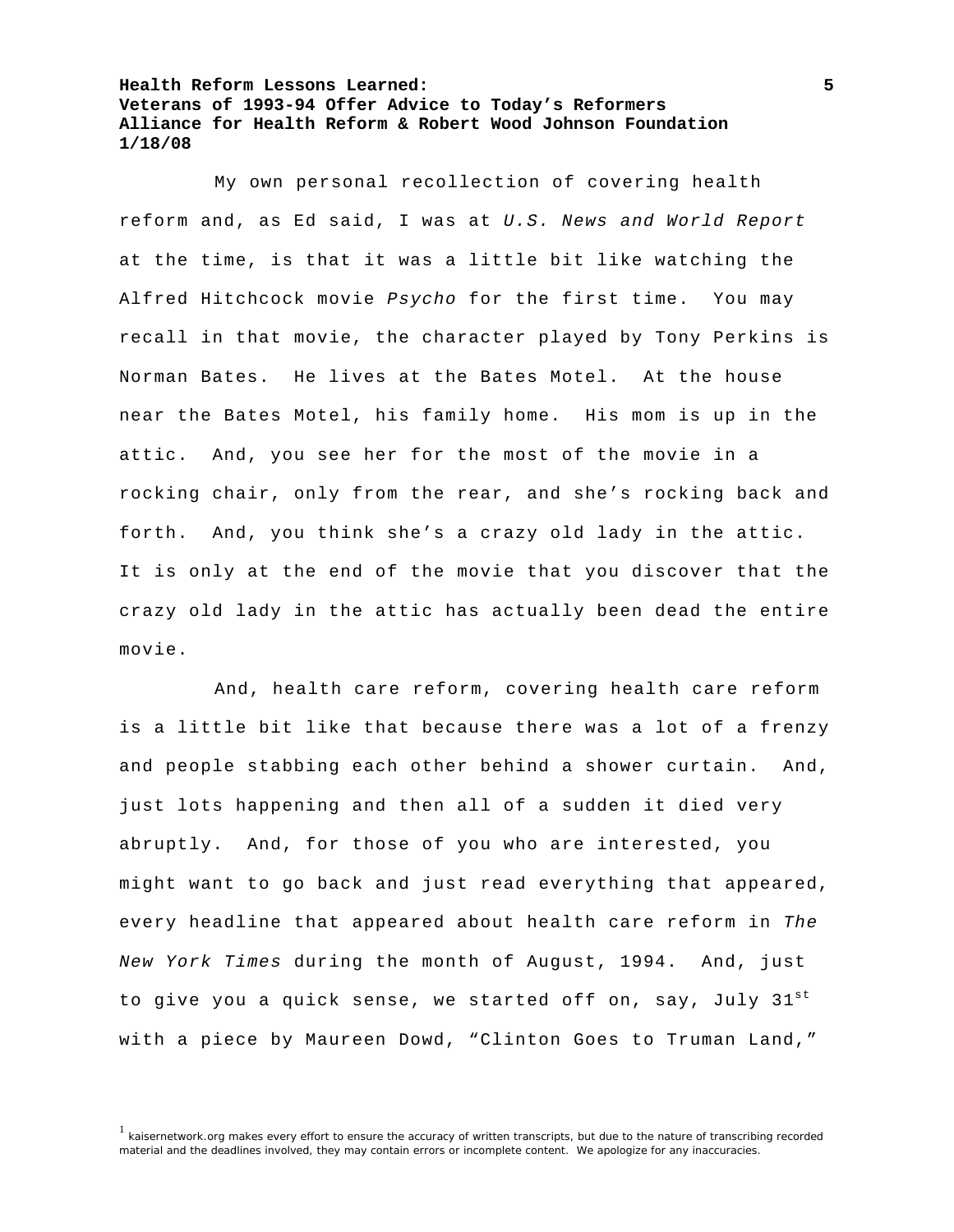he travels to Missouri, "in push to 'Give 'em Health," as opposed to "give 'em hell."

August  $1^{st}$ , George Mitchell, the Senate Majority Leader, urges action on health care now. August  $4<sup>th</sup>$ , Clinton plans series of TV appearances. August  $3^{rd}$ , Senate Leader Mitchell unveils his plan for health care, which was a marriage of the Clinton proposal and some other ideas. August  $5<sup>th</sup>$ , House will let Senate go first on health care. August 10<sup>th</sup>, debate is begun on Mitchell Plan for health care. August 11, Clinton says he would not accept health care legislation with less of a guarantee of universal coverage than George Mitchell. August  $12<sup>th</sup>$ , new centrist group seeks different consensus on health care. August  $13<sup>th</sup>$ , Mitchell sees room for dealing on rival health care proposals. August 17<sup>th</sup>, GOP abandons delaying tactic on health care. August  $18^{th}$ , bipartisan group is near completion of its health plan. August  $20^{th}$ , bipartisan group in Senate offers new health plan. August 23<sup>rd</sup>, coalition seeks converts to its reduced health plan. August  $24<sup>th</sup>$ , health care bills prospects dim with hardening of stances. August  $27<sup>th</sup>$ , Clinton allies concede that broad plan is all but dead this year. Okay. Three weeks. Is this painful for all of you to go through all of this again? So, that was a little bit like what this whole experience was like. And,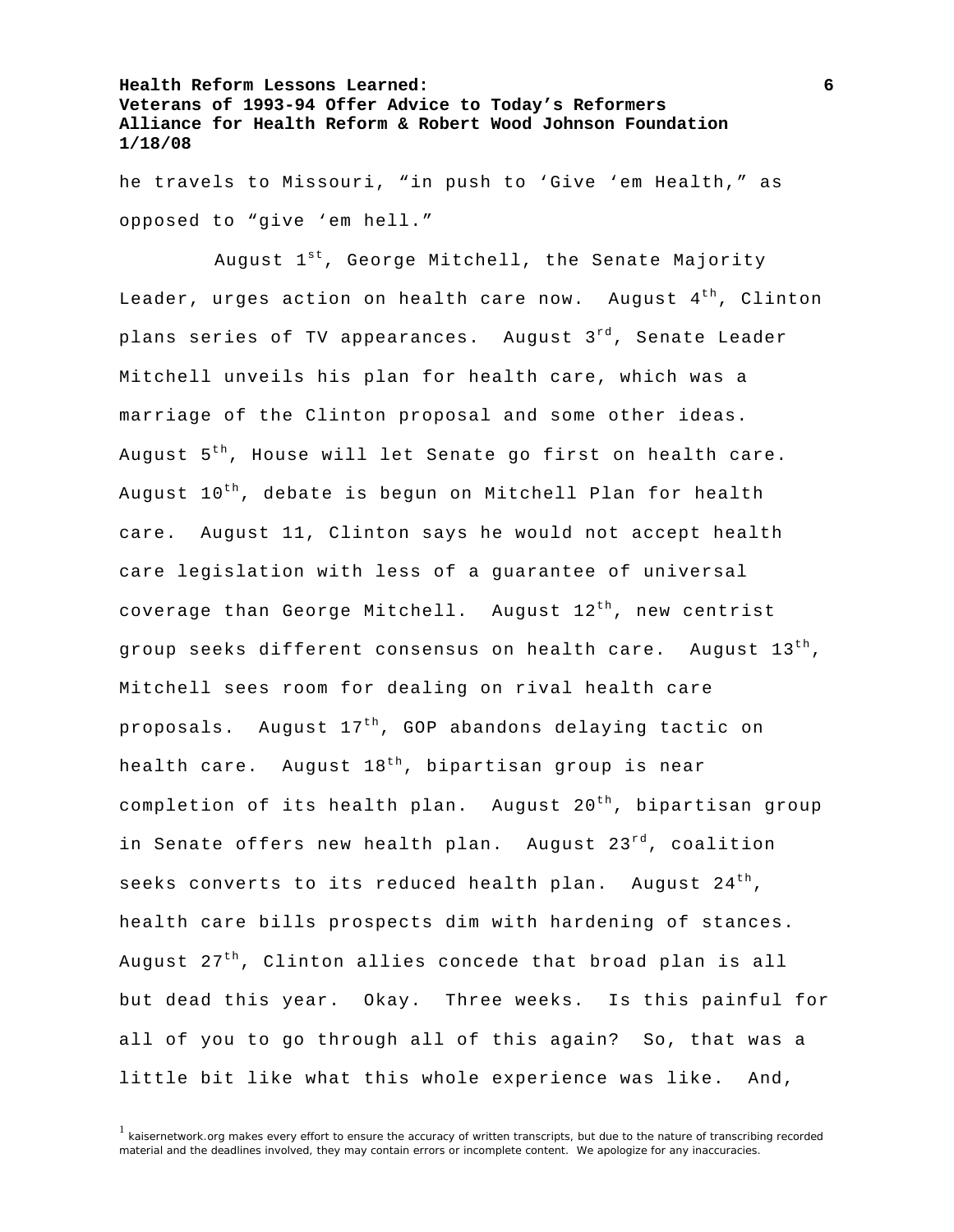these folks, as I say, are here today to give us a sense of that.

 We're going to start off with just a few brief comments from David Colby. But before we go into David, let me just introduce our panelists for you now. And, I'm going to ask them in a few minutes to describe what they were doing during the period of question, so you can place them in the historical record. We start over here on my far right, which is hardly a political statement, but with Chris Jennings.

**CHRIS JENNINGS:** To their left, to their left.

**SUSAN DENTZER:** Okay. Right, their left. Exactly. It's appropriate. Chris Jennings has joined us. He has more than two decades of health policy experience in the White House, Congress, and the private sector. And, he's currently President of Jennings Policy Strategies and, of course, an advisor to the campaign of Senator Hillary Clinton.

 Next to me is Brian Biles who is currently professor in the Department of Health Policy at George Washington University. And, he served for five years previous to that at the Commonwealth Fund and also has a long career on the Hill, which we will ask him about momentarily.

 I'm going to skip over all the way to the end here and introduce Dean Rosen who is a partner at the public affairs firm, Mehlman, Vogel, Castagnetti, Incorporated and

<sup>&</sup>lt;sup>1</sup> kaisernetwork.org makes every effort to ensure the accuracy of written transcripts, but due to the nature of transcribing recorded material and the deadlines involved, they may contain errors or incomplete content. We apologize for any inaccuracies.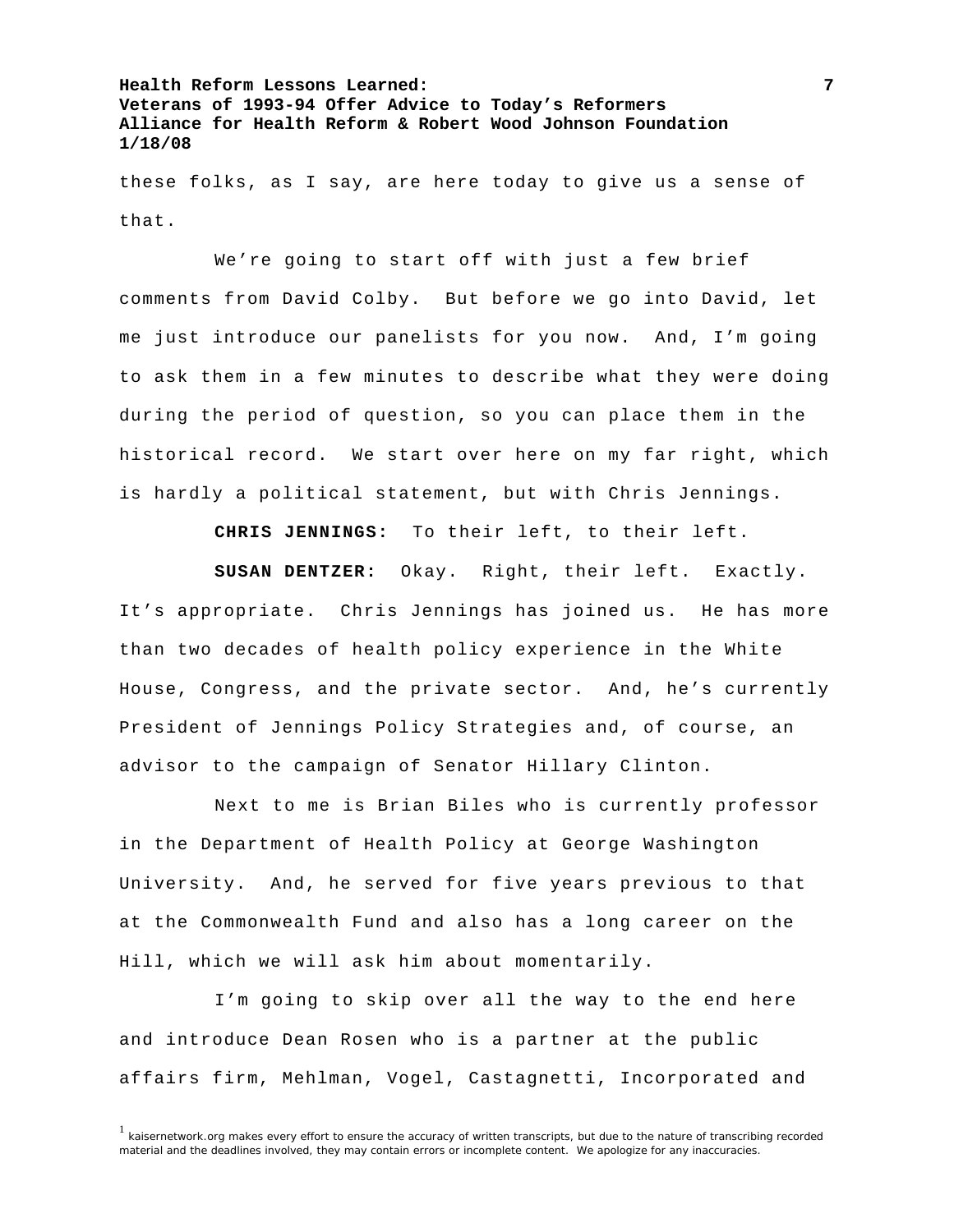the head of the firm's health practice. Before that at the late, great Health Insurance Association of America. And, before that on the Hill as he will describe in a moment.

 Also with us is Christine Ferguson who's a research associate professor of health policy at George Washington where she focuses on policy and health insurance issues. And, she also has a long career in both state government and previous to that on the Hill as she will also tell us in a moment.

 And, then finally David who will give us a few observations now, is the Vice President of research and evaluation at Robert Wood Johnson Foundation where he leads a team dedicated to improving the way Americans maintain health and obtain care and also a veteran of experience on the Hill. And, I'm proud to say, a person who this Sunday will celebrate his 30<sup>th</sup> birthday?

**SPEAKER:** Yay!

**SUSAN DENTZER:** Thirtieth birthday, plus or minus a few. Anyway, David, welcome. Please let's open up with some perspective from your experience both seeing this happen in '93 and '94, or more specifically not happen, and from your standpoint now at the Robert Wood Johnson Foundation seeking to advance health and health care for all Americans.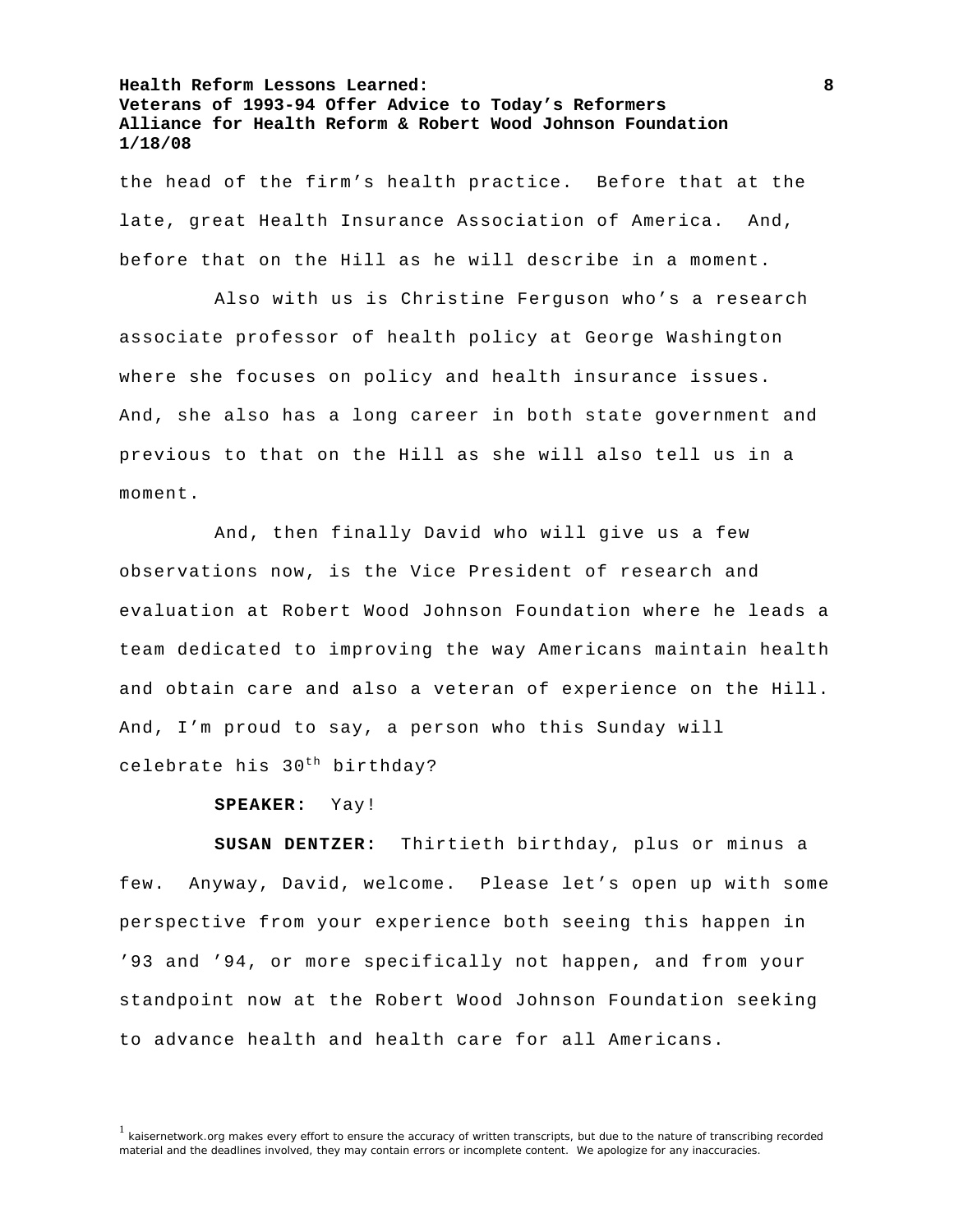**DAVID COLBY:** Thank you, Susan. Welcome and thank you all for coming. I want to thank the panel members especially for sharing insights, even though they're probably still shell-shocked over this experience. I want to thank the Alliance for holding this meeting. And, I want to thank you all for being here.

 When the Robert Wood Johnson Foundation began its work on health and health care in 1972, the conventional wisdom at that time and the wisdom of our Board of Trustees, was that President Nixon and Congress were on the cusp of passing health care reform. Nineteen-seventy-two to 1974. We at the Foundation, really adjusted our programming under the assumption that there would be some sort of universal coverage plan. And, so the next issue we needed to work on was health care access. And, so we started working on health care access. But, of course, that plan, actually those plans, there were a number of plans in that time period, didn't happen and didn't pass.

 And, today coverage is an essential part of the Foundation's mission, a part of its mission to improve health and health care. Why is it part of our mission and, I should say, why should you also care about health care coverage. Well, first of all, there's a reason to care, which is a political reason. It's on the political agenda. All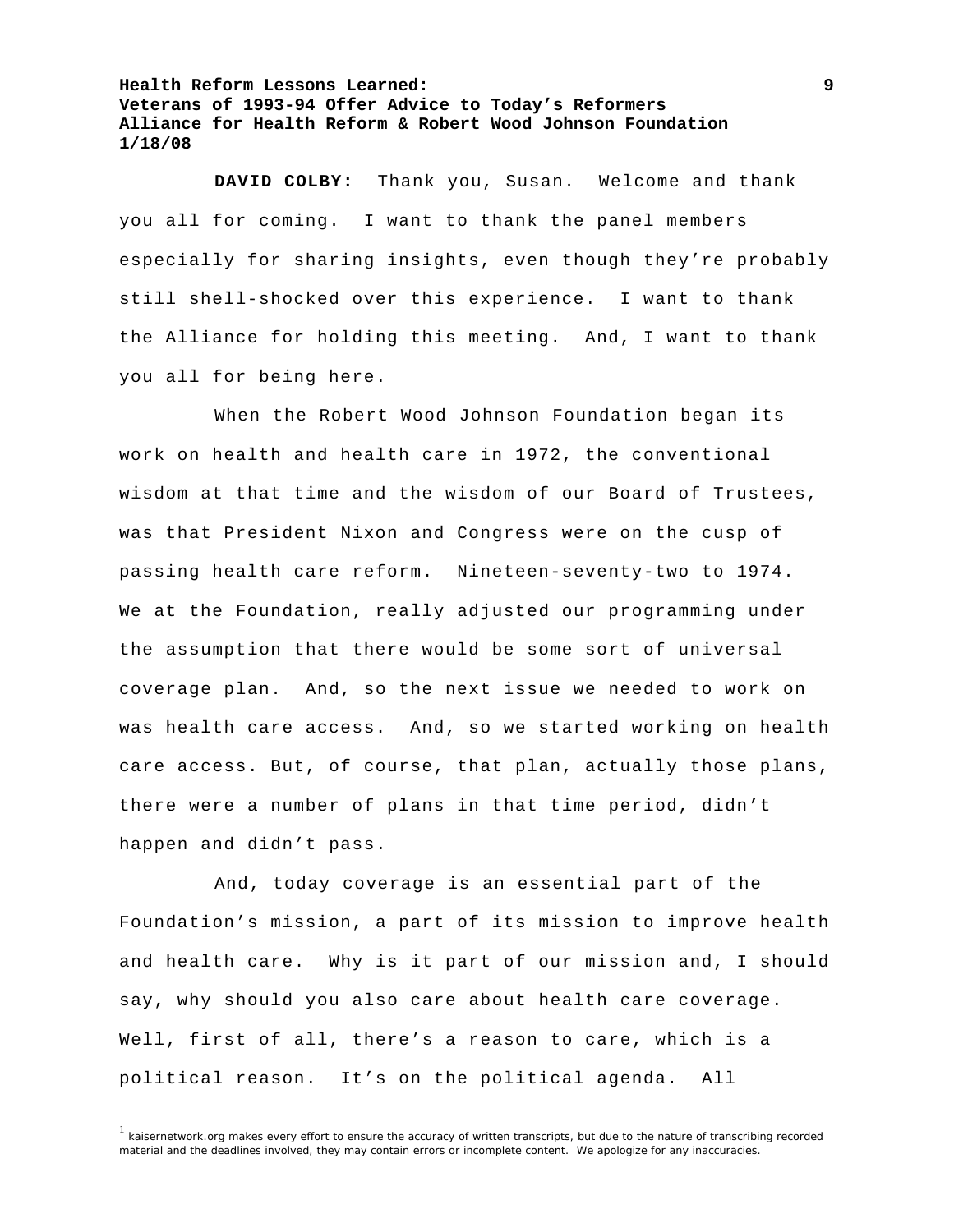Presidential candidates are addressing reform. The polls until very recently had health care coverage as one of the high items. *The Washington Post* recent poll shows that the economy is surpassing health care coverage. But, when you look under economy and ask people what's most bothering you about the economy, it's the cost of health care, the affordability of health care. So, health care is still driving that.

 I think the second reason is much more of a humanistic reason and a policy reason as why should we care about the uninsured. The IOM in 2003, 2004 did a series of reports on the consequences of being uninsured. There were six reports. And, I think I can probably summarize those reports in a couple of quick phrases. The uninsured are more likely to live sick. They're more likely to go bankrupt because of health care costs. And, they're more likely to die younger because they're uninsured.

 But, interestingly the IOM went farther than that and talked about how the population of the uninsured really harms us all. That as we take resources that should be used for prevention and move them over to covering the uninsured. So, it affects the whole community and it affects our workforce productivity.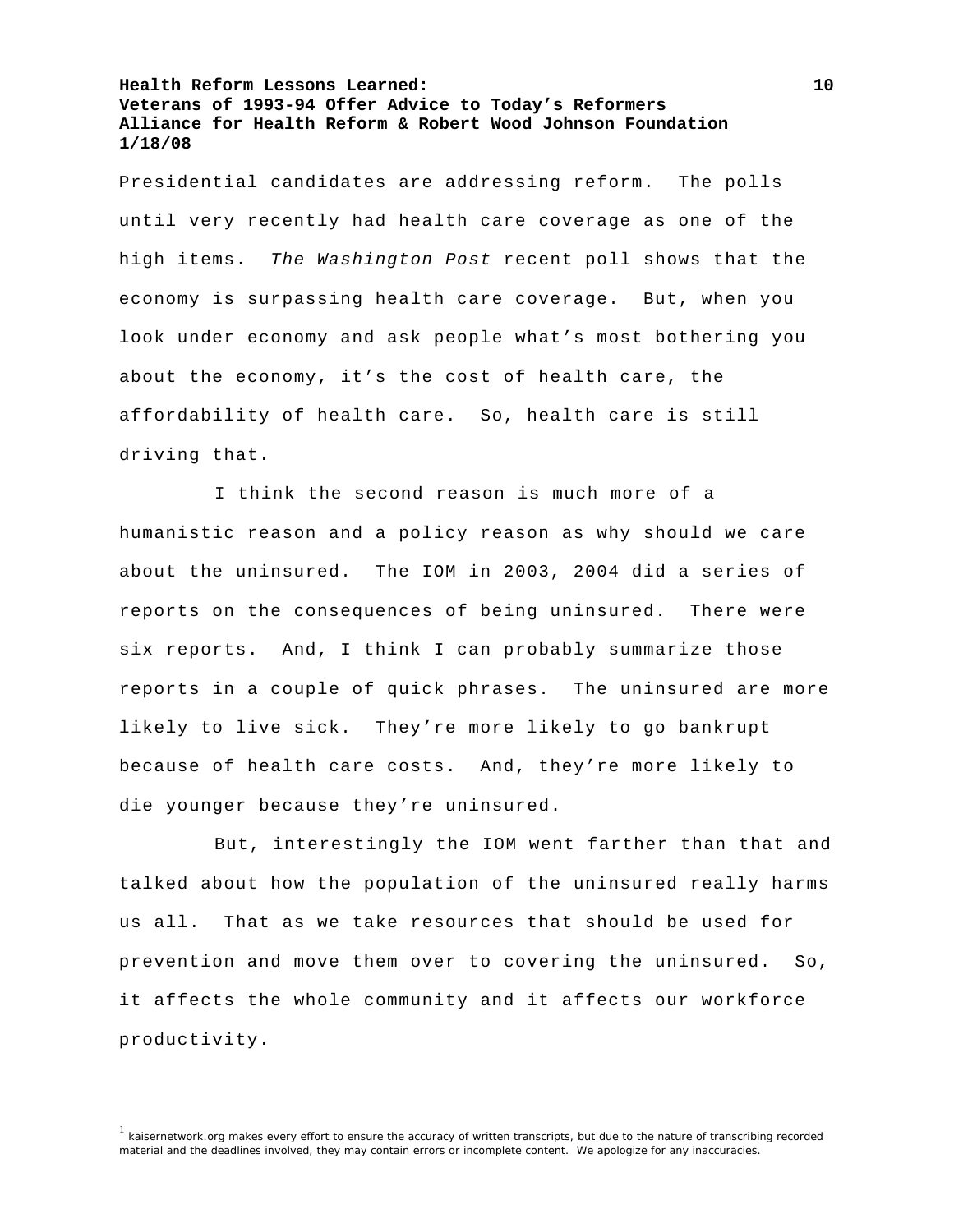So, those are the reasons to be interested in this issue. There's a political reason and then there's a policy, humanistic reason. And, I always like to go back to one of the great American philosophers on this topic. It's not John Dewey. It's really Yogi Berra. Many of you may think it's Casey Stengle, but it was really Yogi Berra who said, "This is déjà vu all over again." And, most of us would listen to that statement and say it's redundant. It's a redundant statement by someone who had fairly limited education. I think it is the real experience that most of us have had who were 10 in 1992 or more than 10 in 1992. It's the experience that we've had. This is déjà vu all over again.

 I think we need to learn the lessons to meet the challenges that face us in the near future. And, we'll be talking about those lessons and the panel members bring a lot of experience to talk about those lessons. So, thank you, Susan. And, you can move on to the panel.

**SUSAN DENTZER:** Thank you so much, David. I asked our panelists to begin today by answering the question, "Where were you on the nights of January 20<sup>th</sup> to 1993 to September  $1^{st}$ , 1994?" Or, more specifically, what was your day job during that period? Presumably you were also working a lot of those nights also. But quickly, tell us what your day job was over that period. And, then give me one memory

 $1$  kaisernetwork.org makes every effort to ensure the accuracy of written transcripts, but due to the nature of transcribing recorded material and the deadlines involved, they may contain errors or incomplete content. We apologize for any inaccuracies.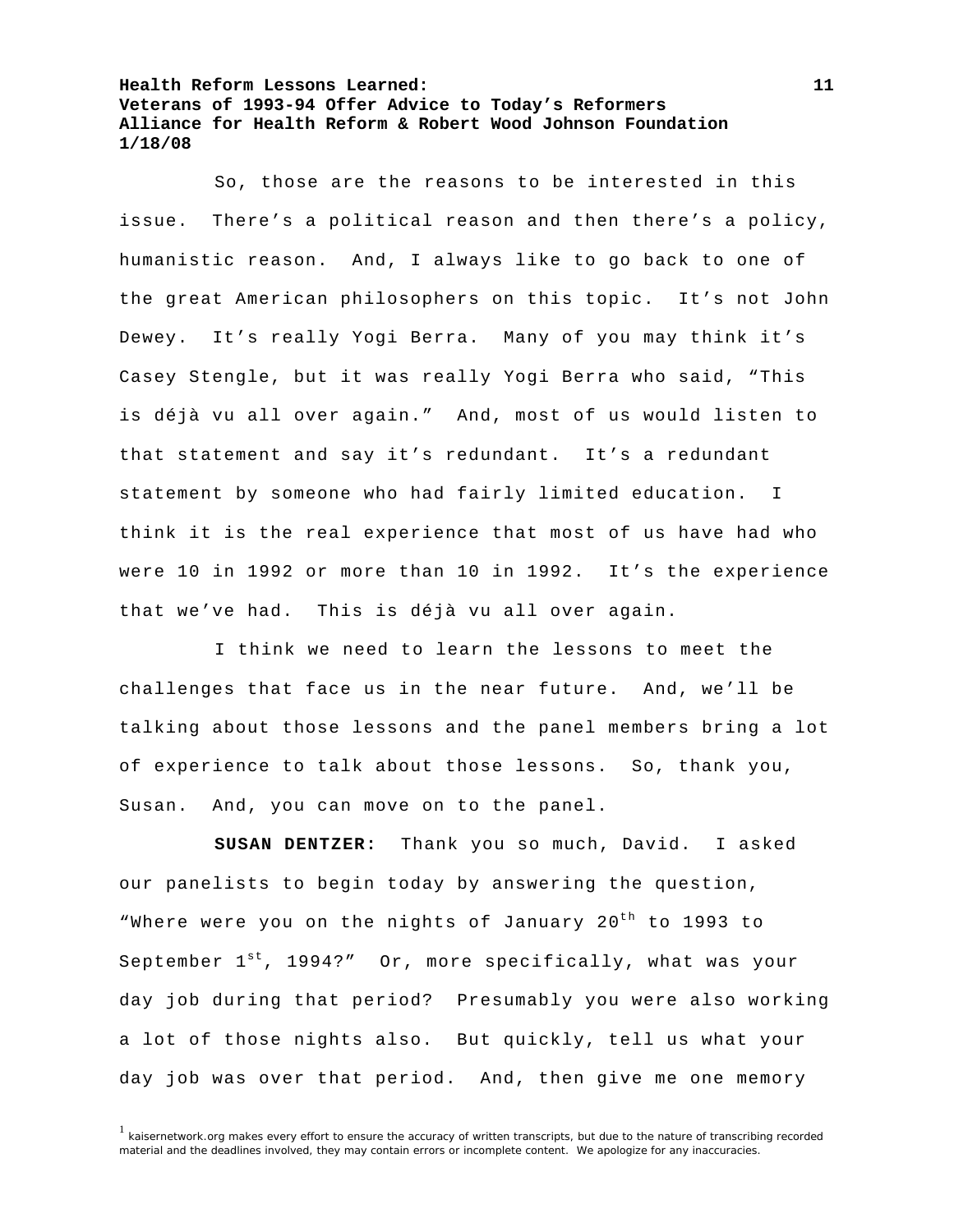that seems to encapsulate for you what the experience was like? What was a major turning point? What was a moment you now bitterly regret? Whatever, but a seminal moment in health reform.

 So, I'm going to start with you Chris. Where were you during that period and what's your seminal memory of what occurred?

**CHRIS JENNINGS:** Well, Susan, I did push the button, is it on? The reason that I showed up a little bit late because I knew Susan was going to recount the depressing chapters of our lives during that period of time. And, now she's asking us to recount it. So, I mean—

**SUSAN DENTZER:** There are medications for this, Chris. [Laughter]

**CHRIS JENNINGS:** I was in the White House in '93 and '94, '95, '97, '98, '99, and 2000. So, I was there for those two years and I guess, I think it's, besides my health security card and the issue of the pen that we don't veto any longer, my seminal, I don't really believe it's conceivably possible, at least for me, to have one seminal. I have a sort of myriad of, I would say, mosaic of memories. And, I would just like to mention a few because it would be unfair. It was both exhilarating and depressing, and, at times, both concurrently and frequently one or the other.

<sup>&</sup>lt;sup>1</sup> kaisernetwork.org makes every effort to ensure the accuracy of written transcripts, but due to the nature of transcribing recorded material and the deadlines involved, they may contain errors or incomplete content. We apologize for any inaccuracies.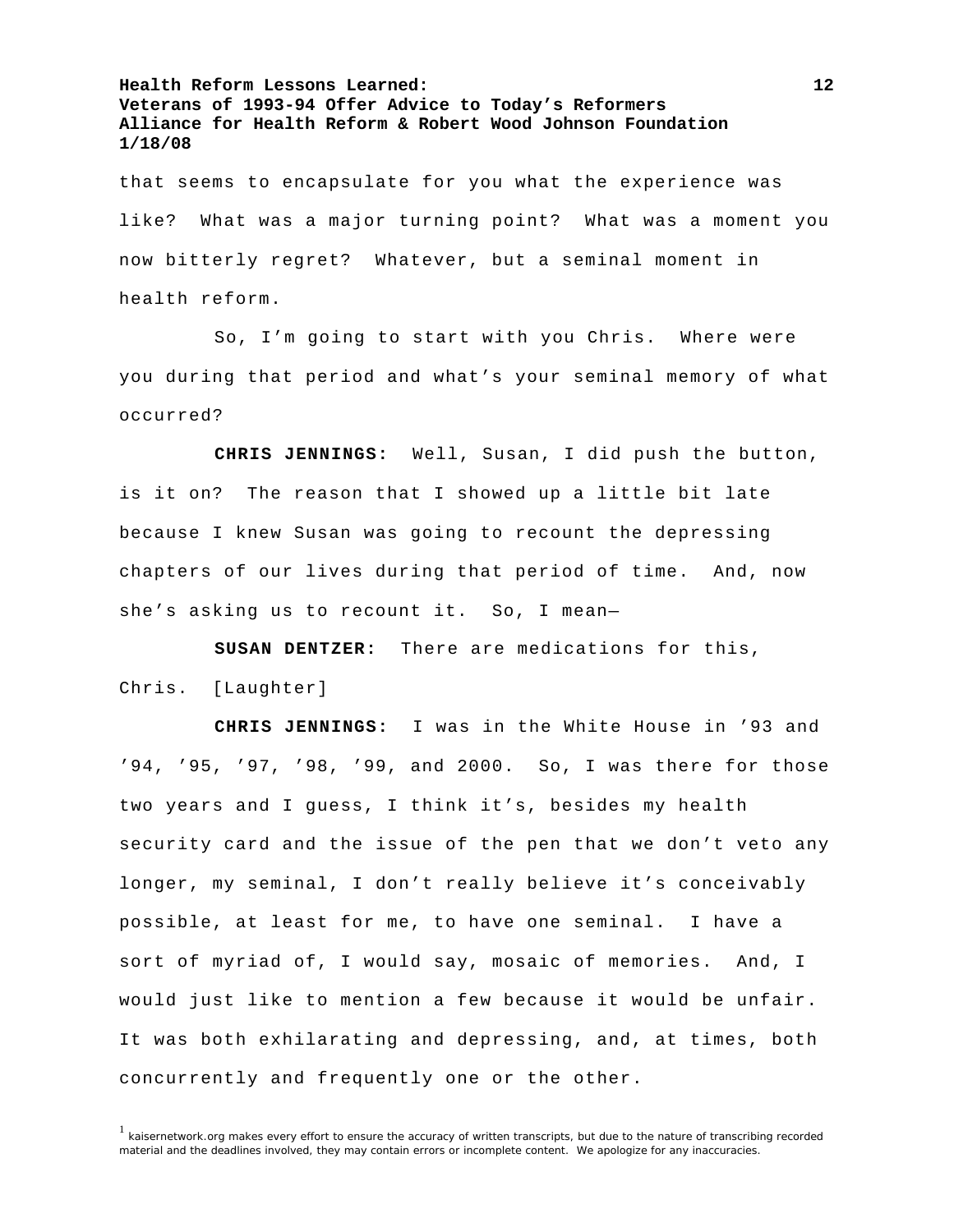The first time I remember was actually meeting the First Lady. And, her telling me that, you know I was working at the time for David Pryor, and she said, "I just need you to have him lend you to me for 100 days and it'll be over. Then you can go back and help us pass it." And, I said, okay. Then I remember this toll-gate process that no one had told me about before—

**SUSAN DENTZER:** And, just say a quick word what "toll-gate" was for those who don't have the pleasure of having lived through this.

**CHRIS JENNINGS:** Toll-gates, we had hundreds of advisors and people working through the health care the development of the health plan and was criticized for how big it was, which I'm sure we'll get into that later, but I remember as I had to keep on clearing people through the security process as I was being yelled at by Brian Biles for even having them come in the first place. But, I guess the bigger moments that I really remember was going up in the motorcade with the President when he gave his health care speech and fact checking it on the way up. How shocking. [Laughter] And, then him giving it as the teleprompter brought up the State of the Union Address and no one really could even capture that. And, then just shortly thereafter, spending all this time with Senator Clinton preparing her for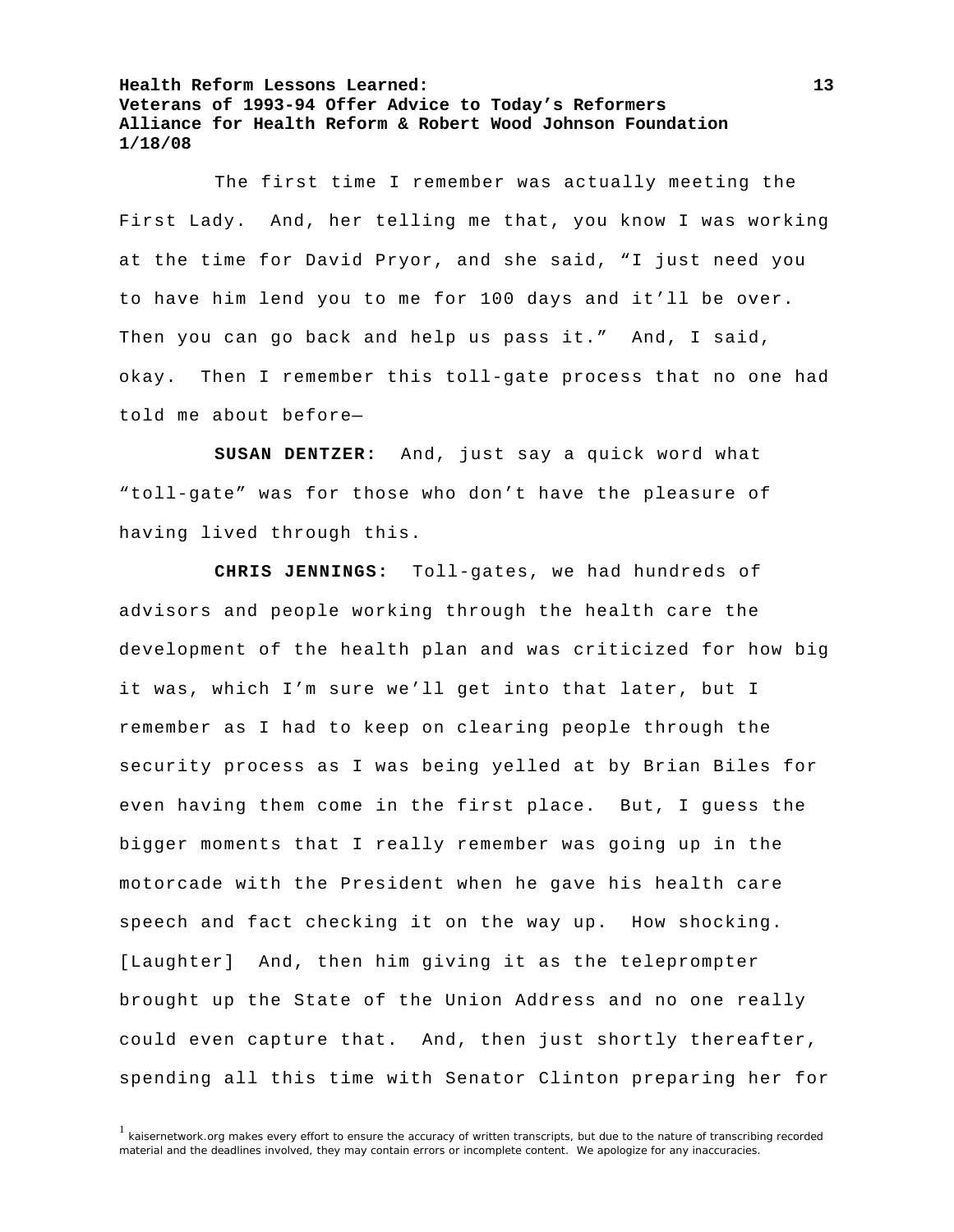these five hearings over two days and her ability to really wow the whole committee and her ability to digest all this extraordinary policy detail, but also know what each individual member wanted. And, her talking about Doctor Kevorkian with and pushing back on Congressman Army when she was critical of him.

**SUSAN DENTZER:** The implication being that he was going to be the Doctor Kevorkian of health reform.

**CHRIS JENNINGS:** He was going to be the doc, just say no, and kill things.

 And, then I just have to say that going back after her testimony and just saying how she made us look better than we are. And, as you go through this process, I remember the depression I felt when Senator Byrd said this was not going to be part of the reconciliation process. And, it was going to be impossible to move this quickly because if you weren't going to be reconciliation, that meant we were going to push this later. And, as you push legislation out, I knew from that moment on it was going to be extremely difficult to get things done.

 And, I remember in particular with great poignancy the next year when I was in Senator Mitchell's office with him and, you know, we had worked— He had actually decided not to be considered for the Supreme Court and for many other

<sup>&</sup>lt;sup>1</sup> kaisernetwork.org makes every effort to ensure the accuracy of written transcripts, but due to the nature of transcribing recorded material and the deadlines involved, they may contain errors or incomplete content. We apologize for any inaccuracies.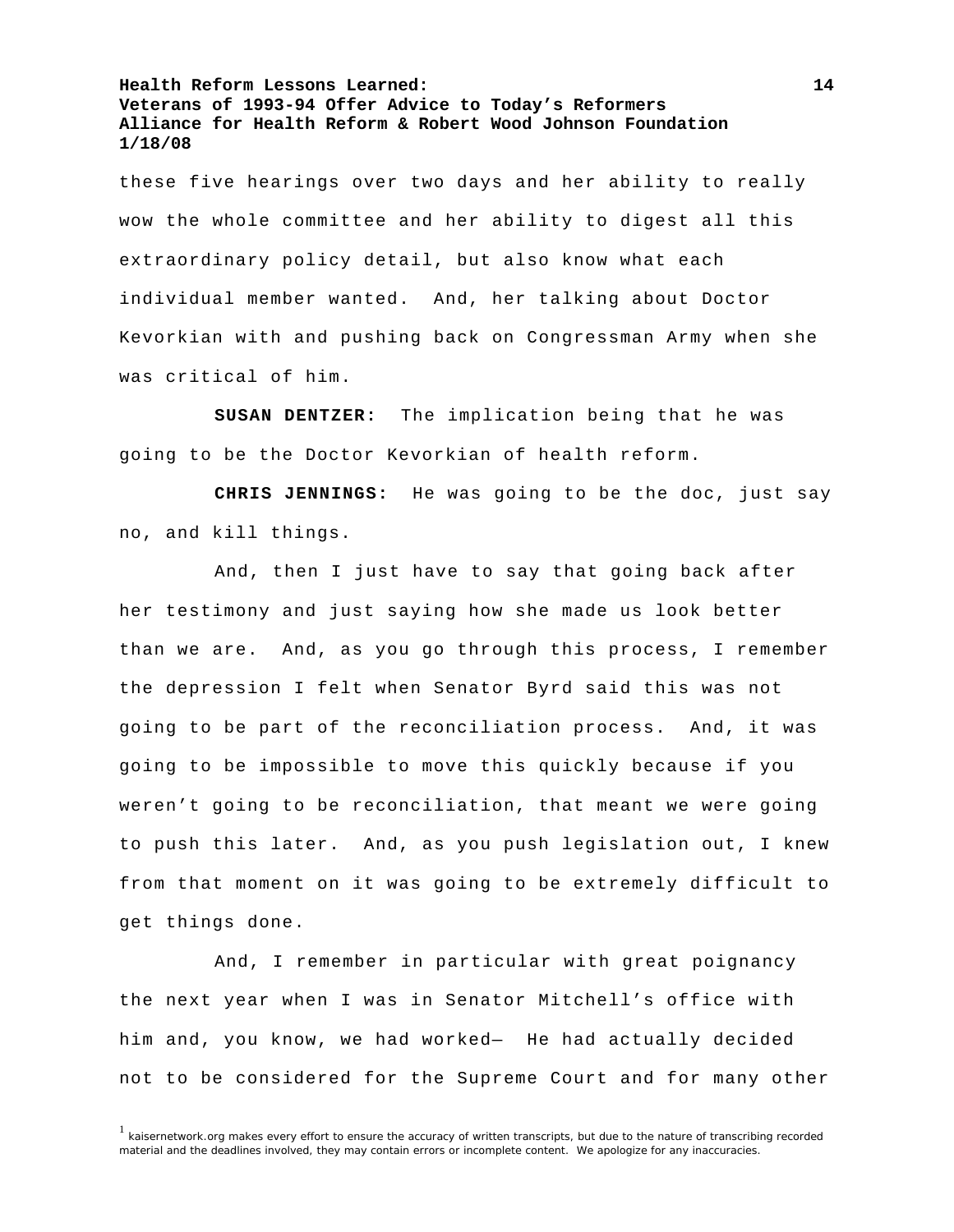positions because he thought this was the historic time to get health care done. And, he had tried very, very hard to get things done. And, I kept on saying could we compromise here, or could we do this, or could we do this. And, he looked into my eyes— and this was in August of '94— and he said, almost like a father looks towards their son and saying, I've got to tell him about the death of their favorite grandmother or something, and said, "You know, Chris, it's dead. It's dead." And, I said, but— And, he said, "No. We did everything we could, but it's over."

 And, I think for many of us who were there, we were in sort of semi— We knew it was over, actually before then, but we didn't want to believe it. And, that was the moment that I really became— I accepted the reality.

 And, then except, and this is the last one. I'm sorry. Which was—

**SUSAN DENTZER:** You can see it's like uncorking a long—

**CHRIS JENNINGS:** It's very cathartic.

**SUSAN DENTZER:** A lot of stuff.

**CHRIS JENNINGS:** This is very cathartic. But this is, I have to just tell you and the last moment was when— Do you all remember this bus that was traveling around the country from Washington and had all these visits along the

 $1$  kaisernetwork.org makes every effort to ensure the accuracy of written transcripts, but due to the nature of transcribing recorded material and the deadlines involved, they may contain errors or incomplete content. We apologize for any inaccuracies.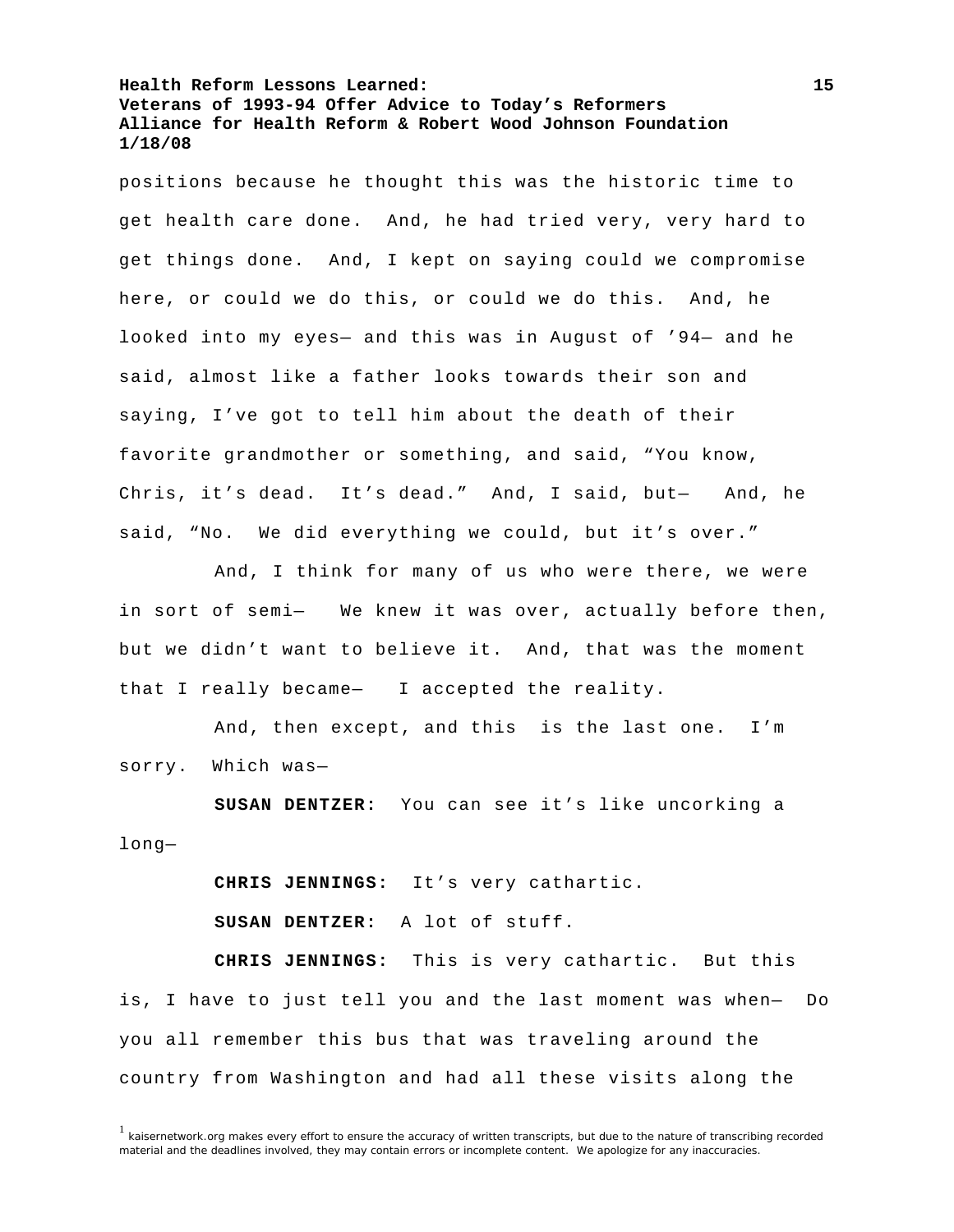way about pushing health care reform with various degrees of success. And, it limped into Washington, and into the Oval Office for an event that we all knew the whole thing was dead. And, we had to like pretend that it was still, we had to welcome these people who had been traveling for months without showers and being thrown eggs at and things like that. And, my mother showed up for this and, you know, I really wasn't in the mood at all. And, she said to me, "Well, why didn't you just do the single pair system, and get it over with?" [Laughter]

**SUSAN DENTZER:** Hmm, that would have been a snap.

**CHRIS JENNINGS:** Clearly in that environment with the Congress, that was going to be the next logical step. So, I'll conclude with that and share some of the happier moments later. And, also why I'm so much more encouraged about the future.

**SUSAN DENTZER:** Thank you, Chris, for that touching story. We have some Kleenexes in the back of the room for those of you who are so moved.

 Brian, let's move to you. Tell us what your day job was during that period in question— '93 to '94. And, give us your most seminal memory encapsulating the entirety of the experience.

<sup>&</sup>lt;sup>1</sup> kaisernetwork.org makes every effort to ensure the accuracy of written transcripts, but due to the nature of transcribing recorded material and the deadlines involved, they may contain errors or incomplete content. We apologize for any inaccuracies.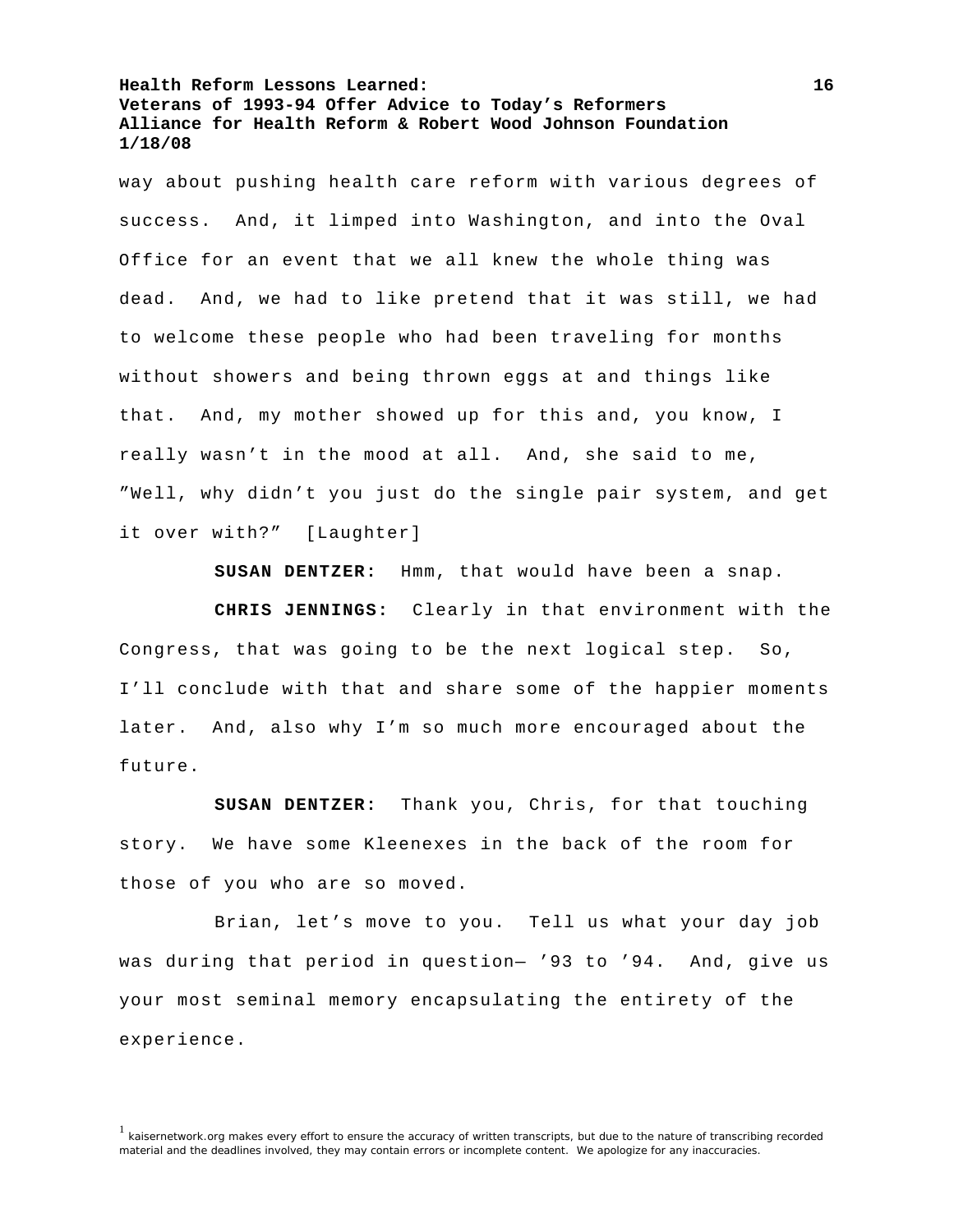**BRIAN BILES:** And, I think my sort of memories of that whole period really stem, not so much from what I was doing then, but really what I'd done previously. Where I had worked most of my career in the House, and actually in equal number of years for the Ways and Means Committee and for the Commerce Committee. So, I had worked for both committees.

 And, I think from the perspective of the Congressional House, I guess, Congressional staff, I think I really remember from the very beginning the sense of trepidation that the schedule for consideration of the legislation wasn't likely to work. And, I think the schedule really indicated a failure to understand how major policy change, sort of to use this year's word, really becomes reality.

 Four points about the process. One, again, in the United States major new policy programs require legislation to be enacted by Congress. It's not enough for the President or a Secretary to have an idea. The real success of the President or the Cabinet Secretary is really, is the legislation adopted by this other completely independent body, the House and the Senate, the Congress.

 I think the second point is that the founding fathers in the Constitution actually didn't trust government and they set up a process that makes it very difficult to enact major

 $1$  kaisernetwork.org makes every effort to ensure the accuracy of written transcripts, but due to the nature of transcribing recorded material and the deadlines involved, they may contain errors or incomplete content. We apologize for any inaccuracies.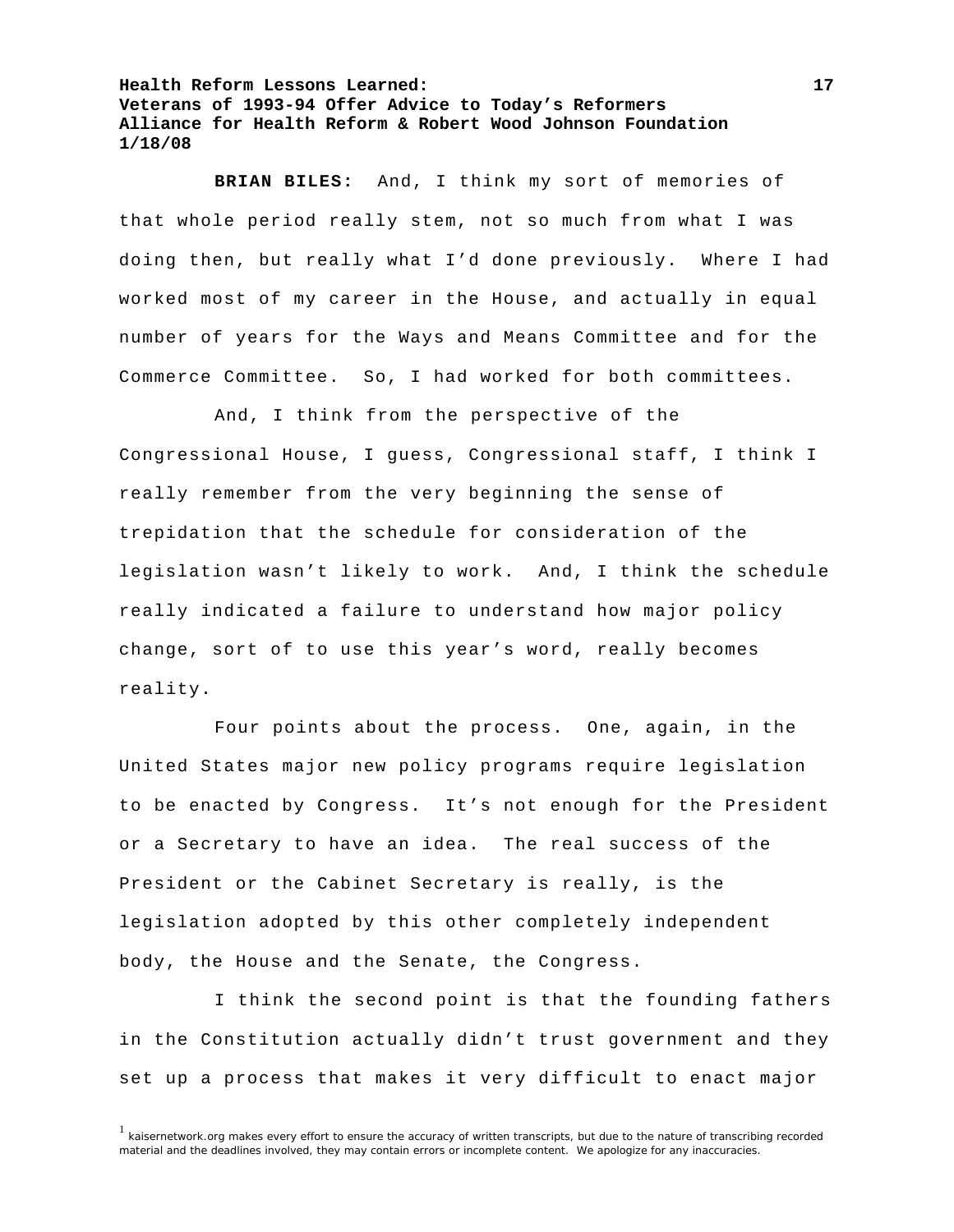policy changes. And, of course, there are two bodies, effective bodies in the legislature in the United States. Most other countries in the Western world, there's only one body, for example, the House of Commons in Great Britain plays a real role where the House of Lords is really nothing at all like, plays a role of our Senate. So, you have two bodies.

 But, I think the third, and most important point, for sort of a consideration of the health legislation, was that the Constitution imposes really a two-year cycle and which is really a one-year cycle. All legislation not enacted in two years must begin again. We all know that. But, I think the real key is that within the two years, in the first year of the cycle immediately after the election, the political perspective momentum looks back to the previous election. And, that lasts for about a year up until November or December of the odd number of year. But, the minute we get, as we have now, into an even numbered year, all the political perspective is looking forward to the next election.

 And, so if we think back in that era, in '93 the perspective was back to the Clinton election. Of course, by the time we got to '94 the perspective was looking forward to what turned out to be the Gingrich election and, actually, the take-over by the Republicans of the House and the Senate.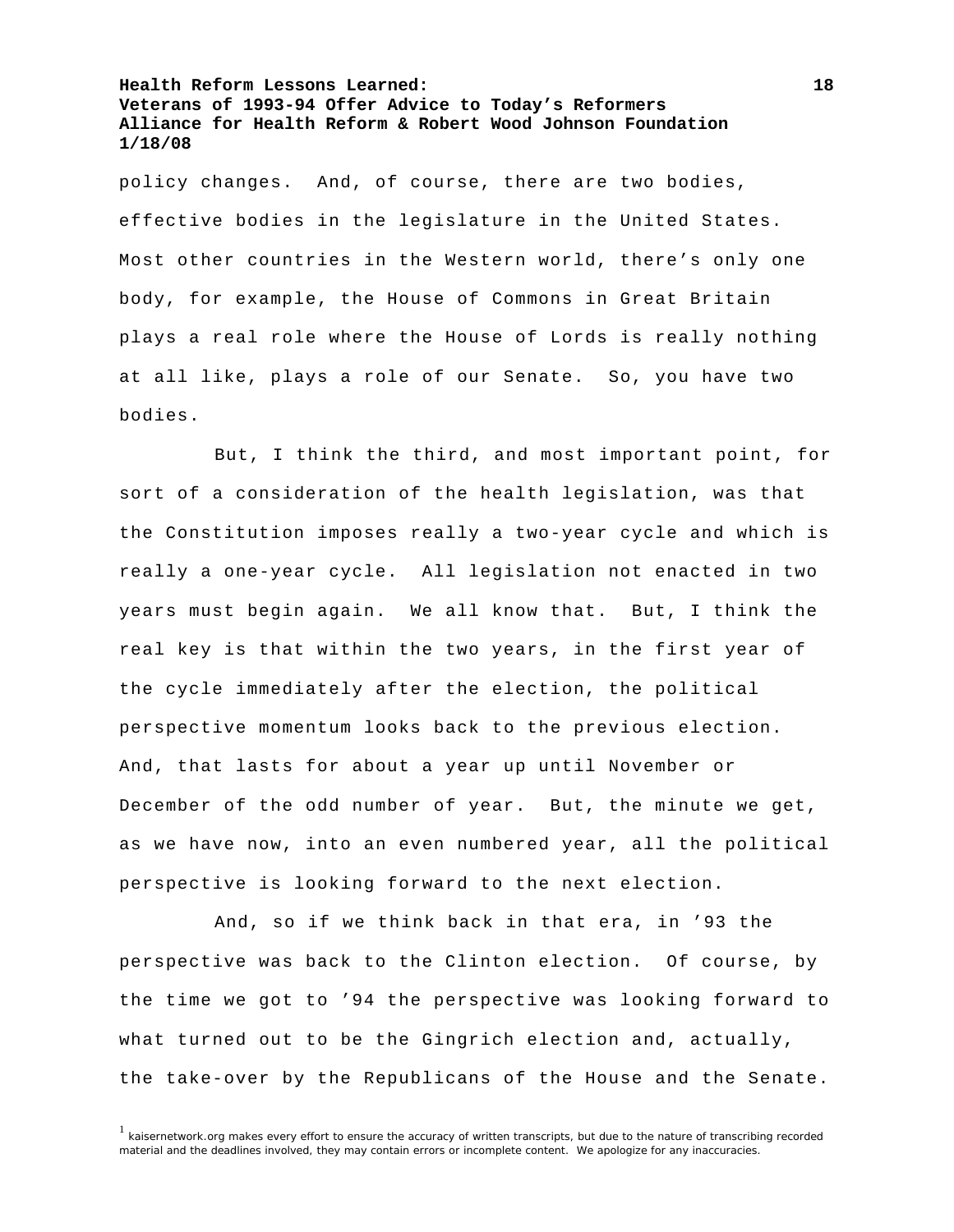So, the failure really to make use of the one-year cycle where they had political momentum clout, I think, was the real error.

 And, I make, the kind of fourth point I would make is that, in fact, at that point in time the Congress and the Health Committees, especially, had a great deal of experience in actually enacting legislation in one-year cycles. The real beginning of the one-year cycle was the Reagan election in 1990 and then the enactment and reconciliation legislation of very major tax cuts in '81. Bush One administration also enacted major legislation the first year after the '88 election in '89. And, beyond that, the Congress had all through the '80s and '90 enacted one-year budget reconciliation legislation— '82, '85, '87, '90. So, there was this great history of legislation being really proposed in January, enacted— for the Reagan administration— by the August recess and certainly by the end of the year.

 So, my point would be that the Congressional schedule, again, from which the founding fathers intended is really decisive. And, so when the administration in '93 didn't send up the legislation, February, March, April, the clock was running. And, certainly, there were reasons to suspect that the ultimate outcome would be the outcome that Susan just read.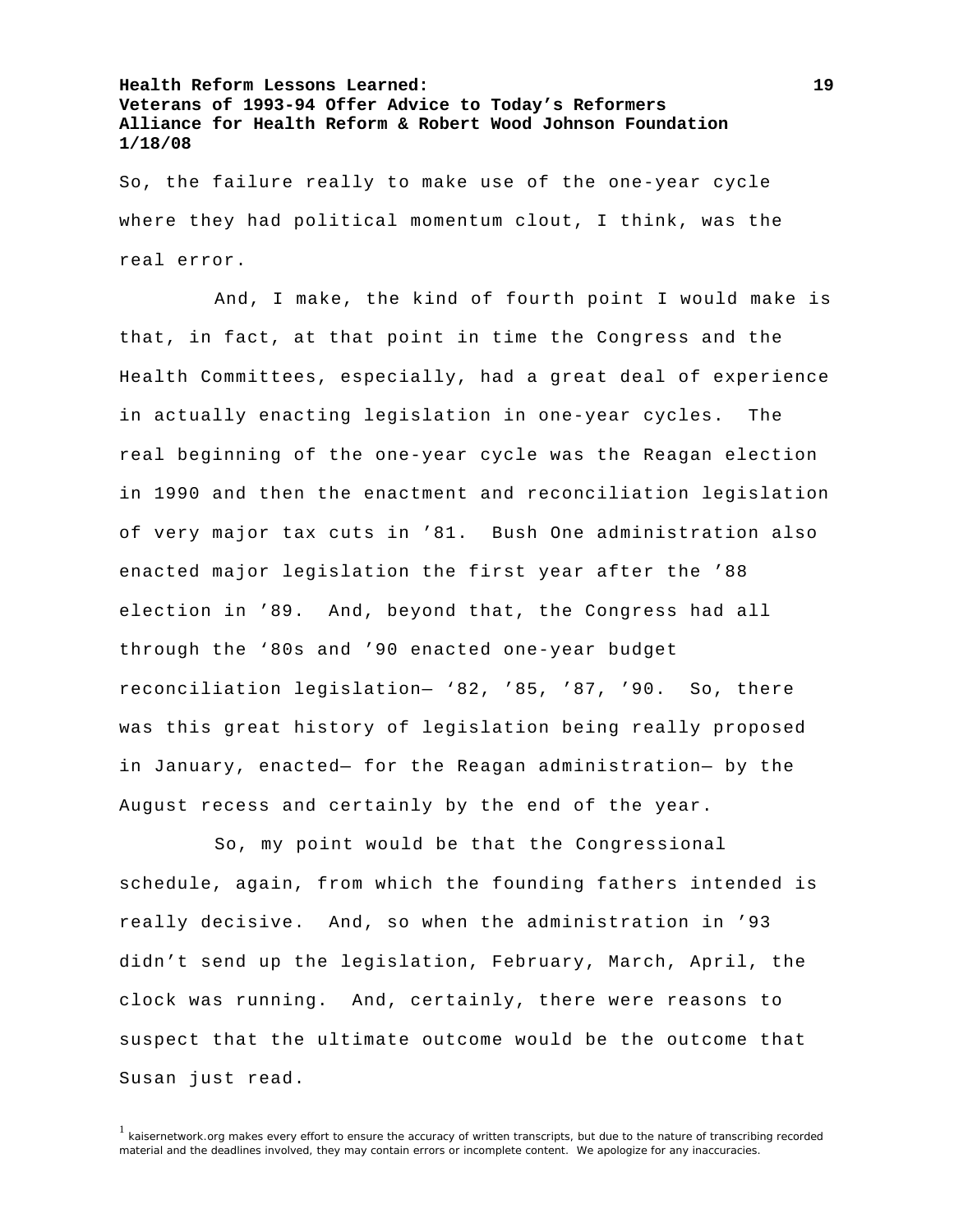I think there are three other points that I'd mention, and we can come back and discuss them. One is the amount of detail in the eventual administration proposal. The Bill was 1300 pages long. And, this was particularly after time in '91 and '92 when the Committees really had nothing on their agenda and had held dozens of hearings and drafted Bills three and four hundred pages long. So, there had been a lot of work by the Congressional Health Committees. And, that was really essentially ignored.

 The second is the failure to use the budget reconciliation process and I mentioned it had previously been used very effectively, particularly by Reagan, but also by Bush One. And, of course, we now know the history from Bush Two.

 And, then just as a final note, as complication was the choice of administration officials and in this particular case as the leader for the development of a health and a legislative proposal, they chose an individual, Ira Magaziner, who actually had no experience or knowledge either of health and, perhaps more importantly, of the legislative Congressional process.

> So, that's sort of my memory. **SUSAN DENTZER:** Other than that— **BRIAN BILES:** Other than that—

<sup>&</sup>lt;sup>1</sup> kaisernetwork.org makes every effort to ensure the accuracy of written transcripts, but due to the nature of transcribing recorded material and the deadlines involved, they may contain errors or incomplete content. We apologize for any inaccuracies.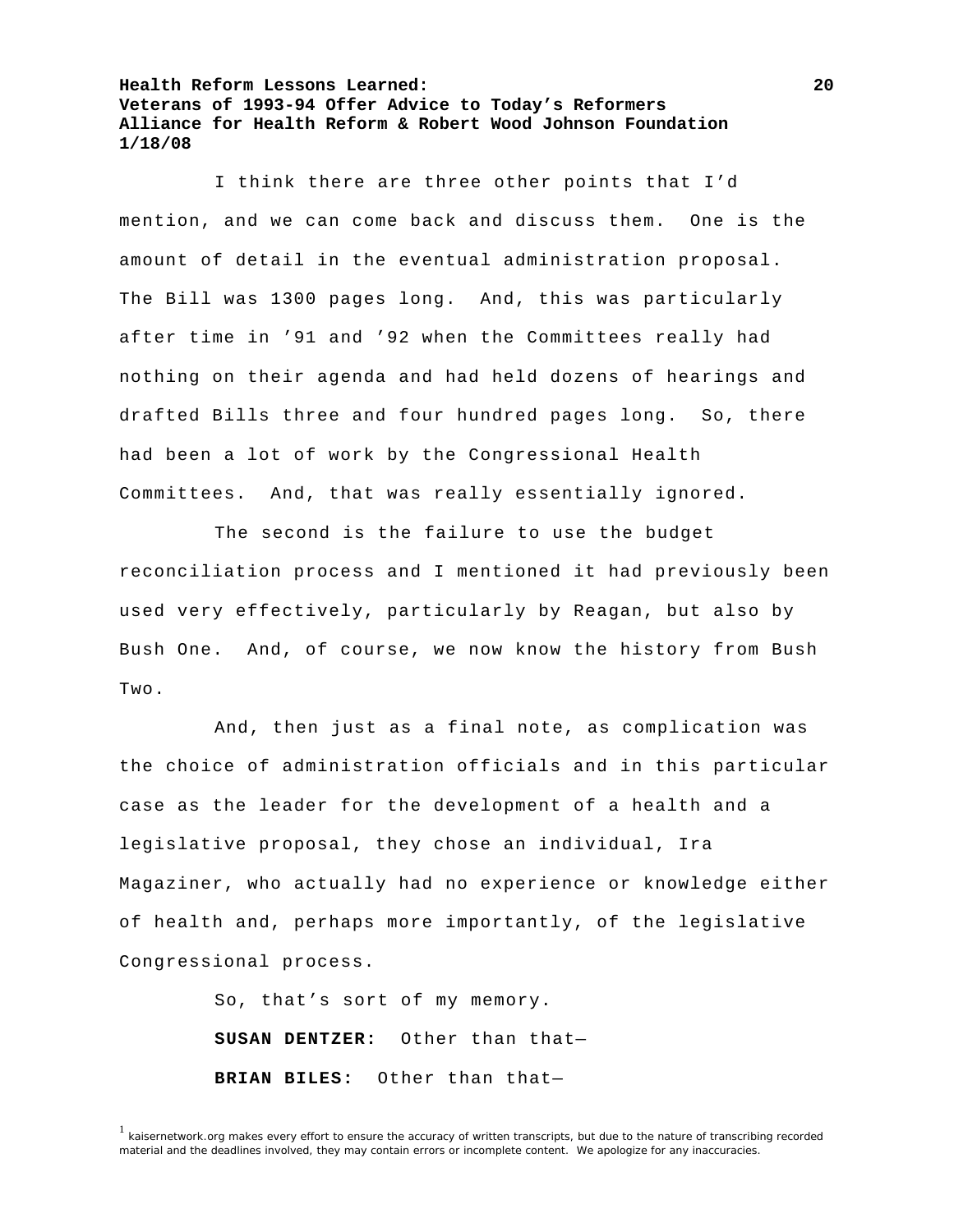**SUSAN DENTZER:** It was a slam dunk.

**BRIAN BILES:** Yes.

**SUSAN DENTZER:** Yup. Chris is up here bawling. I don't know if you can see the tears, the tracks of his tears. Alright, we've just heard from the two Democrats on the panel. We're now going to switch over to the republican side and ask them for their seminal reminiscences, memories, et cetera, that seem to encapsulate the entirety of the episode.

 So, Dean, let's start with you. And, tell us where you were on the nights of January  $20^{th}$ , et cetera.

**DEAN ROSEN:** On the nights in question. Okay. Well, actually, I was going to look at two memories. Now I feel like that's a limited number since Chris had so many. But, it's true. I think it really does encapsulate it. It's hard to do it in one.

 I was interested in Susan's introduction when she asked who had a functioning day job in Washington. I was working in Washington, but I don't think I would have defined it as a functioning day job either. [Laughter] I had just left the practice of law where I was pretty miserable. And, come up to the Hill to, as I'm sure a lot of you in the room can sympathize with the situation to take a essentially 50 percent pay cut for what I viewed as my dream job. My first job on Capital Hill I was working for Senator Dave

 $1$  kaisernetwork.org makes every effort to ensure the accuracy of written transcripts, but due to the nature of transcribing recorded material and the deadlines involved, they may contain errors or incomplete content. We apologize for any inaccuracies.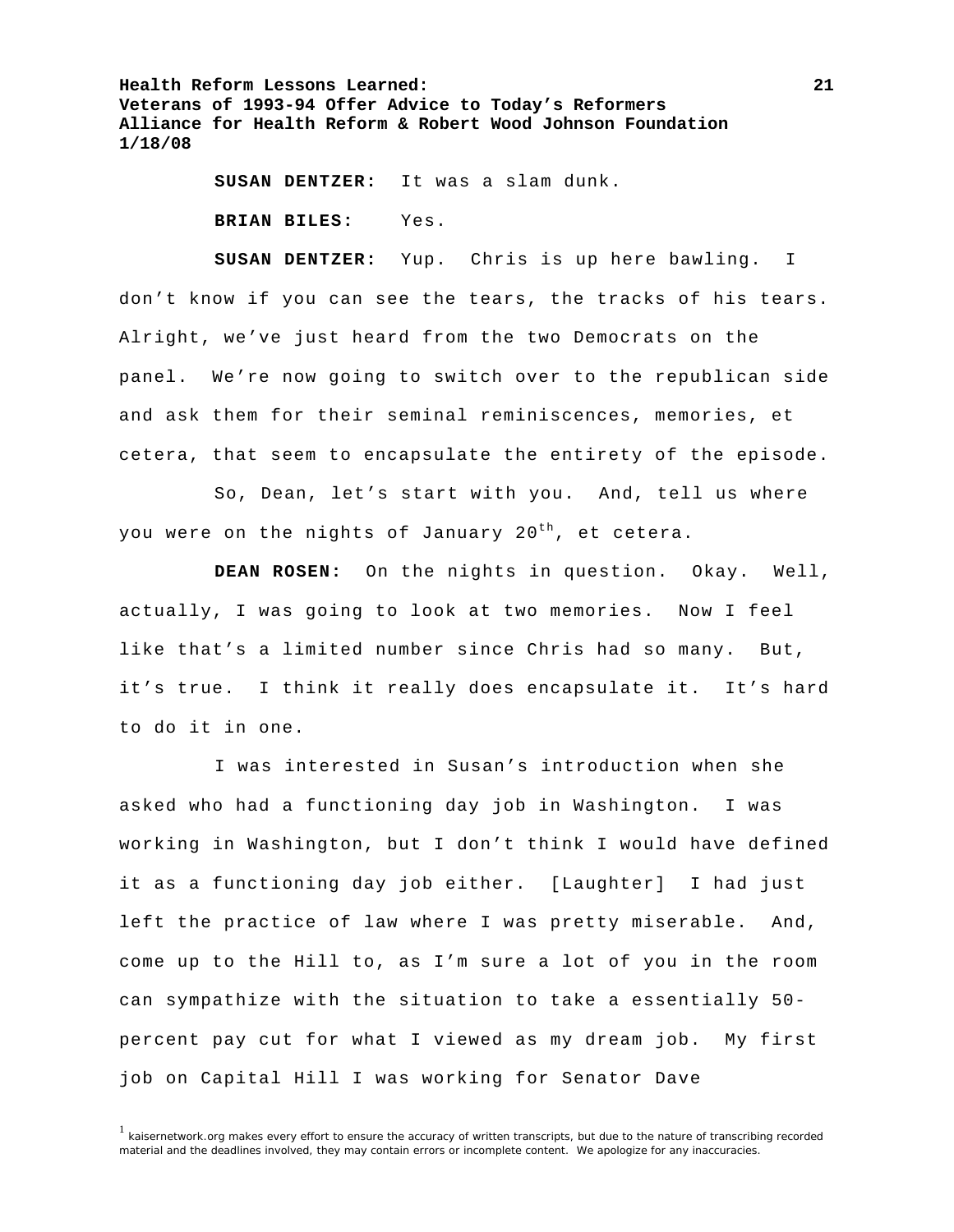Durenberger from my home state of Minnesota. He was a member of both, the two Committees that had jurisdiction over health care in the Senate, what was then the Labor Committee, now is the Health Committee, and the Senate Finance Committee. And, I was in my first job right at the start of the proposal. So, my perspective through the process was staffing a member on health issues who really worked through the two key Committees because both of those Committees in the Senate actually passed a version of the Health Security Act and seen the Committee process from sort of the inside and the intensity of that.

 And then, also, Senator Durenberger later, as Christie will talk about, became a member of sort of this mainstream coalition which was a group of Democrats and Republicans who sort of came together in those August headlines that Susan read to try to find a third way through, and ultimately were not successful, either.

 But, I would say that in terms of— Christie's actually going to talk about my favorite memory, so we by agreement decided we weren't going to, we were going to do that. But, I have two memories that I think sort of encapsulate for me both the, just the real experience of, I think a lot of you as a staff person, and the other that I

<sup>&</sup>lt;sup>1</sup> kaisernetwork.org makes every effort to ensure the accuracy of written transcripts, but due to the nature of transcribing recorded material and the deadlines involved, they may contain errors or incomplete content. We apologize for any inaccuracies.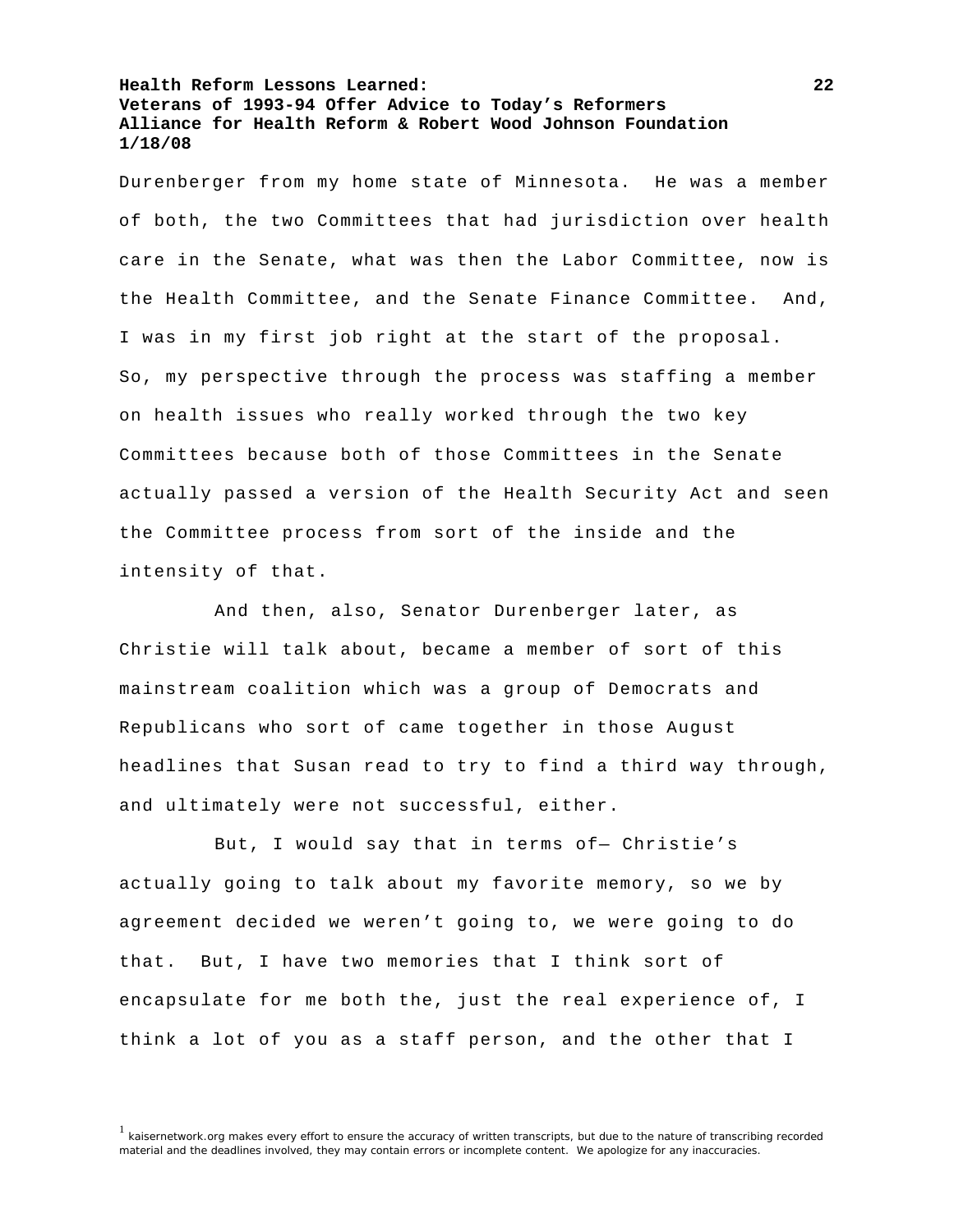think encapsulates a lot of the political failures, in some ways, that both Brian and Chris described.

 The first was, just as a staff person, Senator Durenberger was somebody who really focused a lot of his career on health care and had decided that he was going to make 1994 his last year in the Senate. He was a three term Senator. And, that health care reform, since he was on the two key Committees, that this was the time to do it, like George Mitchell and other people. And, he was going to devote folks to it. And, one morning he called a staff meeting, and I was actually working over in the Health Committee, the Labor Committee on legal issues, and disability policy, and employment stuff, and this was how I got into hair care. So, it's a vivid memory for me. And, he turned at everyone on the staff and literally was everybody in the staff room, and he said, "Okay, from now on, everybody here is going to do health care. So, if you're the tax person, you're going to do the tax issues. If you're the judiciary person, you're going to do the liability reform issues and the anti-trust issues. If you're the labor guy (which was me), you're going to do the small set of issues, all the issues related to employment, and purchasing groups, and hit picks [misspelled?] and everything else." And, I thought that that was really interesting coming back, if you

 $1$  kaisernetwork.org makes every effort to ensure the accuracy of written transcripts, but due to the nature of transcribing recorded material and the deadlines involved, they may contain errors or incomplete content. We apologize for any inaccuracies.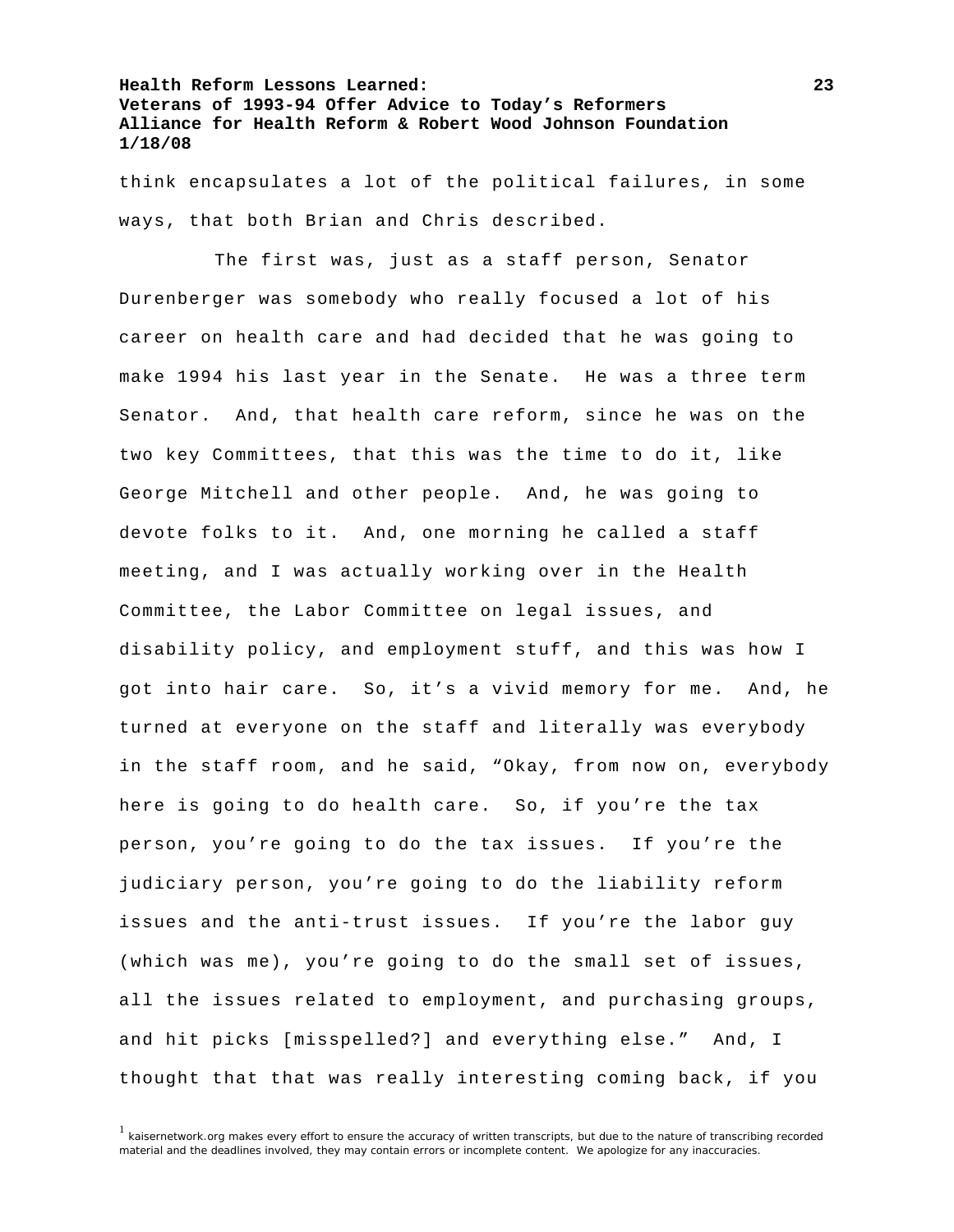think about today. If any of your bosses, particularly in the Senate or in the House, came in and said, everyone in my staff is going work on this one issue. It did sort of sum up how this issue and the economic issue really dominated a lot of the frenzy.

 The other memory that I have was not one where I was actually in the room, but Chris was. And, it was in the House Chamber. And, it was when Senator, I'm sorry, when President Clinton, Bill Clinton pulled his pen out of his pocket during his State of the Union Address on January 25<sup>th</sup>, 1994 and said, "If Congress sends me a piece of legislation that fails to guarantee coverage for everyone, I'll take this pen and I'll veto it." And, I remember even as sort of as a young staff person, and Brian talked about the timing, that one year into it I thought, he can't be serious about this. That if he's actually serious, that that's the standard by which he's going to sign or not sign legislation, then this thing is really over.

 And, if you look back at these painful stories about the time, you realize that that was really the beginning of the Congressional process, was January of 1994. And, by then I just had the inkling, even as a very junior staff person that if that really was the position, then this thing was over. Because as Christie will describe, I mean, there was a

<sup>&</sup>lt;sup>1</sup> kaisernetwork.org makes every effort to ensure the accuracy of written transcripts, but due to the nature of transcribing recorded material and the deadlines involved, they may contain errors or incomplete content. We apologize for any inaccuracies.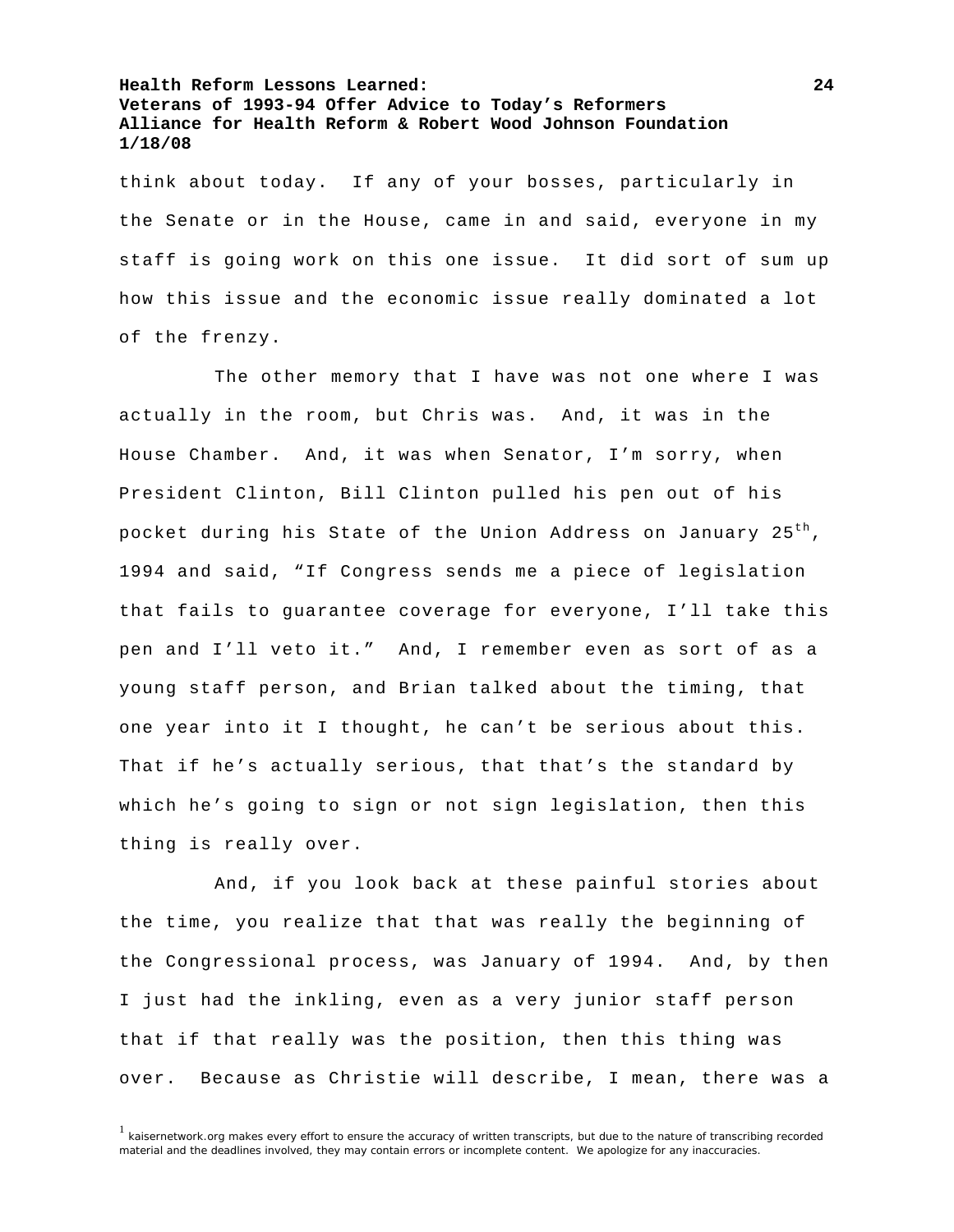group of people on both sides of the aisle who were willing to embrace, something that got to 90-percent or 95-percent or 85-percent, 96.5-percent or whatever it was according to the Congressional Budget Office, but not 100-percent.

 So, for me those were the two memories of a field of a lot of them that really sum up both the kind of the headiness and the kind of the wackiness of health care reform and the sleepless nights and everything else. But, also the political of, I think, if you try to expect everything, you may in effect in the end get nothing.

So, I will leave it at that.

**SUSAN DENTZER:** Thank you very much, Dean. And, Chris, did you say you actually brought that pen with you today?

**CHRIS JENNINGS:** No, no, no.

**SUSAN DENTZER:** No. Souvenir pen. Okay. Christie, your seminal memories and what you were doing in your day job over that period?

**CHRISTINE FERGUSON:** So, I was Senator John Chafee's counsel and deputy chief of staff. And, my button's not on, which is usually the case. So, I was Senator Chafee's legal counsel and Deputy Chief of Staff. And, we had— Most people and, rightly so when you are young like you guys are and excited, don't necessarily go all the way back to the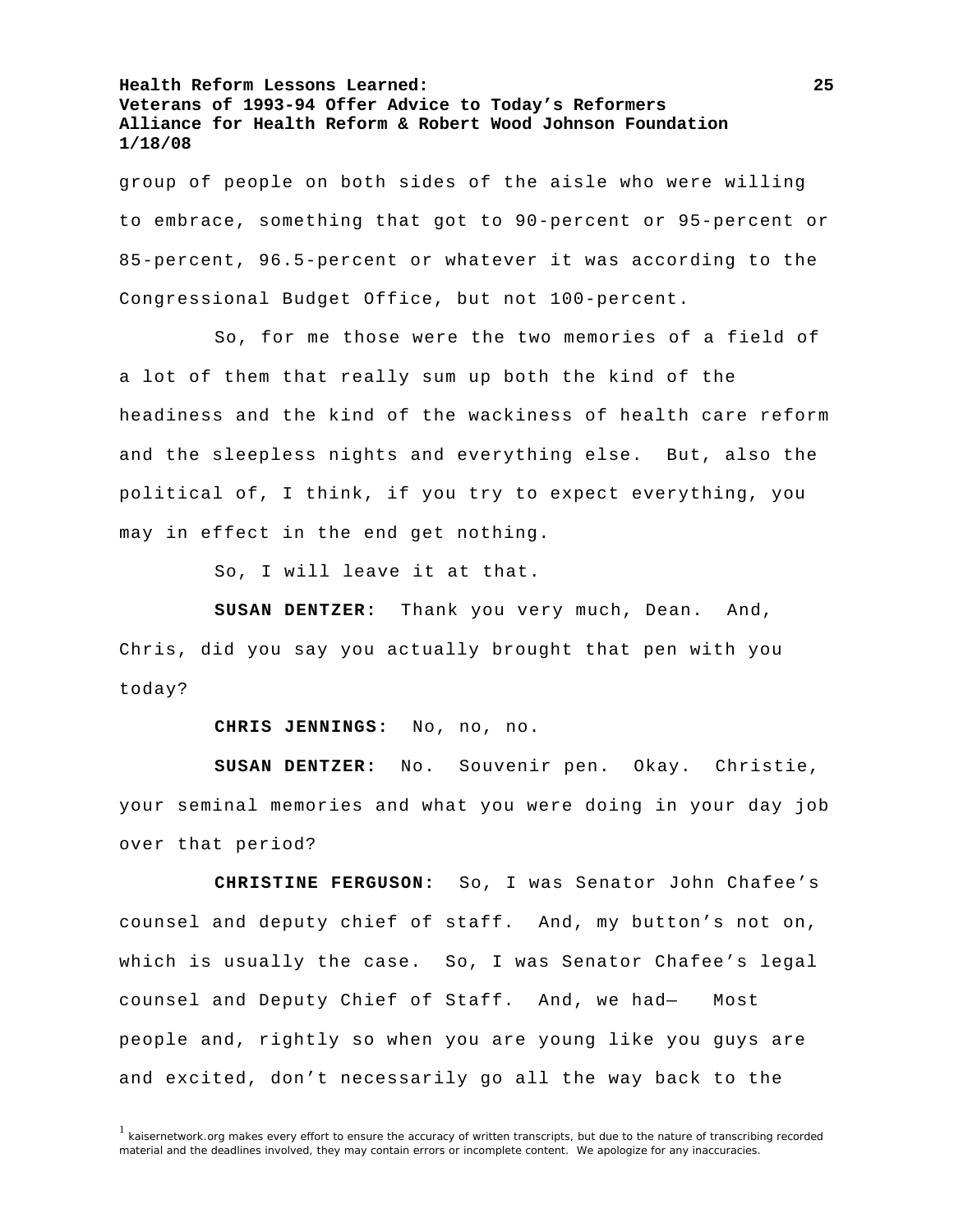context. But, one of the key component's of the context of this coming into the '92, '93, '94 years, was the fact that the Catastrophic Health Insurance Bill, which provided drug coverage for the elderly—

**SUSAN DENTZER:** The first time.

**CHRISTINE FERGUSON:** The first time, was passed by a vote of, I don't know, 98 to 2 or 99 to 1, I don't know, and it had been passed. And, everybody celebrated it and because the people at the top end had to pay \$500 a year, 1-percent of the population \$500 a year, the thing got repealed the next year.

**SUSAN DENTZER:** Also about 99 to 1, right?

**CHRISTINE FERGUSON:** Also 99 to 1 in the Senate. And, so for those of us who lived through that, that was really a very visceral—

**SUSAN DENTZER:** Chastening.

**CHRISTINE FERGUSON:** Visceral thing that happened and we didn't want to see it repeated. And, so from the course of 1988 until Clinton came in there was an effort among the staff, both Democrats and Republicans, to really work hard at getting the members better prepared and really understanding health care issues well enough so that at those points in time when something difficult happened they wouldn't automatically move to repeal. And, so my job ended up being,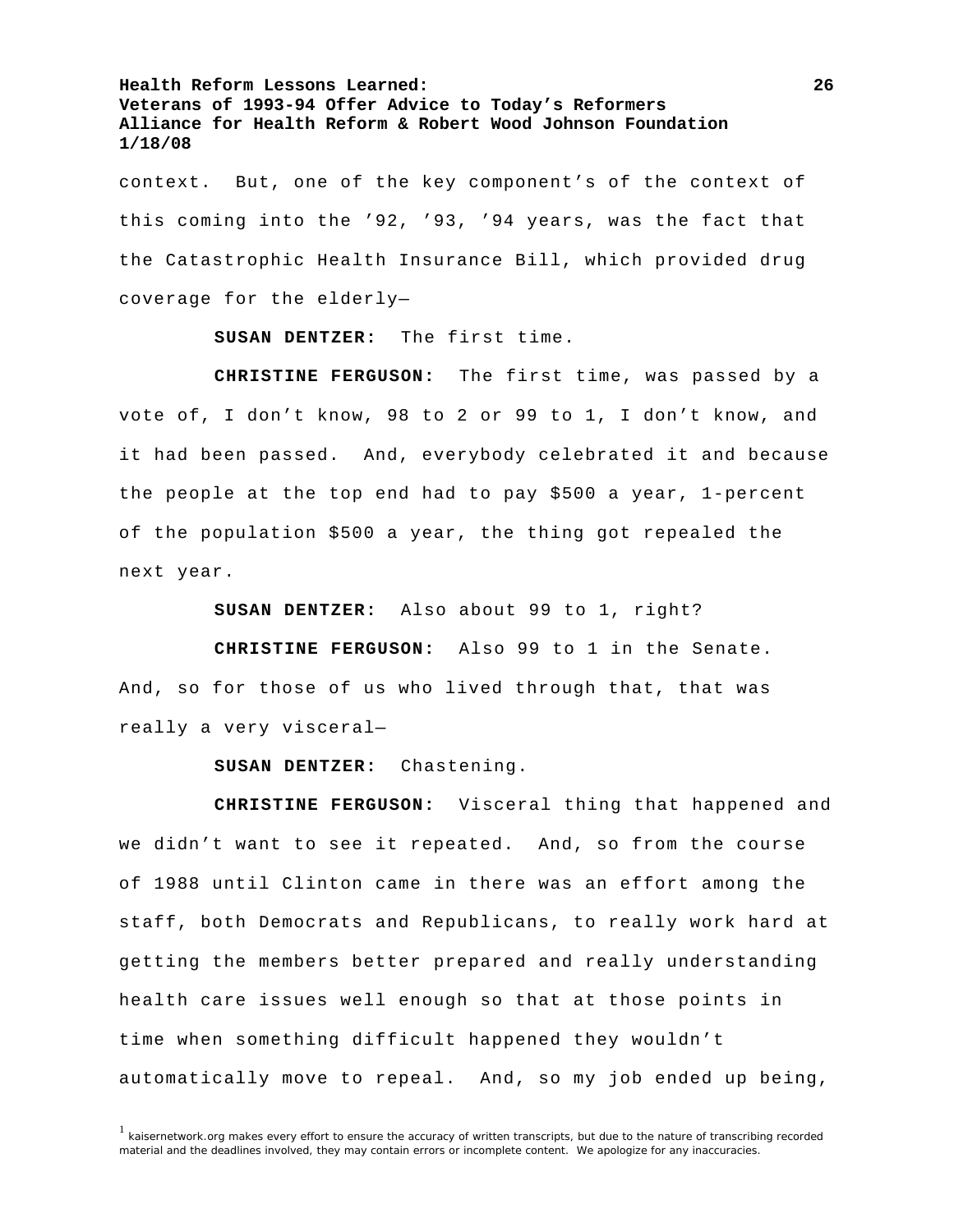first, to educate, to sort of grab a group of Republicans together in a republican task force. And, work them through health care over the course of a couple of years. And, then starting in, and then get a Bill. They actually, the Republicans actually had a universal coverage Bill that they introduced in November of '93, I guess. And, for a shining moment in time they actually all agreed to universal coverage. And, then very quickly they started removing themselves.

 But, anyway, that having been said, then we moved to a process that really included some Democrats in that education process, into a bipartisan group. And, so my job was kind of like the lead staff person for those two efforts, the Bipartisan Mainstream Coalition and earlier than that the Republican Health Care Task Force.

 And, so I'll tell you a couple of my memories. Number one is just how ready and prepared and eager most of, not all of, but most of the Republicans were at the early point in the Clinton administration to actually do something on health care. There was a lot of excitement and an interest and welcoming. Same thing on the democratic side, that there was a lot, there was just this sense that, Oh, wow, this might be it! And it's all of these things. Mitchell giving things up. Chaffee deciding to go this route

 $1$  kaisernetwork.org makes every effort to ensure the accuracy of written transcripts, but due to the nature of transcribing recorded material and the deadlines involved, they may contain errors or incomplete content. We apologize for any inaccuracies.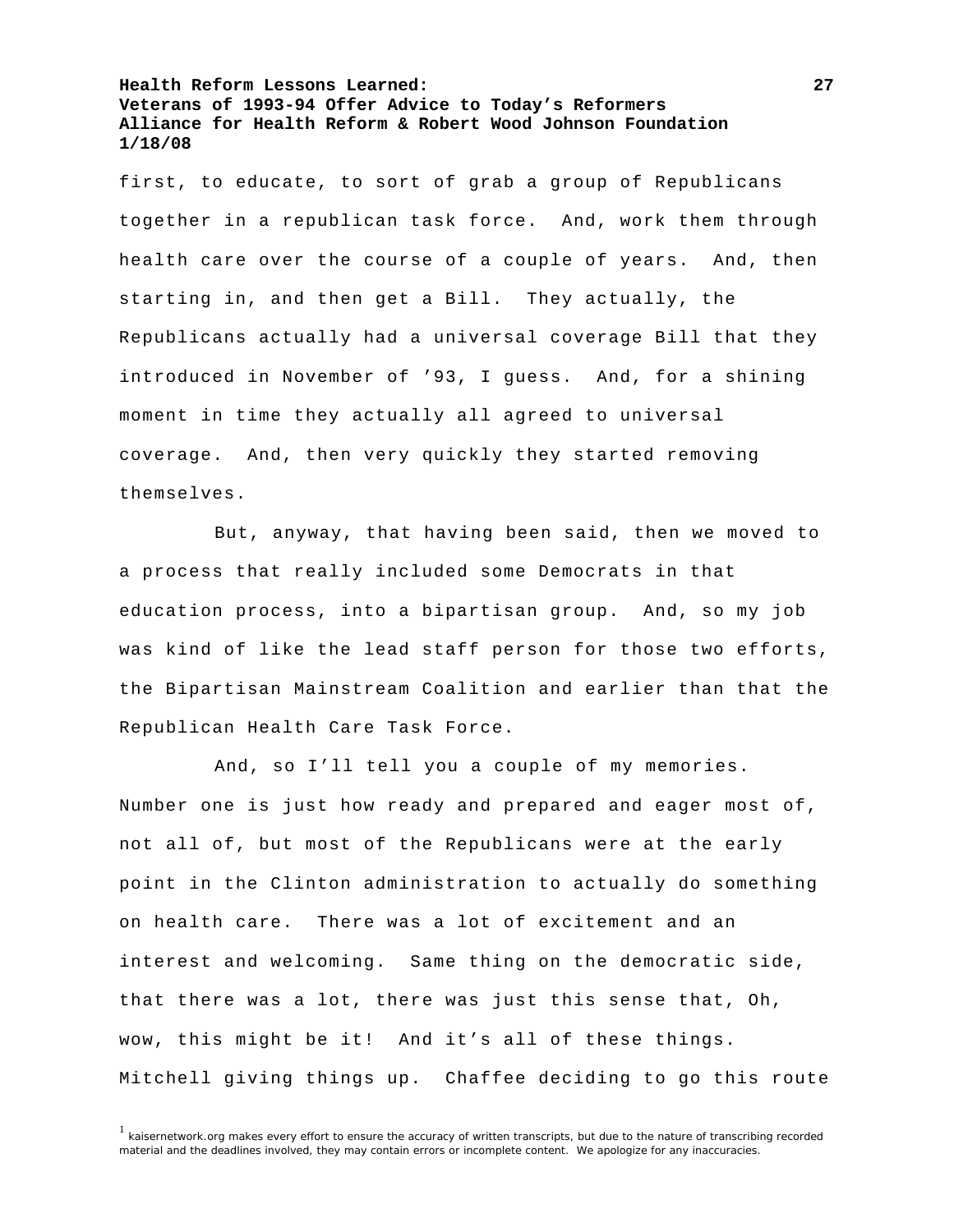after he had lost a leadership role in the republican party for being too moderate, Durenberger with his staff— you know, all of these things, they were all ready to sacrifice something to get something done. And, so that sense. So, how prepared they were and how ready they are.

 And, then this tiny room that we were in from about March with both Republicans and Democrats, about 27 of them and their staff in this teeny, tiny hide-away room off the floor that we couldn't go in and out of without the press kind of attacking us. And, staff hanging from the wall. Bob Reischauer, or not Reischauer, yeah Bob Reischauer, right?

**SUSAN DENTZER:** Who was then head of the Congressional—

**CHRISTINE FERGUSON:** Bob Reischauer who then head of CBO, we had him come over a couple of times and he would like go and say, "It's like monkey's in a cage, they're all hanging off the ceiling." So, this sense of excitement that maybe, maybe, maybe we could make something happen. And, then getting our cost estimate which was really a bummer, but also getting the numbers for what we would get in terms of coverage, which was 96.5-percent and having people tell us that that wasn't enough. That wasn't enough coverage. That unless we could have 100-percent, it wasn't going to happen. And, just feeling like so frustrated. And, then in August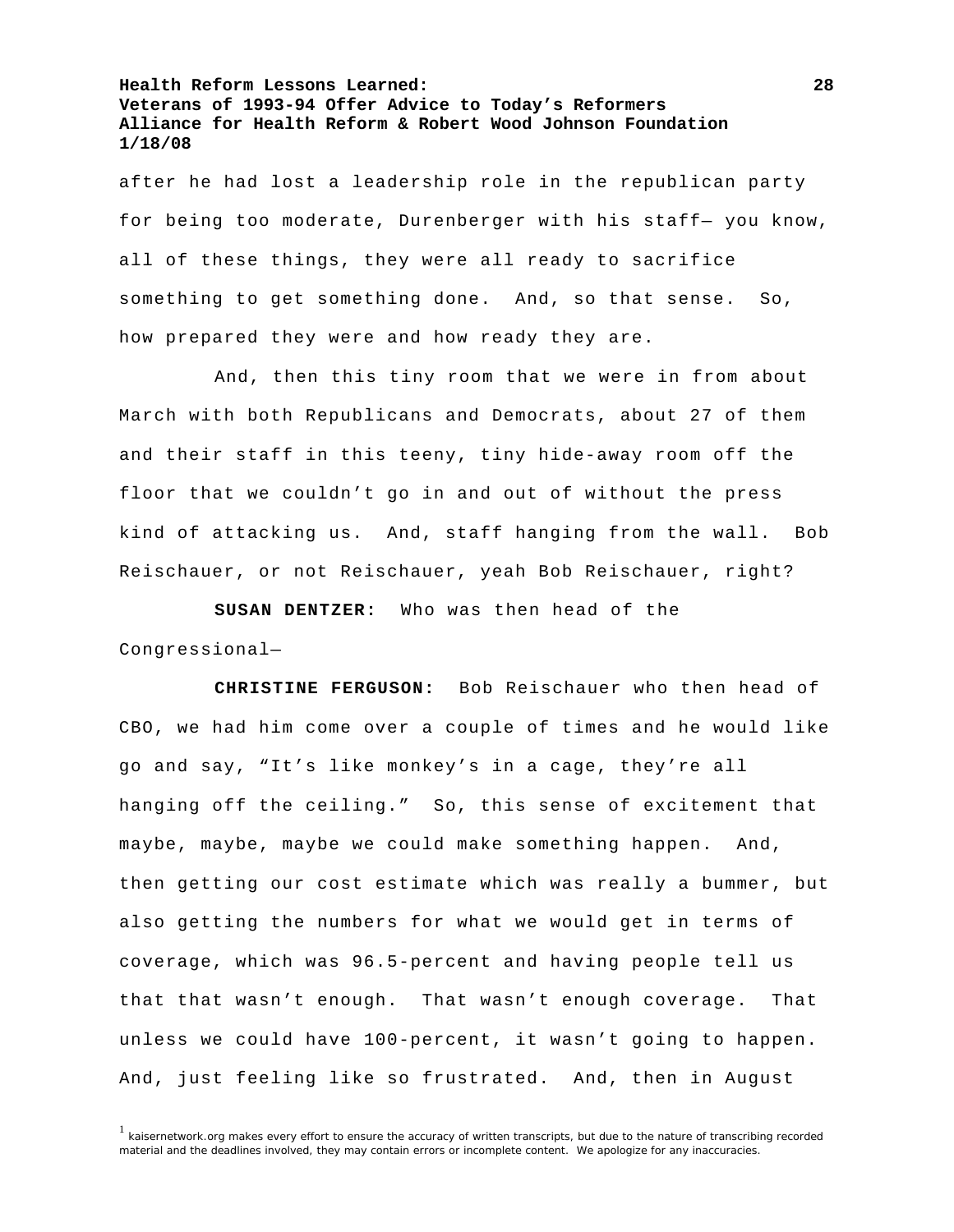being in the room when Mitchell got the letter from Families USA and the Unions and AARP basically saying we don't want you to do health reform this time around. And, everybody sort of— I can remember drinking with Chaffee, the one and only time that a female ever had this much scotch with John Chaffee was after that meeting. [Laughter]

 So, in any case— And, then finally I'll tell you how it felt at the end. Even though it didn't happen, we still felt proud, but we also had the sense of feeling like we were the skunks at the party. [Laughter] We actually had tee shirts made up.

**SUSAN DENTZER:** Read what it says.

**CHRISTINE FERGUSON:** This is the Mainstream Coalition, Mainstream Dems, Mainstream GOP, and it has a picture of the rear of an elephant and the rear of a donkey with the words "kick me" [laughter] on the back because that's about what we felt like through the course of that year. So, there you go.

**SUSAN DENTZER:** That's what you get for coming up with a lousy 96.5-percent of people covered, right?

**CHRISTINE FERGUSON:** That's what you get for being bipartisan. And, that's one of the things that we'll talk about a little later, I'm sure.

<sup>&</sup>lt;sup>1</sup> kaisernetwork.org makes every effort to ensure the accuracy of written transcripts, but due to the nature of transcribing recorded material and the deadlines involved, they may contain errors or incomplete content. We apologize for any inaccuracies.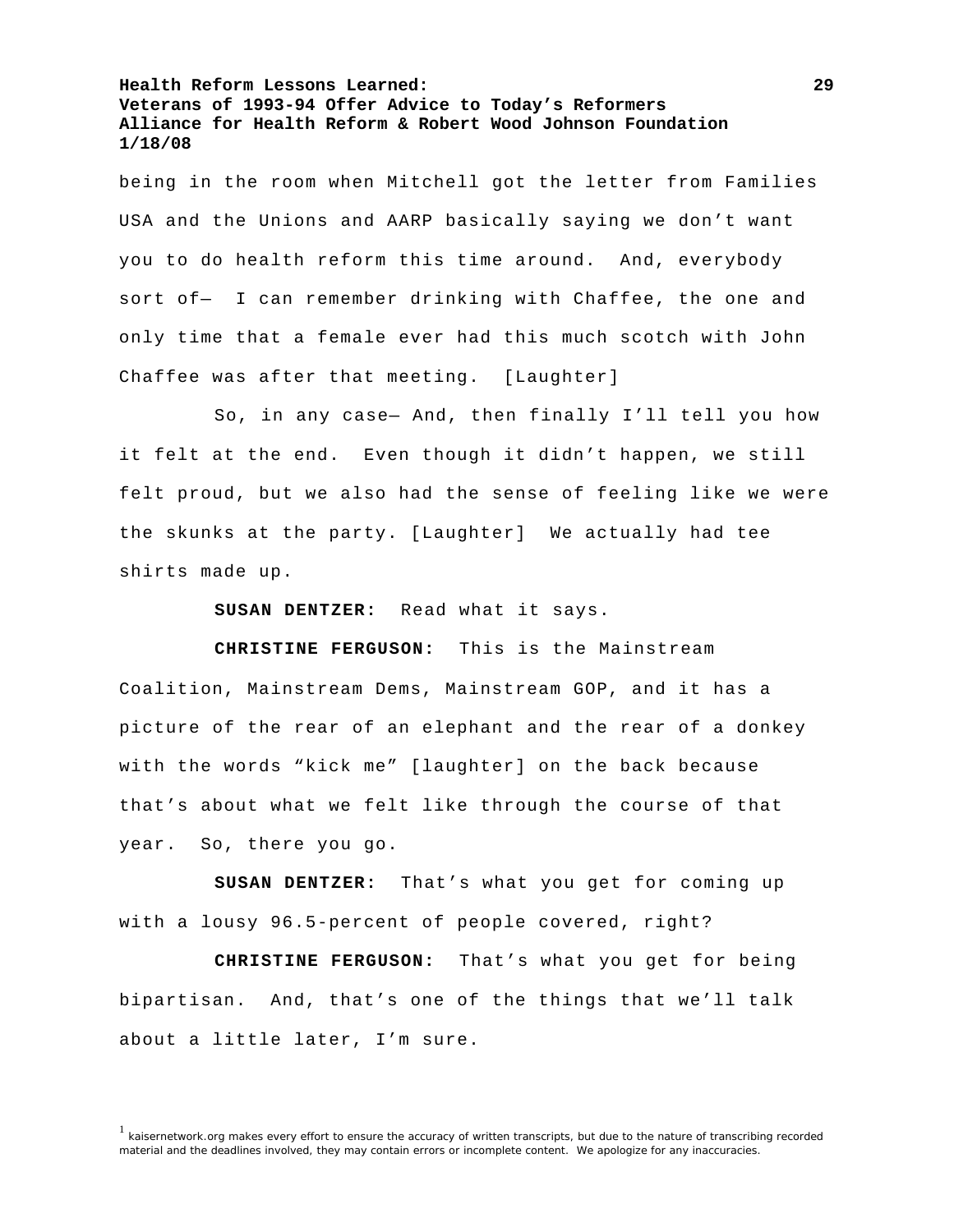**SUSAN DENTZER:** Okay, well great. Well let me take a quick break to tell you all that you have green cards on your table if you'd like to write a question and pass it up to be asked. And, we also have a mic here, and I believe there's one in the rear for those of you who might want to ask a question. But in the meantime, let's, before we get ready to go to questions, let me ask a couple of other questions of our panelists.

 Just to sort of sum up what we've heard, a few key points. We heard first of all that timing is everything in this and that several critical missed timing issues arose over the course of this. First of all, as we heard Brian say, you've got about a brief window of a year, both in terms of the political atmosphere after an election as well as the Congressional calendar to get something done. And, the Bill didn't come out in time. And, the Bill didn't come out in time for that.

 There was also the failure to put it on reconciliation. And, to add some further context, that reconciliation Bill in the first year of the administration was a big deal because it was also the deficit reduction bill and it was really the signature move of the first year of the administration. So, to kind of take health care out of the

<sup>&</sup>lt;sup>1</sup> kaisernetwork.org makes every effort to ensure the accuracy of written transcripts, but due to the nature of transcribing recorded material and the deadlines involved, they may contain errors or incomplete content. We apologize for any inaccuracies.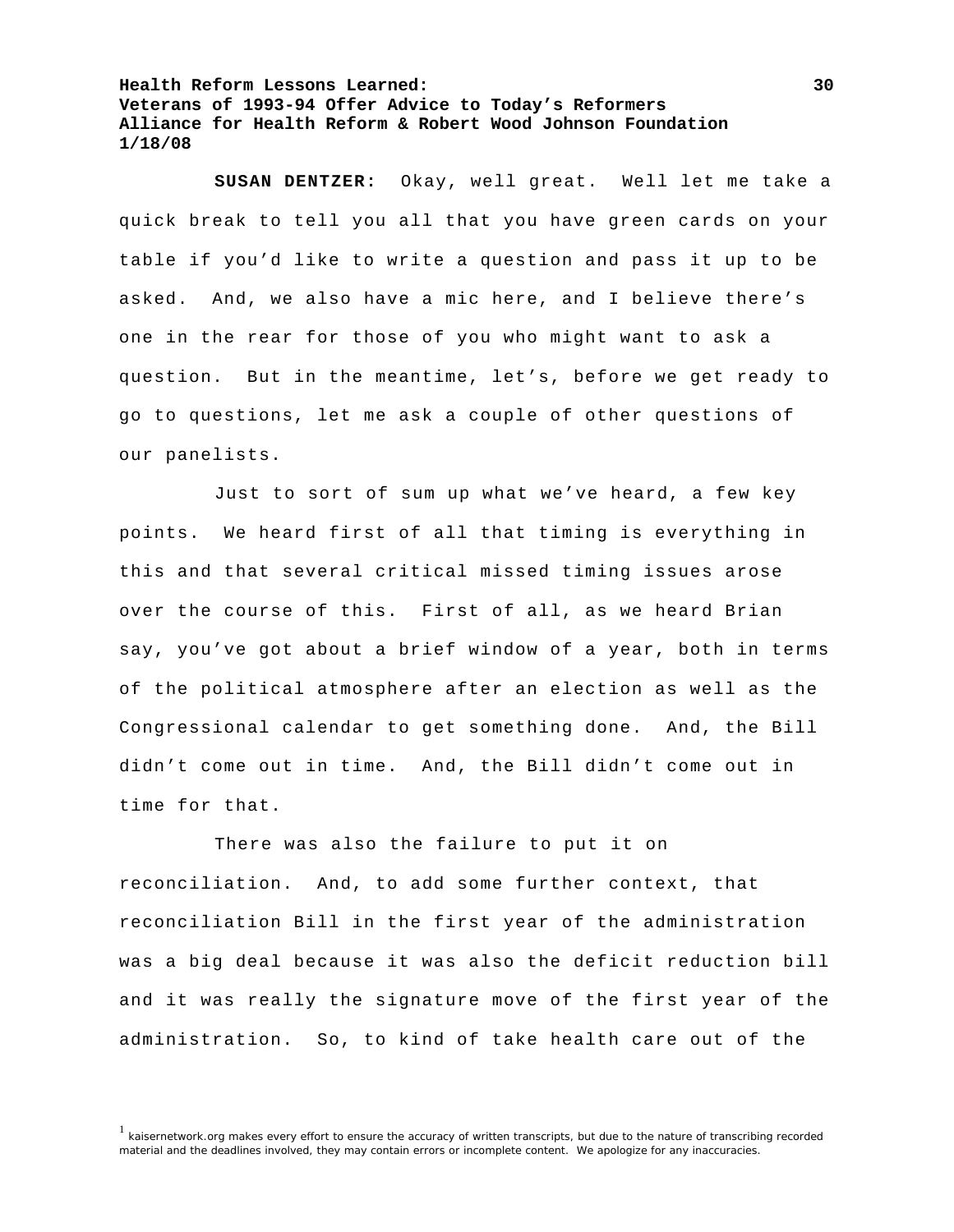mix of the signature move of the first year of the administration as we've heard was really a problem.

 There was as we heard failure to fully use the Congressional expertise in passing legislation on a very tight calendar. So, not only was the timing missed, the substance of being about to reach out to the Committees and do that work was missed.

 Brian and others have mentioned the enormous detail in the proposal part of which was written to satisfy the concerns of the Congressional Budget Office. There was such an issue about bringing it in on a particular cost structure that a lot of the detail was aimed at that. And, of course, we heard that the detail was in the end insufferable, in effect.

 And, then we heard also about the difficulties of setting the terms of the entire debate. And, that when the President said anything less than 100-percent coverage would be vetoed, as Dean said, even he at that point was able to discern that that this was probably going nowhere.

 So, very, very important issues that obviously anybody who wanted to pass health care reform the next time around would keep in mind. So, let's go to the complexity issue for just a moment. And, I also want to commend you. As, I mentioned all the articles in the packet are great.

<sup>&</sup>lt;sup>1</sup> kaisernetwork.org makes every effort to ensure the accuracy of written transcripts, but due to the nature of transcribing recorded material and the deadlines involved, they may contain errors or incomplete content. We apologize for any inaccuracies.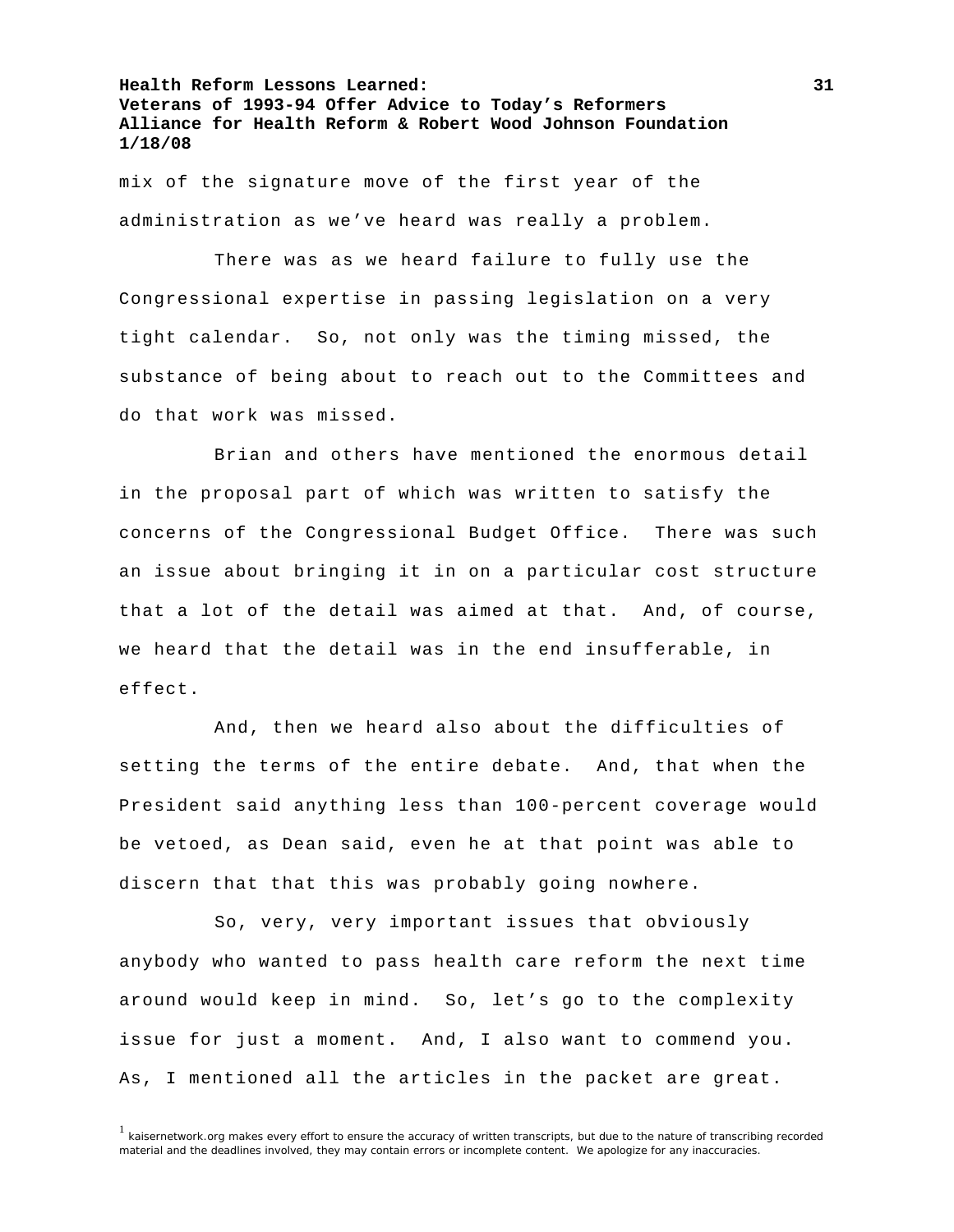And, there's one very good one by Hugh Heclo that ran in *Health Affairs* in the spring of '95. Hugh is a well-known Presidential historian, among other things. And, he writes, "far from encapsulating a simple message, health reform, the action to be taken pointed variously toward controlling runaway health costs to covering the 37 million uninsured Americans, and to securing uninterrupted and adequate coverage for persons already insured, over time the Clinton reform efforts cycled among these appeals, ending in the summer of 1994 on the theme of security, health care that's always there."

 Chris, talk about that. That effort to reach all of these different aims, control health care costs in a huge economy, deal with then only 37 million uninsured people, then deal with the people who already had coverage to make sure they didn't loose it. Wasn't that also part of the problem? To address so many goals at once?

**CHRIS JENNINGS:** Well, no. I don't agree with that. I mean, I think that you're going to have to be addressing delivery changes, and affordability changes, and value changes, and coverage decisions together if you want to do something big in reform. So, I guess I disagree with that, if that's the notional conclusion.

<sup>&</sup>lt;sup>1</sup> kaisernetwork.org makes every effort to ensure the accuracy of written transcripts, but due to the nature of transcribing recorded material and the deadlines involved, they may contain errors or incomplete content. We apologize for any inaccuracies.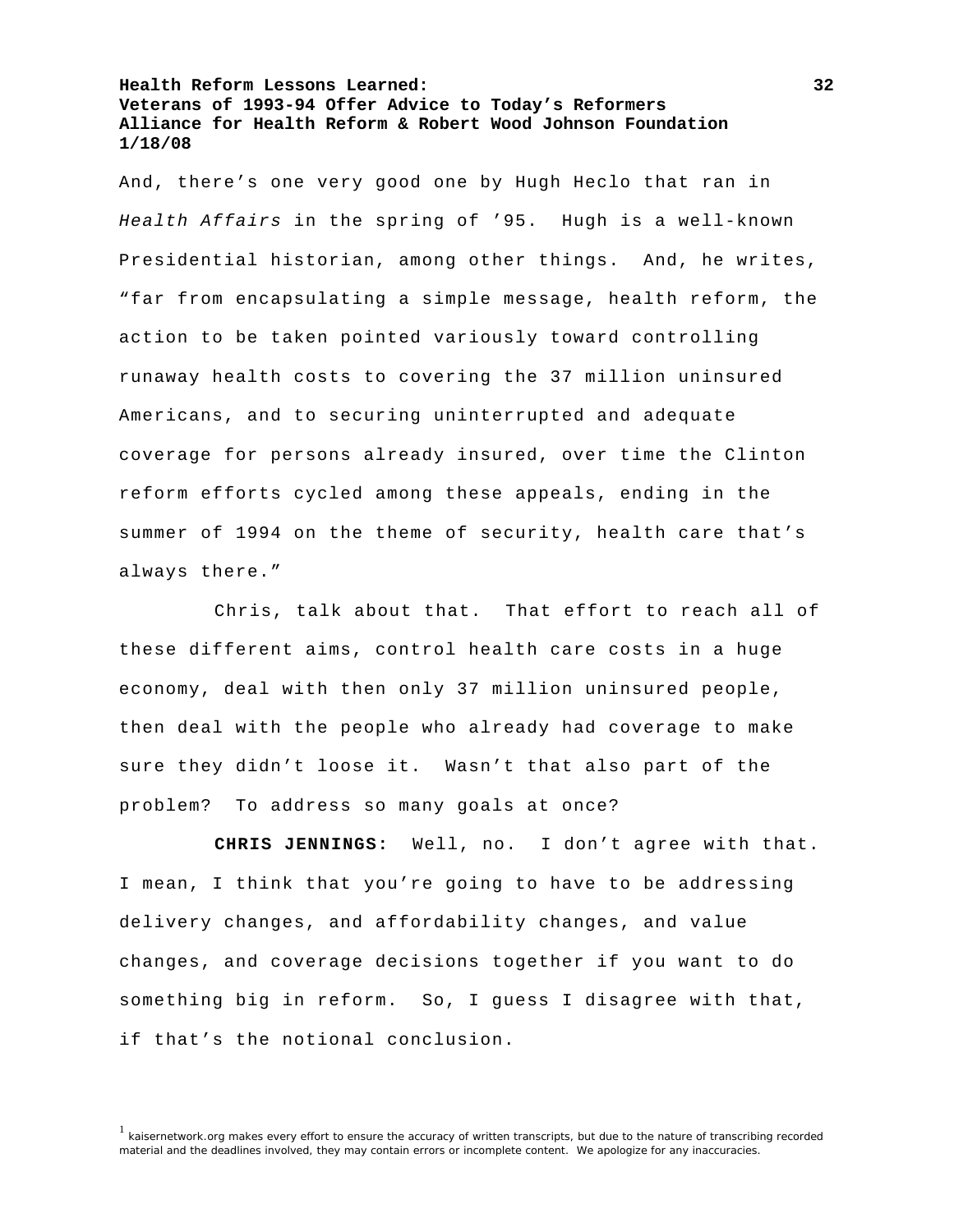I think this has a lot to do with timing and implementation and the people and bringing folks together. And, I guess for those of you who haven't gone through this process, and I hope you never do, but I hope, unless you do and you have the outcome that we wanted to have, yes. But, I think it's important to recognize that health care is done generally— Nothing is done in Washington in a vacuum.

 And, probably the most important lesson to learn is, to Brian's point, you do have to make it your priority. It has to be your priority as President and your singular priority almost. And, it has to be done very intensively. And, of course, yes, you don't throw legislation out.

 And, there's a lesson learned that the last, this most significant expansion of health care over the last couple decades has actually been President Bush's Medicare Modernization Act. And the first time he ever had any legislation associated with it was when he actually signed the Bill into law. He didn't board any specific legislation up.

 This issue of how difficult it is to do health care when you have many other priorities. And, the moment the President decided, and maybe largely because he had to and it wasn't because he just did it. There were a lot of economic advisers who suggested this, that to do the budget first, to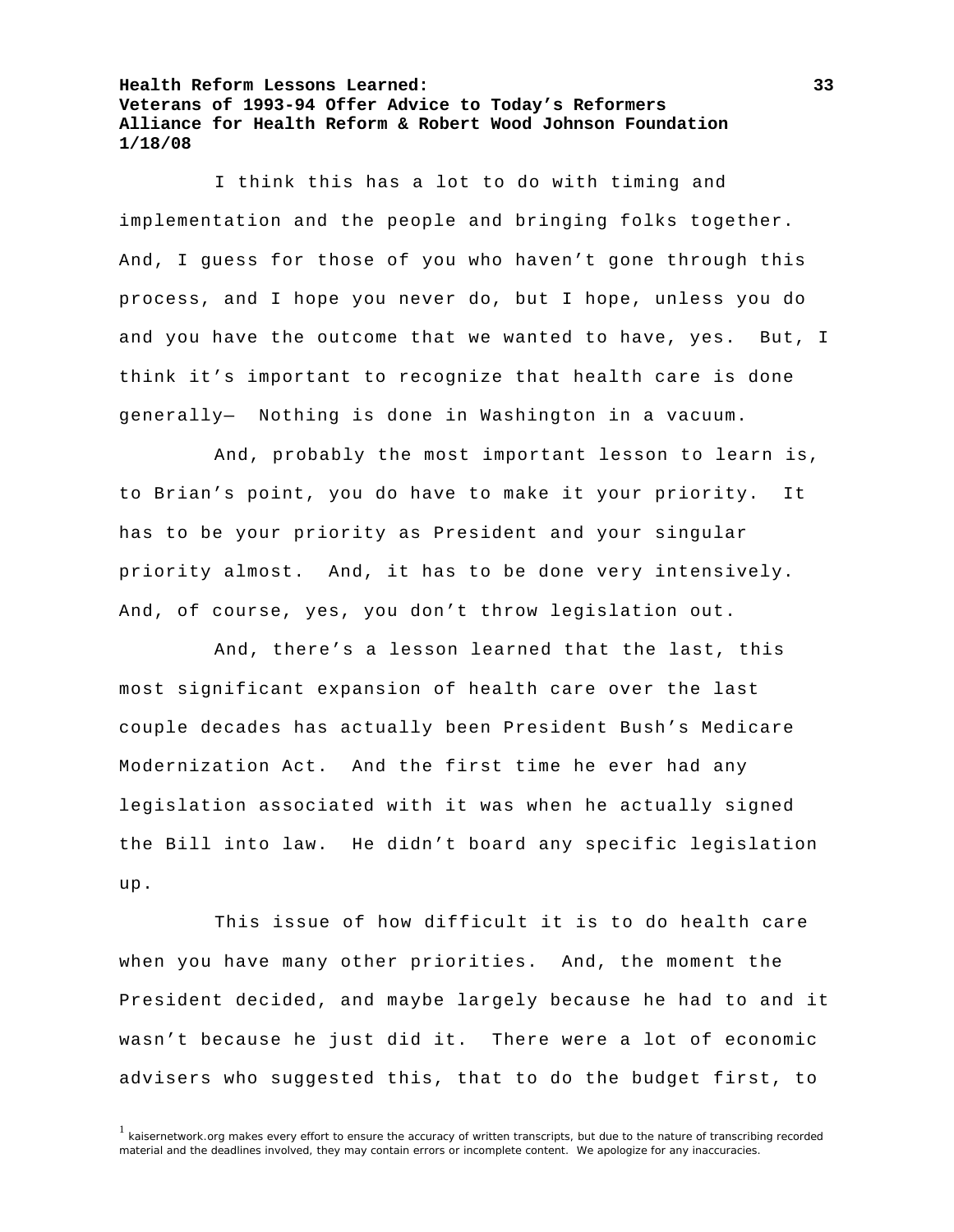do deficit reduction first, was perhaps the singular decision that made it impossible to do health care in that Congress. And, you add on top of that, not just— and by the way, the Deficit Reduction Bill, it's not very fun to do deficit reduction as you all know in this room— had passed by one vote in each body. Loading health care up on that would have [inaudible] been a task. May not have been an impossible task, but it would have been a task. And, that was the debate inside the administration.

 But, then on top of that you did NAFTA. And, you did crime. And, you did a crime Bill, very controversial piece of legislation. And, as that was occurring, the President's popularity rates, for a whole lot of different reasons, was declining. And so in many ways, if you had a perfect implementation of health care reform and still tried to carry all that, I think you would have never gotten health care done. And, I think that's an important point to remember, is many valid criticisms there of the process and I'd be happy to document them and admit them and you can hold us and anyone else and, you know, and hang us in effigy. But, there were many, many other reasons that contributed. And, I think that the fundamental problem was that that early decision and the weight of all the other initiatives the President and his appetite for getting things done imposed upon us.

 $1$  kaisernetwork.org makes every effort to ensure the accuracy of written transcripts, but due to the nature of transcribing recorded material and the deadlines involved, they may contain errors or incomplete content. We apologize for any inaccuracies.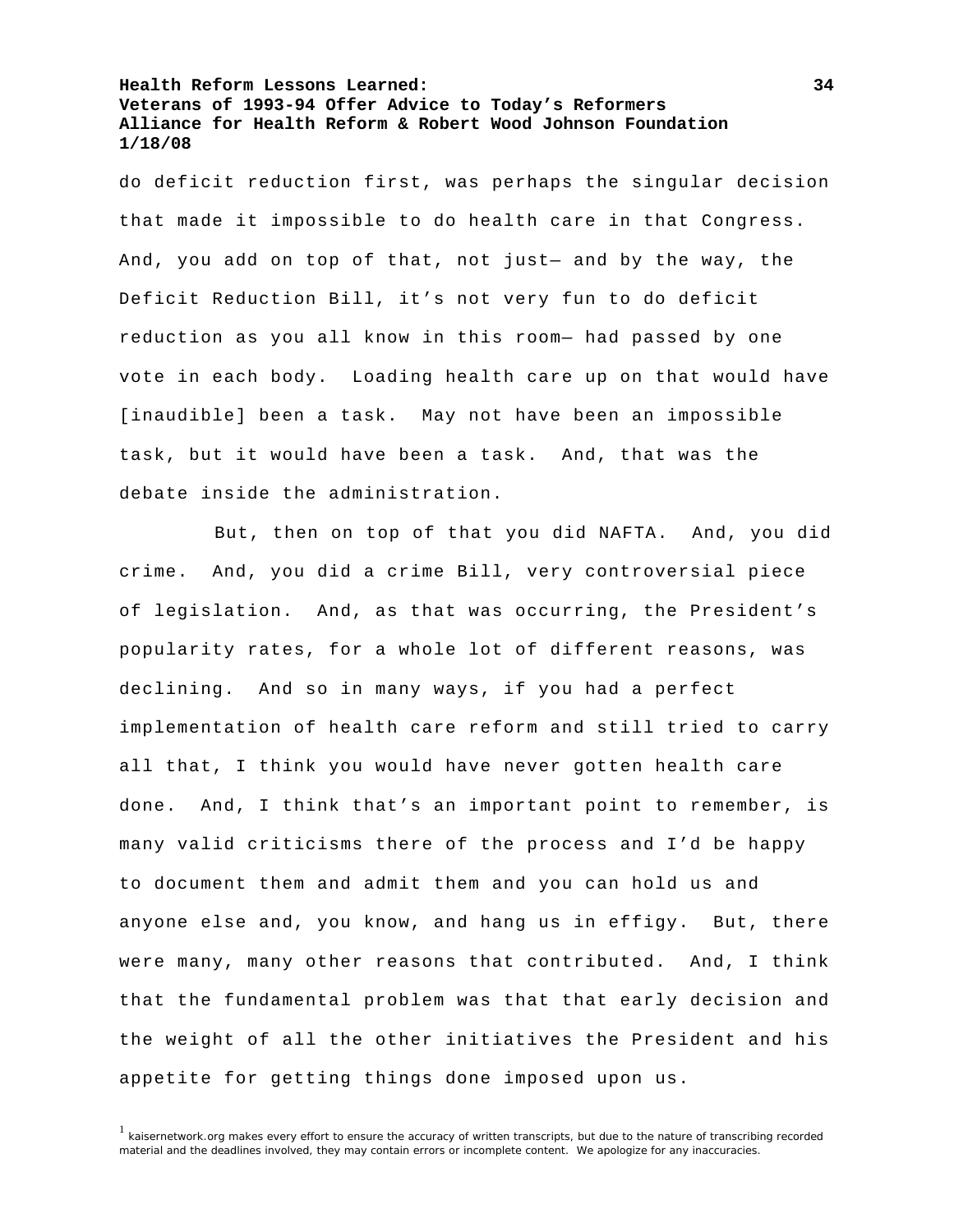**SUSAN DENTZER:** Brian, you've been scribbling madly. Give us the verbal version of some of your scribbles there.

**BRIAN BILES:** Yeah, I think, clearly anything that moves towards universal coverage is going to be very complicated. Certainly if it involves the private sector and doesn't simply move to some sort of Medicare for all. So, I think on one hand it's very complicated.

 I think the second point that was mentioned is CBO. And, one of the things I think people have to really understand is that CBO takes a very critical eye of any proposal, particularly cost containment. And, they say, looking at CMS and all the providers out there, \$2.2 trillion worth of providers and all the lobbyists they've hired in Washington, and all the pressure that will be brought upon them. Is there any way that CMS could decide not to achieve these savings? And, if the legislation isn't written specifically enough that the CBO, the very skeptical CBO analysts, can say, no, there's no way CMS staff can wiggle out of this even if the Governor calls. So, there is a lot of detail. And, I think, it is associated with CBO.

 I think the third point, though, is that there was a lot of stuff in the 1300 pages. And, I know one of the things that I was involved with, I was sent over to legislative council and we drafted 25 pages about rural,

 $1$  kaisernetwork.org makes every effort to ensure the accuracy of written transcripts, but due to the nature of transcribing recorded material and the deadlines involved, they may contain errors or incomplete content. We apologize for any inaccuracies.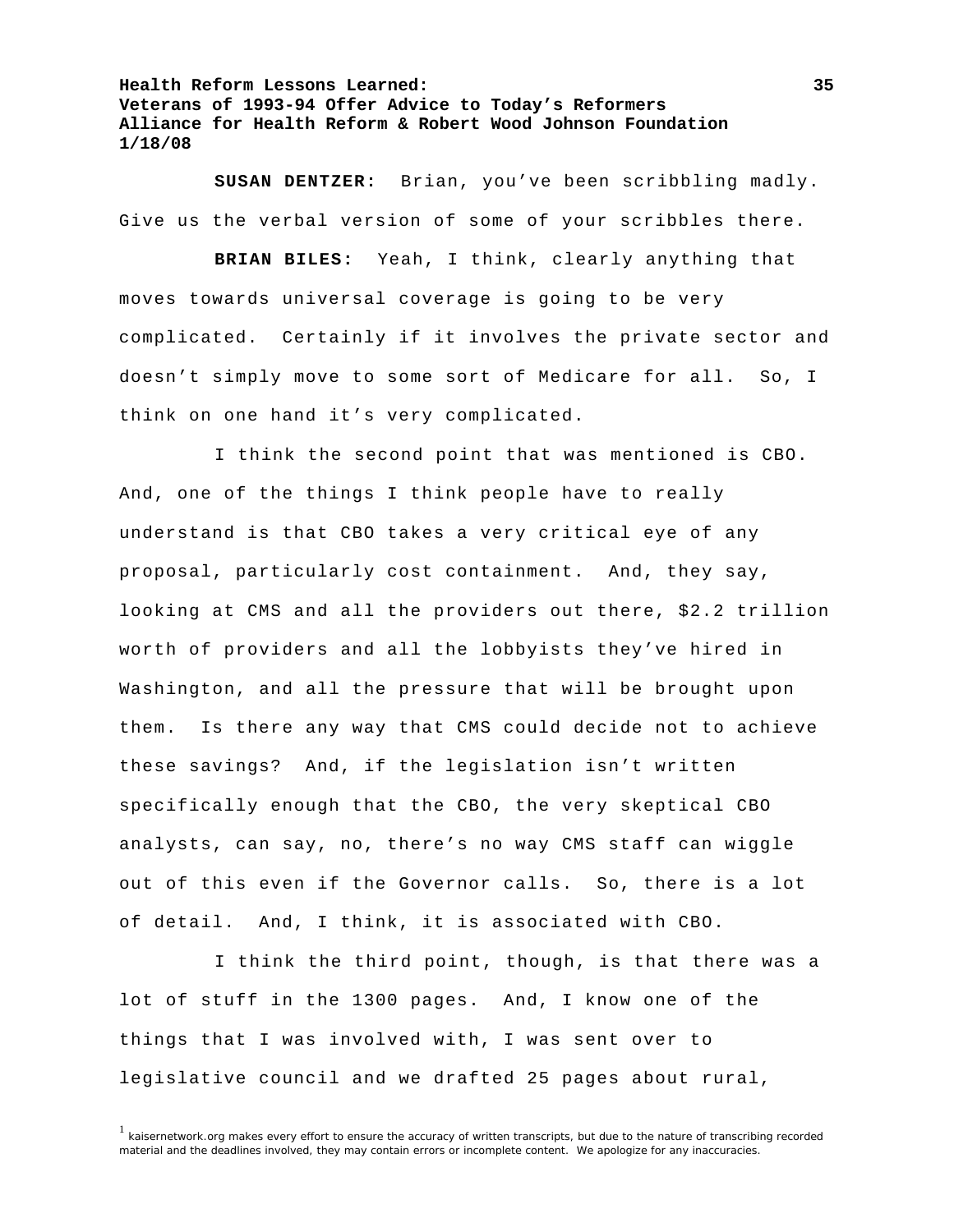improvement of access in rural areas that had really nothing to do with coverage. There was a lot of stuff in there about physician training that particularly became a problem to Moynihan with the big teaching hospitals in New York City. And, I tend to think that some of that came from the word "health reform." You know, the name of this wasn't health coverage or universal coverage or 95-percent coverage, it was health reform. And sort of everything that anybody could imagine ought to be done to improve the health care system coverage, cost containment, access, quality, whatever— got put into the Bill. So, I do think that the complication and the breadth, there may well be a lesson.

**SUSAN DENTZER:** Freud famously said that, "human behavior is over determined." You might think that the guy kills his wife just cause he hates her, but then it turns out there are 25 other factors that drove him to do that, not the least of which was that he was drunk the night before, had a blister on his toe that made him especially ornery, what have you.

 And, a lot of people think that health reform was similarly, the failure was over determined because of all of the factors arrayed against it. Not the least of which was a small business lobby that was gunning for it from the beginning. And, it was also very evident that the Gingrich

 $1$  kaisernetwork.org makes every effort to ensure the accuracy of written transcripts, but due to the nature of transcribing recorded material and the deadlines involved, they may contain errors or incomplete content. We apologize for any inaccuracies.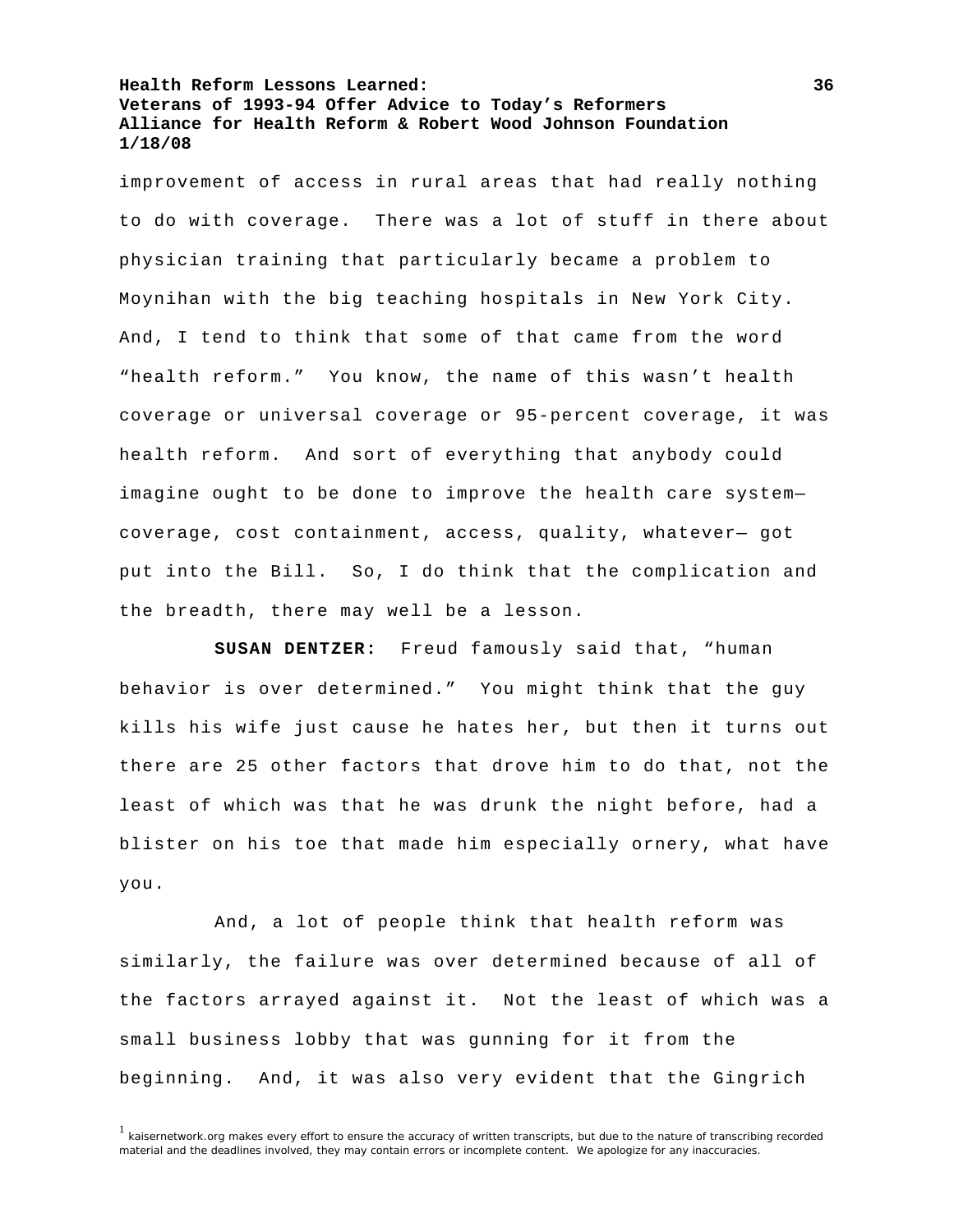revolution was born amid the effort of health reform, that that's what, and there are memos now indicating that Gingrich and others thought that this could be used to sort of strangle the Democrats at the polls in 1994.

 So, you all who were working for this semi-extinct species in Washington, which were sort of moderate Republicans, how did you deal with those forces since you really did have the momentum at least to pass universal coverage at one point when all of these other forces came in a raid against you from the right? How did you respond?

Christie?

**CHRISTINE FERGUSON:** Ugh! [Laughter] I think that health reform, more than anything else; you talked about the Crime Bill and deficit reduction and NAFTA all happening at the same time. For moderate Republicans at that point, those, each and everyone of those things was a really difficult set of votes because basically you were not 100 percent walking down the conservative public line. And, Dole had a really tough time at that point trying to corral people. He had a divided caucus and so, for example, you talk about the Crime Bill, you think about crime, really the big issue on the Crime Bill was guns. And, so you had the issue of semiautomatics and I can remember being in health

<sup>&</sup>lt;sup>1</sup> kaisernetwork.org makes every effort to ensure the accuracy of written transcripts, but due to the nature of transcribing recorded material and the deadlines involved, they may contain errors or incomplete content. We apologize for any inaccuracies.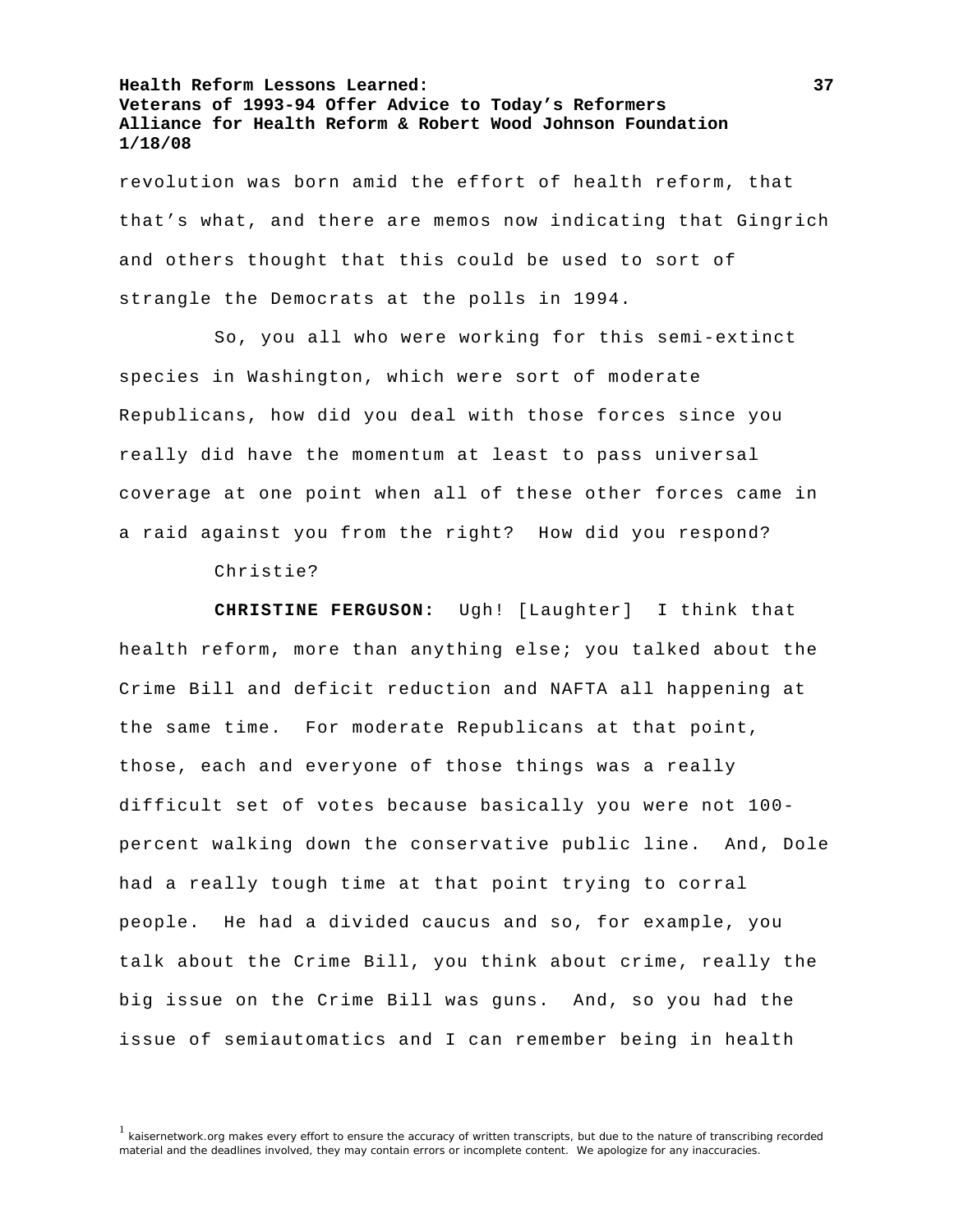care meetings and talking about and having the conversation go to this very tense vote on gun control.

 And, you know, you cannot separate, as you all know, it's impossible for you when you're dealing with people to separate, oh, I'm going to deal with this person this way on gun control and I'm going to deal with him this way on health care. I mean, these are human beings. People remember when promises are broken or you can't make promises. And so, I think that it's really important to remember that it's the context that this stuff is being done in.

 And, I will tell you, it was probably one of the most— I have in my mind this very idealistic and I think Chris has in his mind this very idealistic point in time when you were working with a group of people and you really felt like it could happen. And, you felt like they were brave. And, you felt like they were going up against these horrible, this really difficult thing. And so, my memories is that it was an opportunity to either express how deeply you felt about these issues or to decide that it wasn't as important to you as something else. And, that's ultimately what, I think that's ultimately what this all comes down to.

 But, I will say this about the complications, okay? I left D.C. in '95 right after, I mean, literally. I took six weeks off. I said to Chaffee when the Congress went out,

 $1$  kaisernetwork.org makes every effort to ensure the accuracy of written transcripts, but due to the nature of transcribing recorded material and the deadlines involved, they may contain errors or incomplete content. We apologize for any inaccuracies.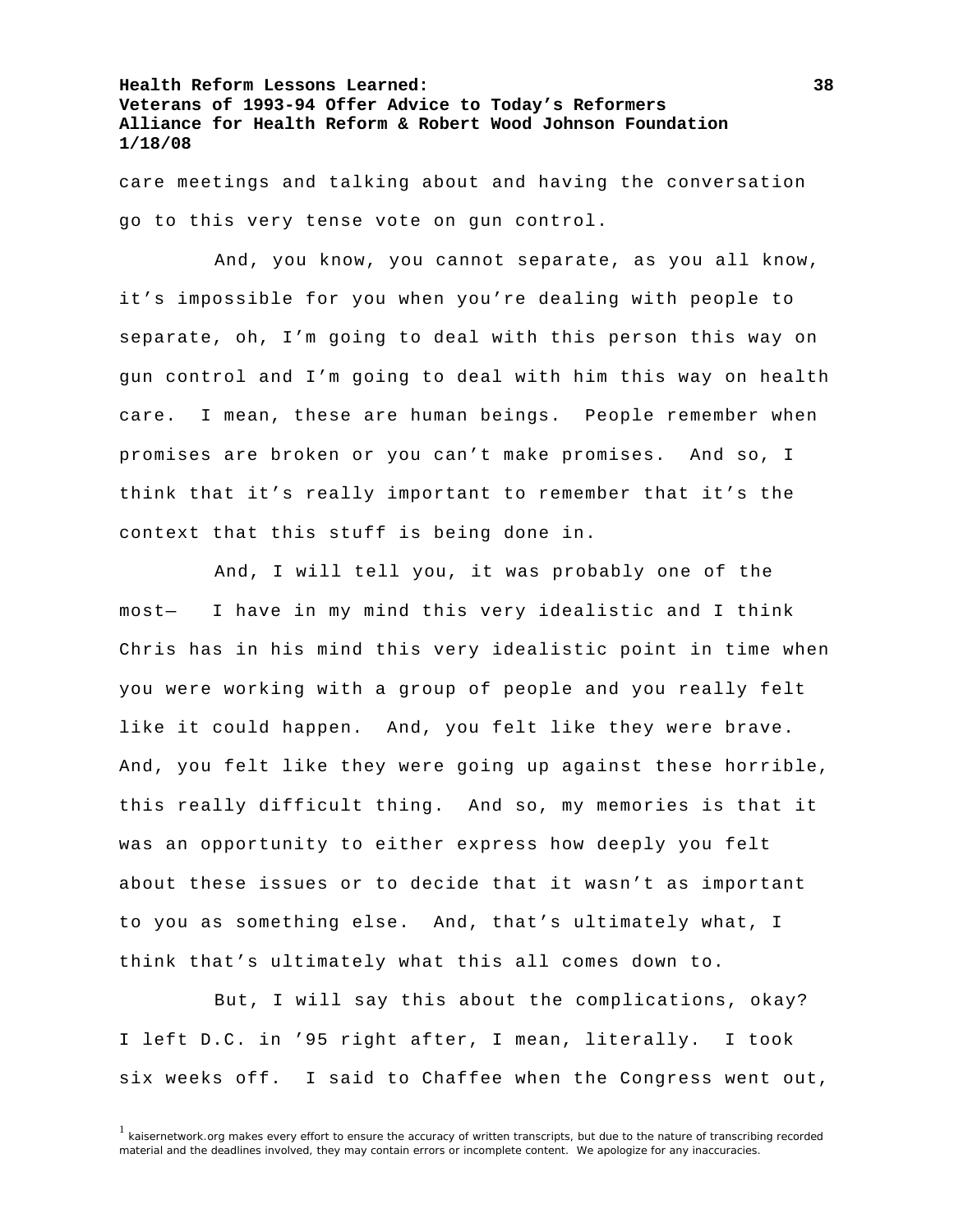you know, I need to take a break. I haven't taken a vacation. I went to Florida with my family. My three year old son, my nanny told me that I had literally not been home— I mean she counted the hours that I was at work on a weekly basis, you know 100 hour weeks. And, I said, I've got this three year old child that I barely know. I'm going away.

 And, I went away and I got a call from the Governor of Rhode Island to ask me if I would go and run Human Services, which was Medicaid program and a variety of other things. And, I left. I left.

 But, I will tell you that that process of health reform had an impact that went far beyond whether it passed or failed here. It had an impact on states. We had a Kennedy-Kassebaum Bill passed. We had SCHIP pass. There are a whole series of things that happened some of which have its roots, some of which were actually drafted in the Bills that I worked on and the Bills that Chris Jennings worked on and Brian, all of us, Dean, all of us worked on Bills. Though pieces of those different things have passed in different formats. And so, I hate this idea that it died! And it's dead! And, now we're resurrecting and having another debate. It's like nothing happened in between.

 And, I think it's really important for you, going forward, to understand that there really is an opportunity

<sup>&</sup>lt;sup>1</sup> kaisernetwork.org makes every effort to ensure the accuracy of written transcripts, but due to the nature of transcribing recorded material and the deadlines involved, they may contain errors or incomplete content. We apologize for any inaccuracies.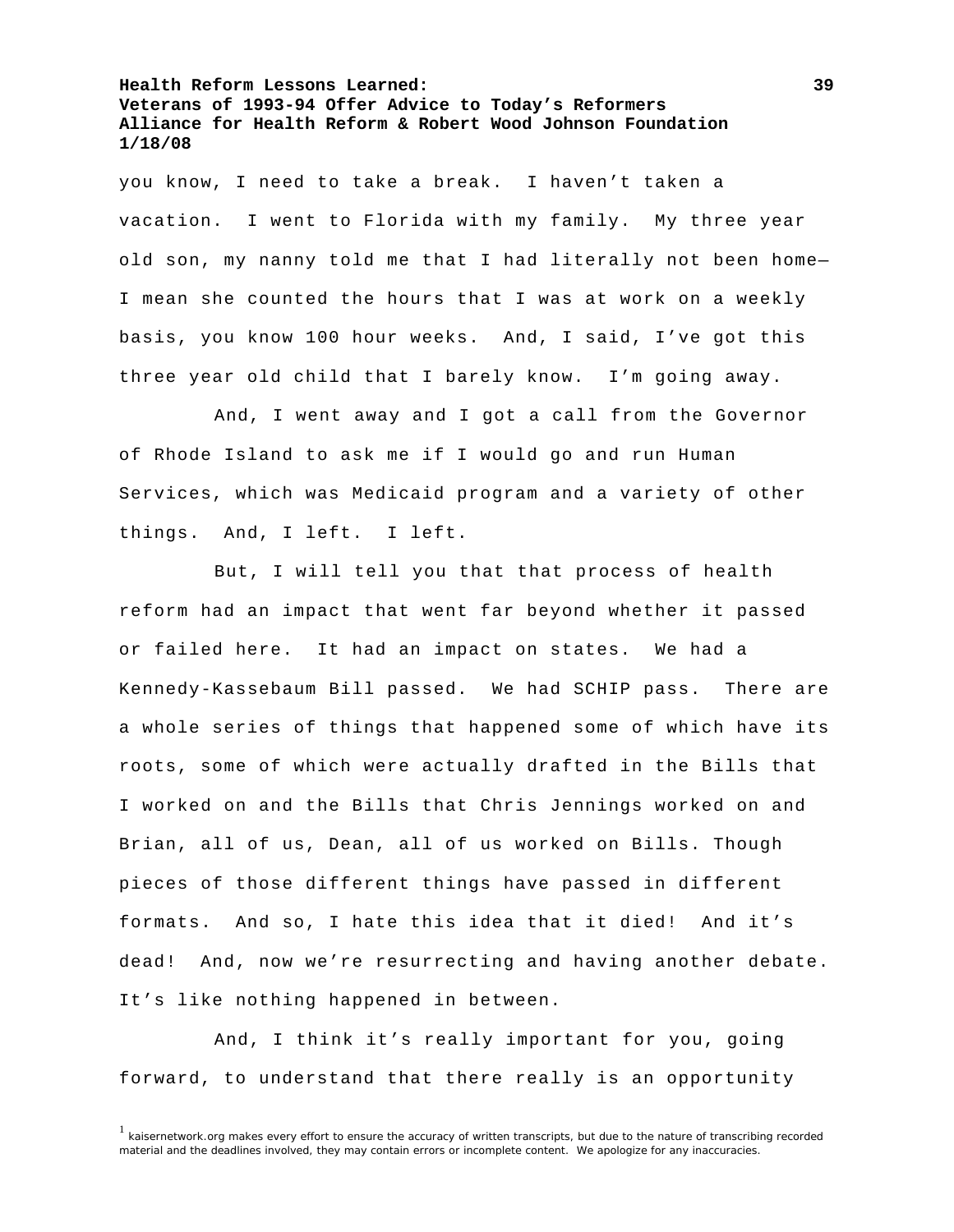here to do good things. And, that you are going to disagree. There's no way you can get 100 people coming from as diverse a geographic and population base as we have to agree on reform that encompasses everything from education to community health centers to employer mandates. You're not going to be able to do that probably in that broad a scope. But, you can do pieces of it. And, I'm not talking about incrementalism in a bad way. I'm talking about using the experience to really push things ahead.

 So, you're going to ask us what our one lesson is, right?

**SUSAN DENTZER:** Yeah, eventually.

**CHRISTINE FERGUSON:** Alright, so I'll save it for that. But, it is ugly. This tee shirt is blood. The kick on the rear is what you're going to feel like. Health care is not a happy thing. [Laughter] Health care is, whether you're at the state level or you're at the federal level, this issue is the one issue in our lives that touches every single thing. It touches investment. It touches tax. It touches spending. It touches welfare. It touches how people feel about each other. It touches everything.

**SUSAN DENTZER:** Not to mention life and death.

**CHRISTINE FERGUSON:** And, life and death. It is the one thing, one thing overall, other than money, other than

 $1$  kaisernetwork.org makes every effort to ensure the accuracy of written transcripts, but due to the nature of transcribing recorded material and the deadlines involved, they may contain errors or incomplete content. We apologize for any inaccuracies.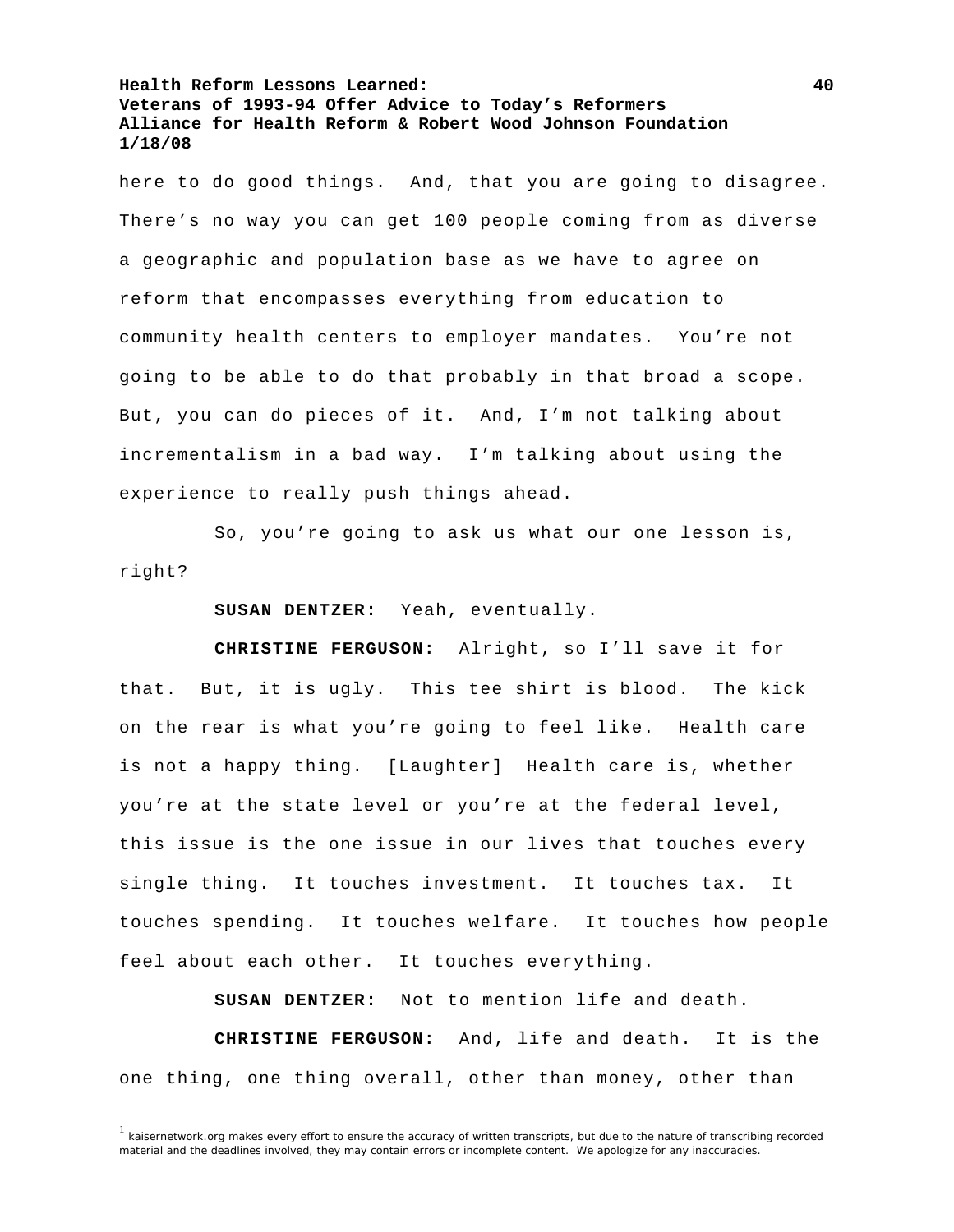dollars, that touches every single part of us. And, so to imagine that you can do this issue and not feel pretty bloodied through the process, I think is a mistake. So, you have to sort of hold on to those moments when things happen that are good.

 So, anyway, I'm sorry. I went off a little bit there.

**SUSAN DENTZER:** So, how's the health care up here on Capital Hill? The minister to the needs of all these people who are going to be going through this?

> **CHRISTINE FERGUSON:** It stinks. [Laughter] **SUSAN DENTZER:** Dean?

**DEAN ROSEN:** I wanted to say a couple things. I remember in terms of keeping folks at bay. I actually have this very vivid memory of John Chaffee and John Brault in this room together with Christie and I don't remember what the name was. But, I remember he'd give this speech every six or seven days talking about both the Democrats and the interests on the left and the Republicans and the interest groups on the right who were coming after him. And, he'd say, "You know, Yale, when I was there never had a very good football team, but we always knew we had to win Homecoming. And, if we won Homecoming every year, our, our coach who, you know, had this terrible record when I was there had this

 $1$  kaisernetwork.org makes every effort to ensure the accuracy of written transcripts, but due to the nature of transcribing recorded material and the deadlines involved, they may contain errors or incomplete content. We apologize for any inaccuracies.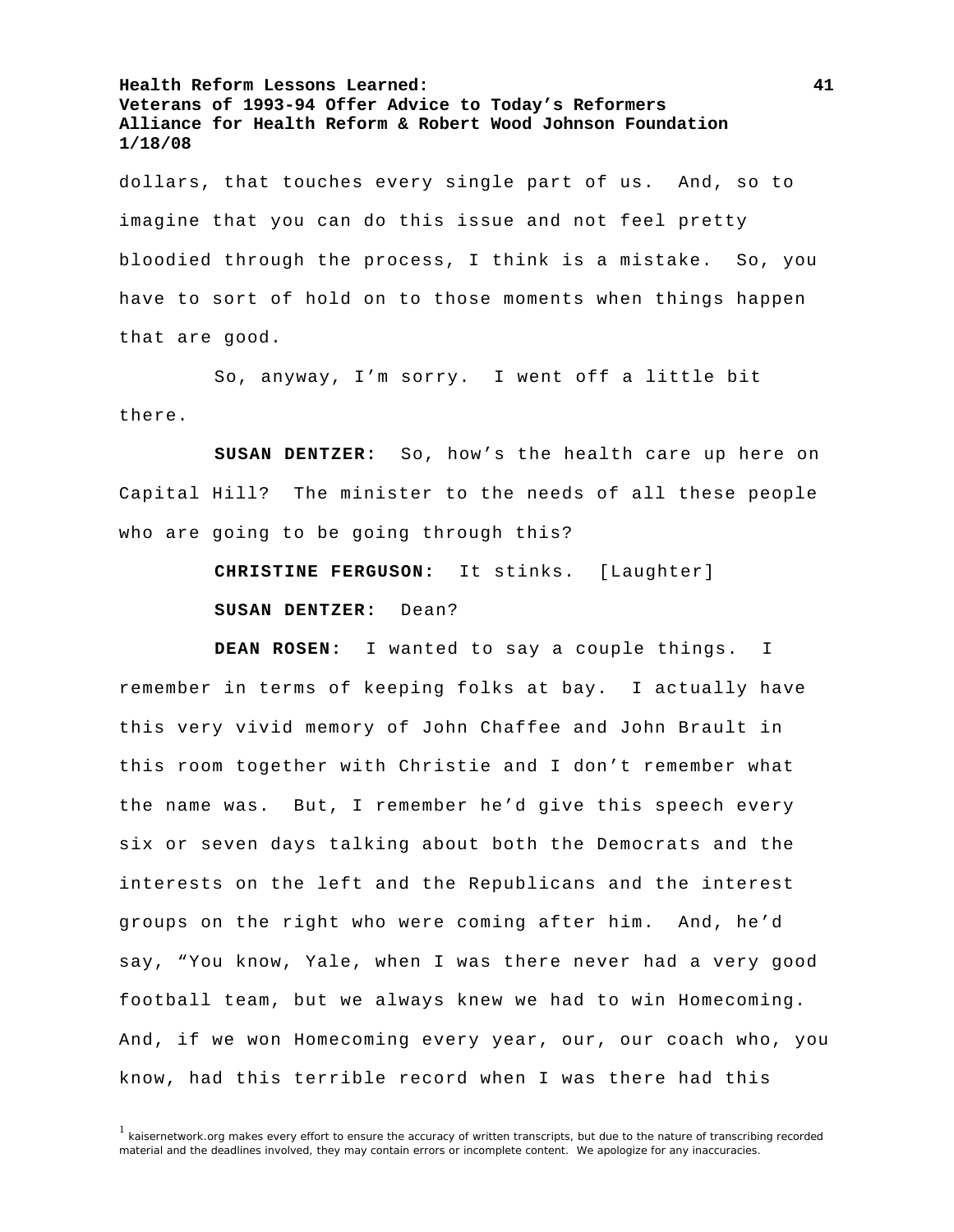saying that used to keep the, the alumni sullen, but not rebellious." [Laughter] And, I remember Chaffee telling that story over and over again.

**CHRISTINE FERGUSON:** Yeah, that's exactly right. Sullen but not rebellious.

**DEAN ROSEN:** I want to say two things about, I think Chris made a very important point about context. And Christie and Brian both made an important point about progress. I just want to pick up on. In terms of context, the context you're dealing in, it is really critically important. And, I, in preparing for this, I was reading these materials and if you think about it, any of us could have picked up *The New York Times* and read a Robert Pear story, I saw Robert earlier, or a *Washington Post* story today about SCHIP and read this paragraph:

 "The history of health legislation is a striking measure of the complexity of legislating major change in an era of intense partisanship with a public that distrusts Washington and a campaign technology applying to whipsawing around voters' opinions and news reports that emphasize conflict and not explanation."

 Well, Robert wrote that 14 years ago. And, if any of us, we could all—

<sup>&</sup>lt;sup>1</sup> kaisernetwork.org makes every effort to ensure the accuracy of written transcripts, but due to the nature of transcribing recorded material and the deadlines involved, they may contain errors or incomplete content. We apologize for any inaccuracies.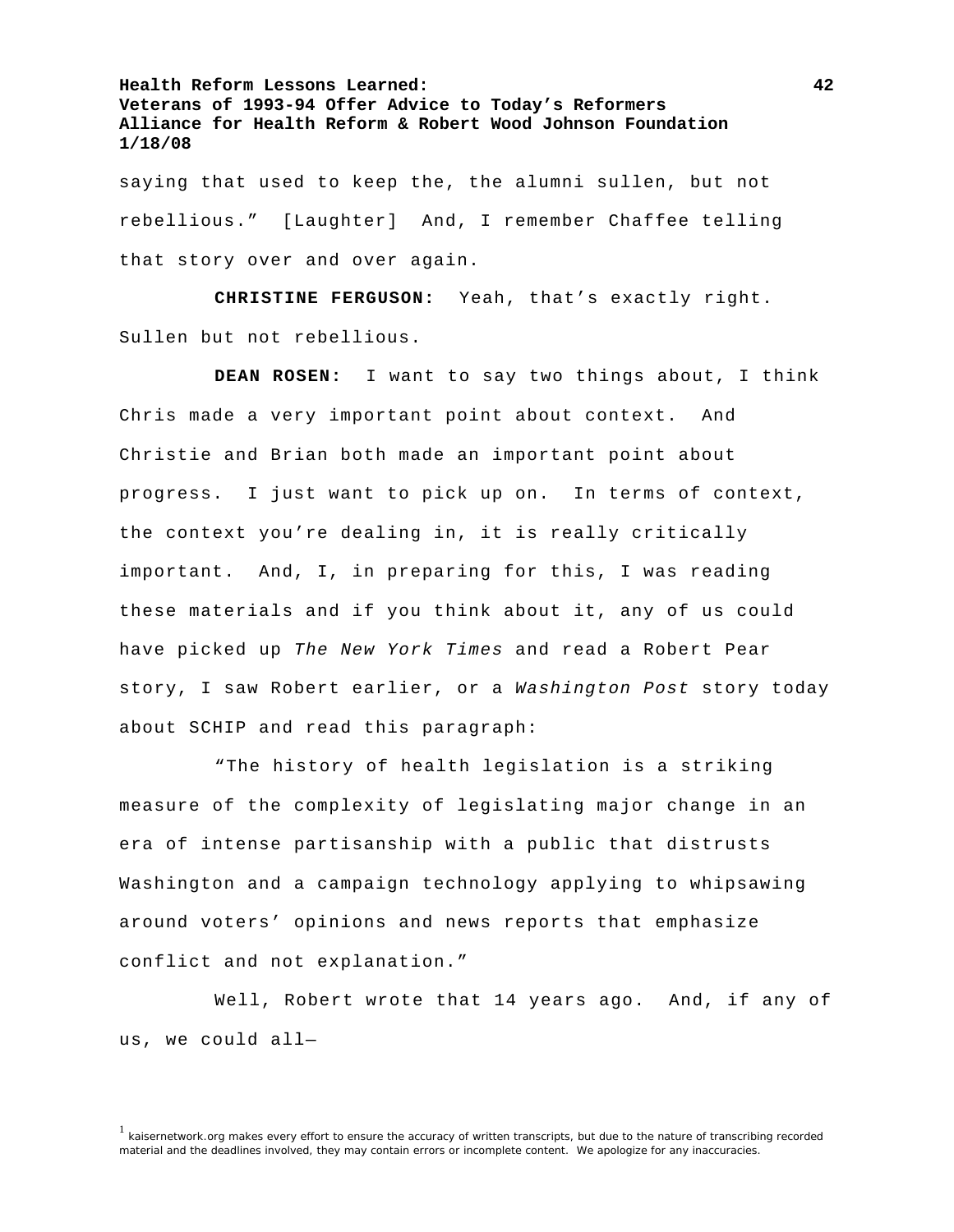**CHRISTINE FERGUSON:** Do you just cut and paste? [Laughter]

**DEAN ROSEN:** Yeah, exactly. He's going to get in trouble because he's going to find the same paragraph in a story about SCHIP.

 But, my point is that for all of us who are also working in this context, and a lot of us in this room went working for a moderate republican to very conservative Republicans on other issues including the Medicare Modernization Act.

 This context is today. If anyone thinks that the partisanship has gotten less intense than it was 15 years ago, that's severely wrong. If anyone thinks that the three big networks and CNN were more news then than we are now with all the 24 hour cable stations and the blogs and everything, it's more intense. And so, when I became Bill Frisk's health care policy director and we thought we were going to do a different kind of health reform, the MAA, I said to my staff, the first thing you need to read is *The System* by Haynes Johnson and David Broder about what happened during the Clinton reform. And, for those of us who worked on that legislation, we know, we absorbed a lot of those lessons about context. And, to Brian's point and Christie's point, a lot of lessons about the progress. We had a lot of intense

 $1$  kaisernetwork.org makes every effort to ensure the accuracy of written transcripts, but due to the nature of transcribing recorded material and the deadlines involved, they may contain errors or incomplete content. We apologize for any inaccuracies.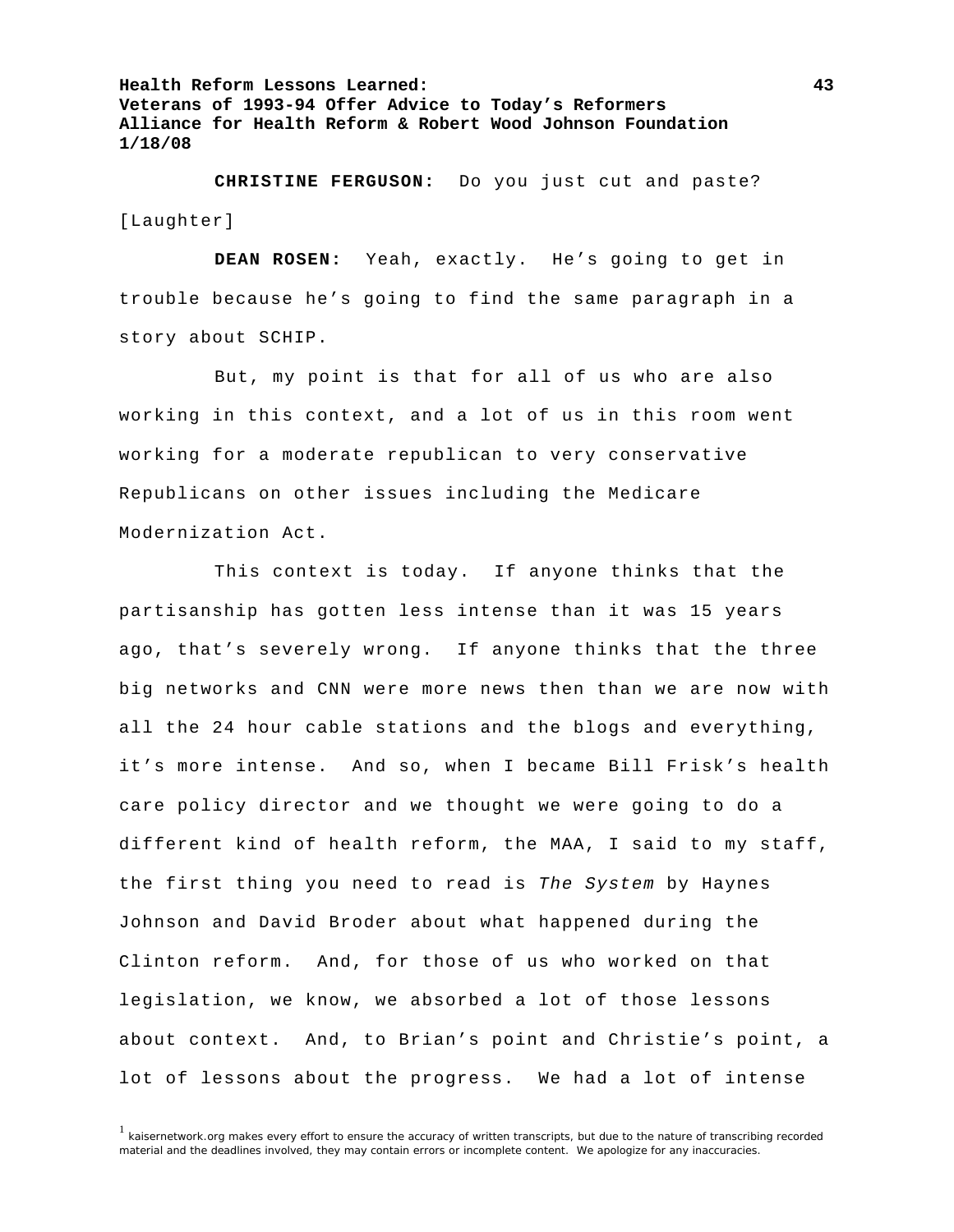discussions with the Bush administration to say, please, whatever you do, page 198 of *The System* will tell you do not send us up a detailed Bill that you take months drafting, number one.

 Number two, the MMA, for example, was a bipartisan Bill. It got less bipartisan in the final hour, but we trusted the process. Essentially said to the Finance Committee, you know, go write the details in the Committee. So, you know, to Christie's point, there were important lessons learned. And, the context is critically important.

 I did want to say also one thing about context in terms of really back to the future. I went and I looked last night at the 113 Congress statistics. And, it was really striking. For those of us who are looking at the next election and thinking what's next on big changes, if you look at the most optimistic democratic predictions of the outcome of the election, which is Democrats win the Whitehouse, pick up 6 or 7 seats in the Senate, and pick up 25 to 30 seats in the House. That would be, I think, the outside of right now of optimism. That was the Congress in 1993 when Bill Clinton became President. That was the Congress. There were 57 democratic Senators. There were 30 more democratic seats in the House. And, yet, health care reform never came to a vote on the floor of either the House or the Senate.

<sup>1</sup> kaisernetwork.org makes every effort to ensure the accuracy of written transcripts, but due to the nature of transcribing recorded material and the deadlines involved, they may contain errors or incomplete content. We apologize for any inaccuracies.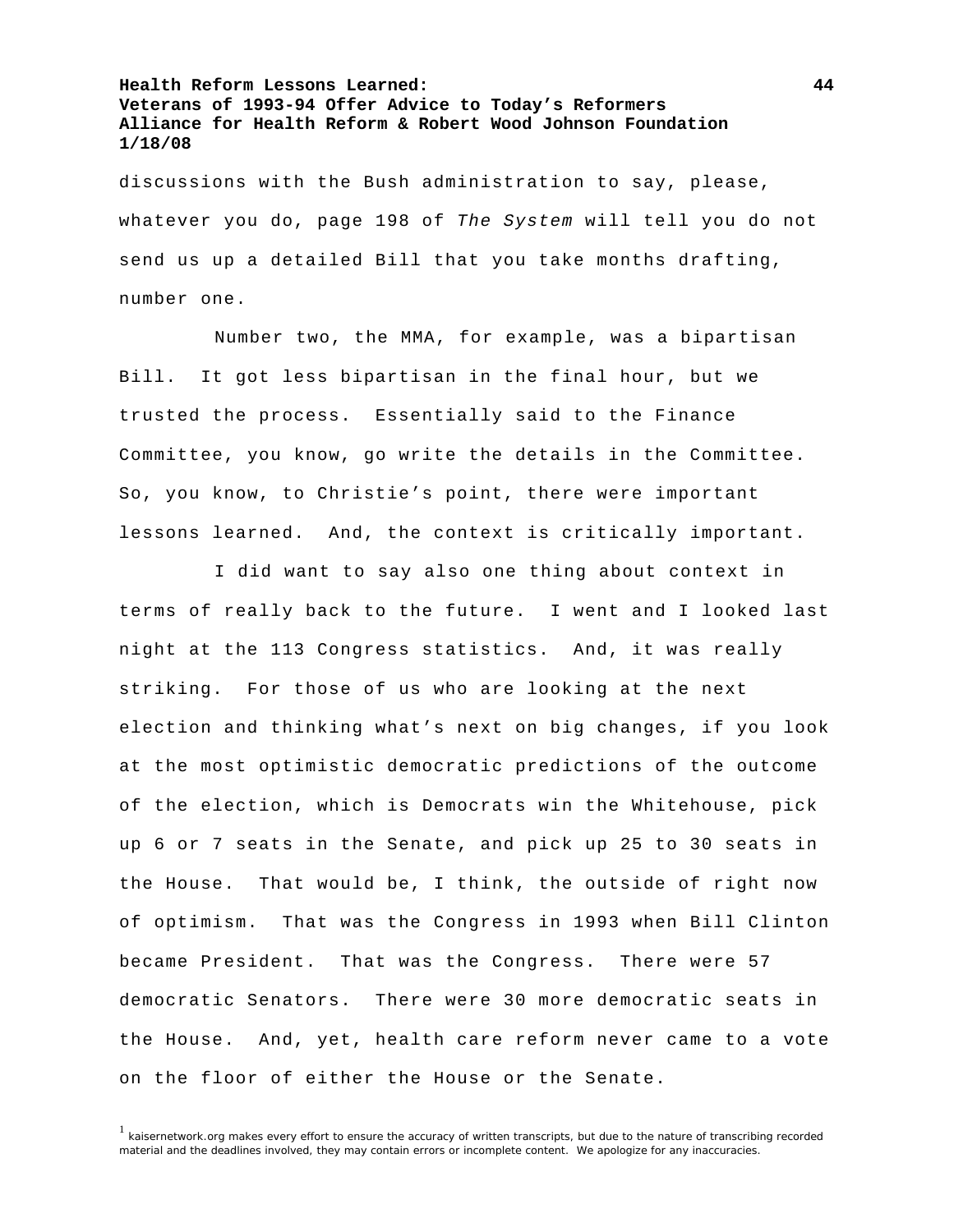So, the context, the process, the timing, all those things is really critically important. And, I think there are a lot of lessons learned by looking in the past. But, as Christie says, and Chris says, and Brian, not to kind of cry in our coffee, but to look at how to apply those. And, they have been applied successfully with SCHIP, with MMA, and other things where there's been success even on a very complex issue.

**SUSAN DENTZER:** We're going to move to some questions that have been passed up from all of you. And, I will also just invite anybody who wants to ask a question from the floor, please feel free to come up and catch my eye and we'll proceed that way, as well.

 But, a couple of questions came in about the Clinton administration in the beginning of this effort, Chris, and let's have you take both of those. And, also please feel free to extrapolate from the lessons of the past to the lessons of the future. We can start moving into a more optimistic forward thinking mode here, as well as Christie just got us on the road toward thinking about.

 Chris, if you had to do it all over again, should 96.5-percent have been enough? Should, I guess this goes back to should the President have waved the veto pen at the State of the Union in '94? Should he have engaged more of

<sup>&</sup>lt;sup>1</sup> kaisernetwork.org makes every effort to ensure the accuracy of written transcripts, but due to the nature of transcribing recorded material and the deadlines involved, they may contain errors or incomplete content. We apologize for any inaccuracies.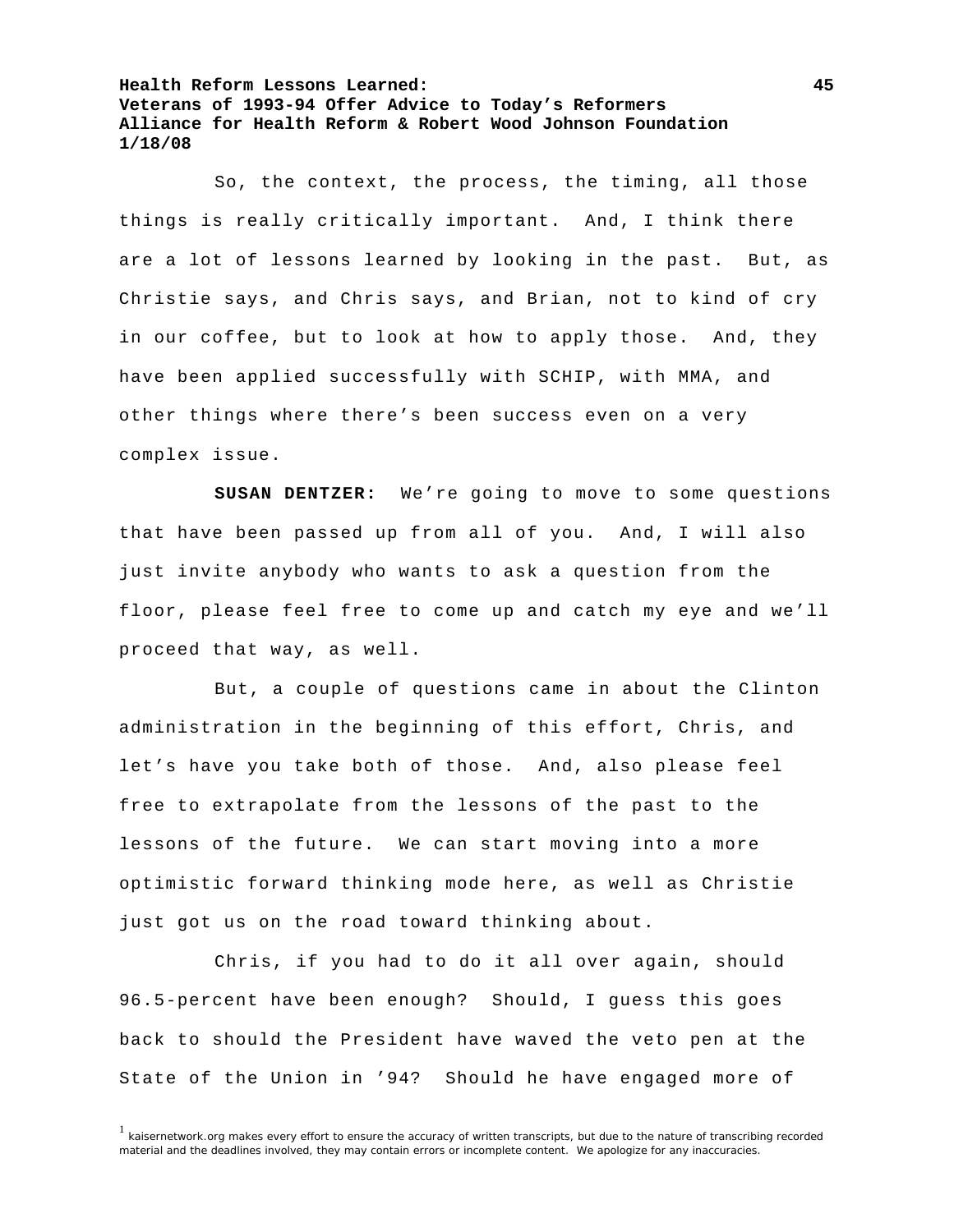the moderates and the centrists on a lesser Bill from the start? And, also take up this one as well, a second question on the administration. How important to the administration's decision to develop its detailed legislation was the feeling of the new President's team that they were outsiders who were going to get it right where Washington had failed? Is that likely to be a problem again when, oh, every candidate on the campaign trail is seems to be running against Washington?

**CHRIS JENNINGS:** Well, can you guys hear me? Is this working? No.

**MALE SPEAKER:** Chris, try that one.

**CHRIS JENNINGS:** Alright. Okay? Yes? I'm moving farther to the left. [Laughter] Or to the right depending on your perspective.

 Well, I guess I would that the President should propose and the Congress should dispose. And, I think you have to be very careful about waving pens around. I think that's one important lesson. But, I guess I would say that the reason why we're having this debate around covering all Americans isn't just because it's a moral issue that embarrass our Presidents when they travel abroad and they can't explain how we're the richest country in the world and we don't cover everyone. That's not the real reason.

<sup>&</sup>lt;sup>1</sup> kaisernetwork.org makes every effort to ensure the accuracy of written transcripts, but due to the nature of transcribing recorded material and the deadlines involved, they may contain errors or incomplete content. We apologize for any inaccuracies.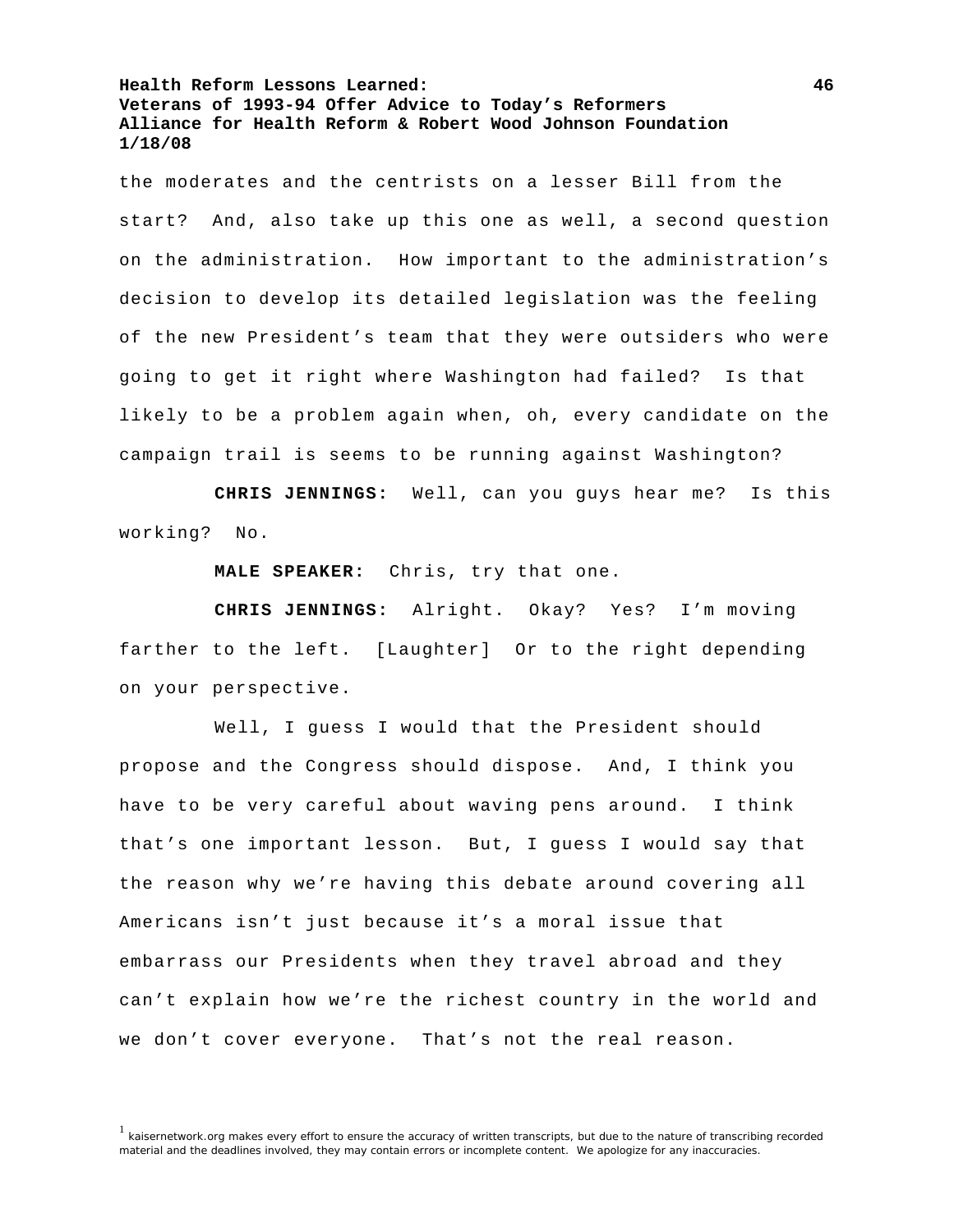The reason that our system isn't working is because so many insurers are forced to compete on selection. And, one of the reasons why they support covering all in California and Massachusetts was because the insurance reforms that we say that we're all for, require everyone to be covered. And, so it's not just a moral issue. So, I hesitate to draw any lines about— There is a reason why we should be covering all Americans and it's substantive, it's policy, it's moral, it's all those things. But, you have to evaluate things as you go along as President and make determinations.

 I do want to say this, though, that even if he wanted to, it probably would have been almost impossible to do so. And, I want to just give some context. Because he had asked the Democrats to do deficit reduction and crime and NAFTA, and they had all thought they were going to get universal coverage in 1993, 1994, there was a whole lot of Democrats who would say, well, are you a republican or are you a democrat? I mean what are we doing here? We're making all votes and it would have been extremely difficult.

 And, I guess I would harken back a little bit to the lessons of health reform writ 1972 and beyond where it isn't just the far right who create challenges for getting a deal on health reform. A lot of people feel that if it isn't

<sup>&</sup>lt;sup>1</sup> kaisernetwork.org makes every effort to ensure the accuracy of written transcripts, but due to the nature of transcribing recorded material and the deadlines involved, they may contain errors or incomplete content. We apologize for any inaccuracies.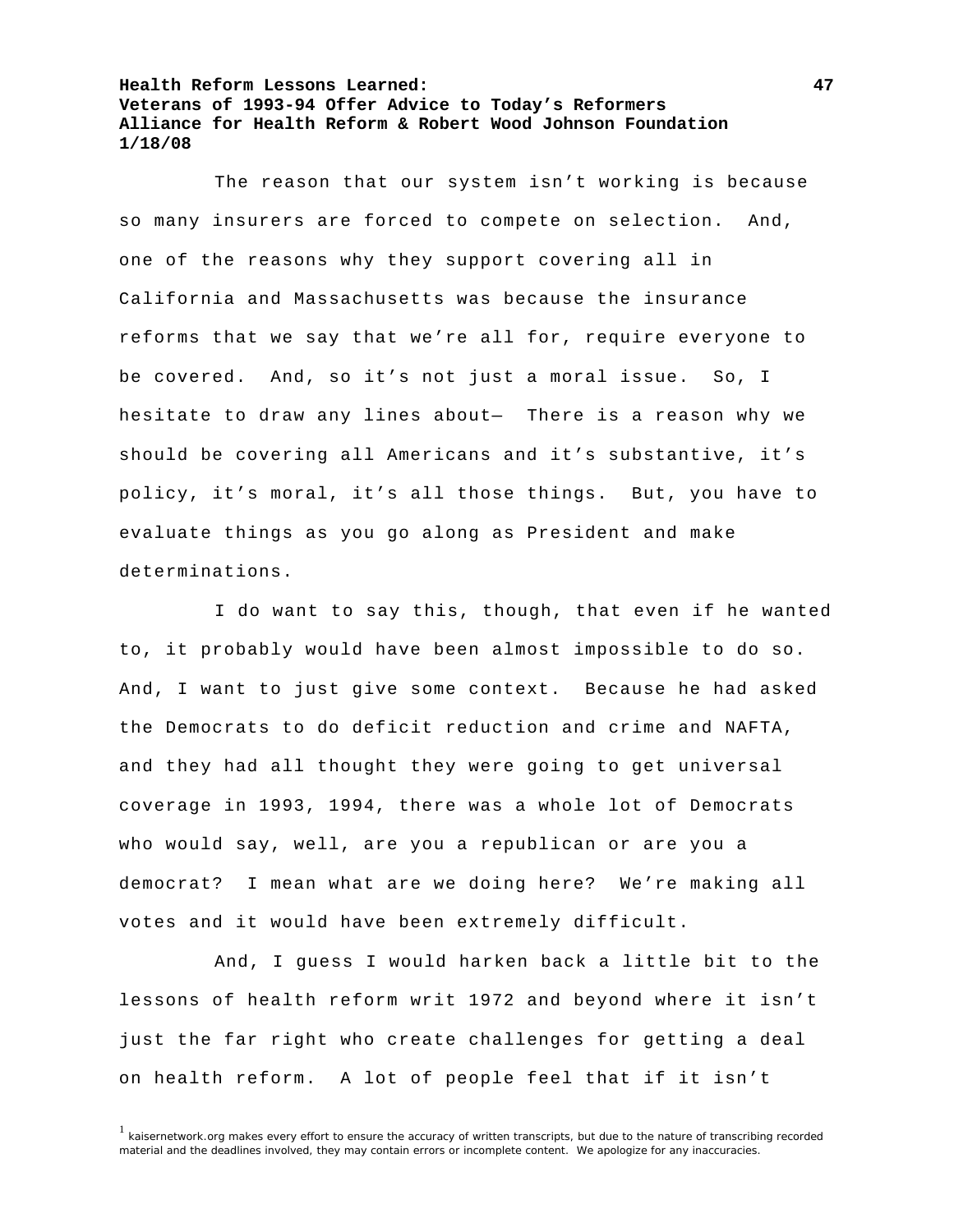single payer in the democratic party, it's not worth doing. And, I'm far more about outcomes than structure. Even more so today than ever before. But in '72 you started out talking about the people who arguably contributed to its demise in '72, '73, '74, were a lot of people who felt single payer was the only answer and said no. And, I think Senator Kennedy today would tell you that he lamented that he didn't work getting that agreement back then with Richard Nixon.  $S_0$ —

**SUSAN DENTZER:** Because we should note that the Richard Nixon proposal looked a whole lot like the Senator Clinton, Senator Edwards, and Senator Obama proposal of today.

**CHRIS JENNINGS:** And, in many ways it did. And, so I would say that now you ask about the— what was the last complex—

**SUSAN DENTZER:** The outsider mentality, did that play a role?

**CHRIS JENNINGS:** Oh, well, I would just say there, that there is not been a Presidential race that I'm aware of that people didn't run against Washington to some extent. But, I think it is hubris to suggest, or let's just say it's naïve to suggest that you come into Washington and you can just say, I'm an outsider, let's do change.

<sup>&</sup>lt;sup>1</sup> kaisernetwork.org makes every effort to ensure the accuracy of written transcripts, but due to the nature of transcribing recorded material and the deadlines involved, they may contain errors or incomplete content. We apologize for any inaccuracies.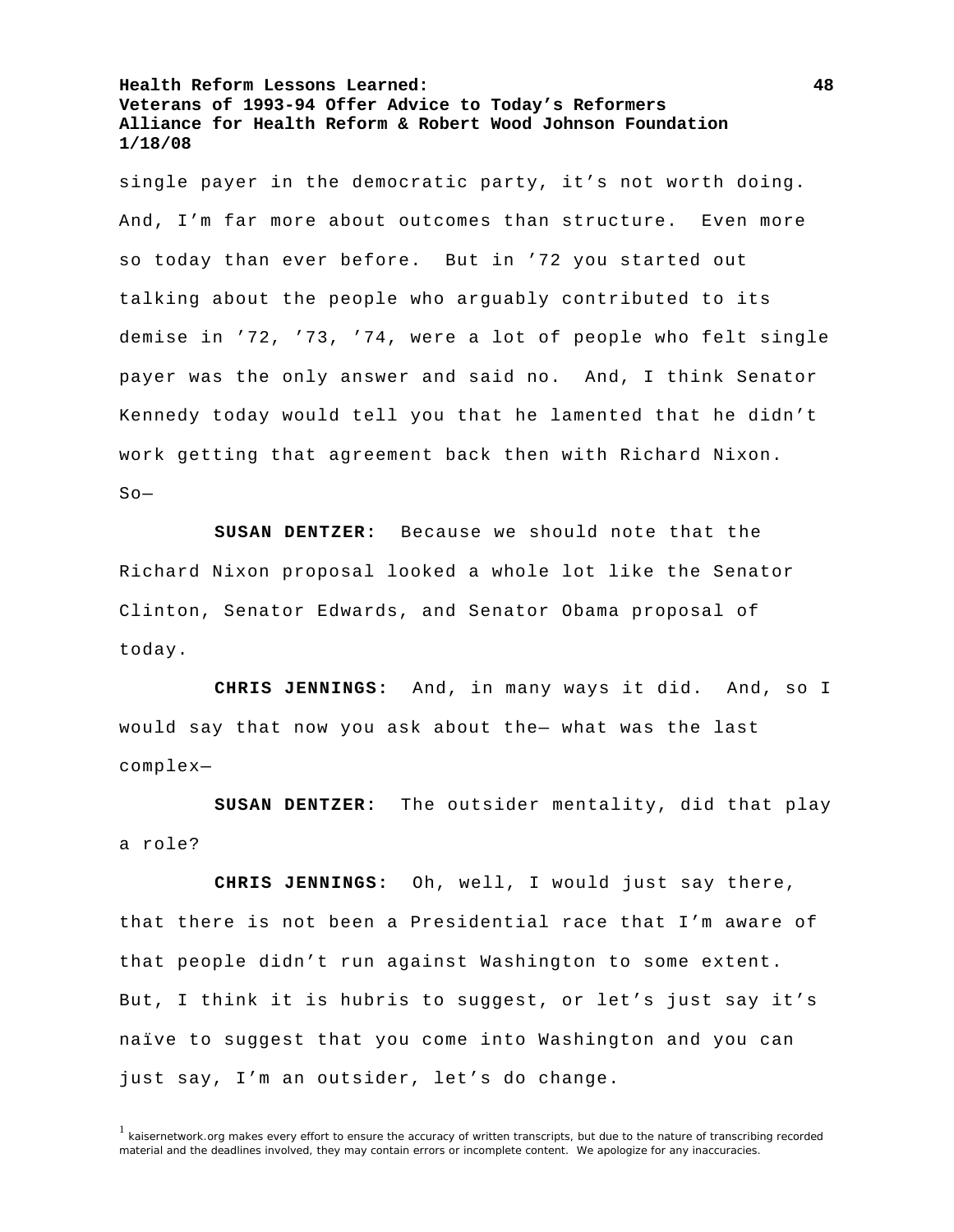**CHRISTINE FERGUSON:** I have a mandate for change.

**CHRIS JENNINGS:** It doesn't happen that way. Now if you want to completely change our campaign finance rules, if you want to completely alter everything that we know how Washington works, if you want to ignore jurisdictional issues in Congress, if you want to just say, "Oh! Never mind, it doesn't make a diff— I mean, it's not real. It's not real. You need to have someone who is experienced, who is trusted on both sides to navigate this through. And, so, no, I don't believe that anyone, even if they say they're going to run against Washington, they're going to have to work with Washington to get something done. That's just that way. That's the way things happen.

 Now, you have to have a public mandate to get those things done. And, the thing that I really want to stress, it was, as Christie was saying, those members and the President and the First Lady who had the guts to take on this issue, should be commended. Too often in this country of ours, we tend to say, we focus on health care about the faults of the reformers or the faults of the policy as though the status quo is not a policy choice in and of itself.

**CHRISTINE FERGUSON:** Right.

**CHRIS JENNINGS:** As though the status quo is not a policy choice that hurts people and allows more and more

 $1$  kaisernetwork.org makes every effort to ensure the accuracy of written transcripts, but due to the nature of transcribing recorded material and the deadlines involved, they may contain errors or incomplete content. We apologize for any inaccuracies.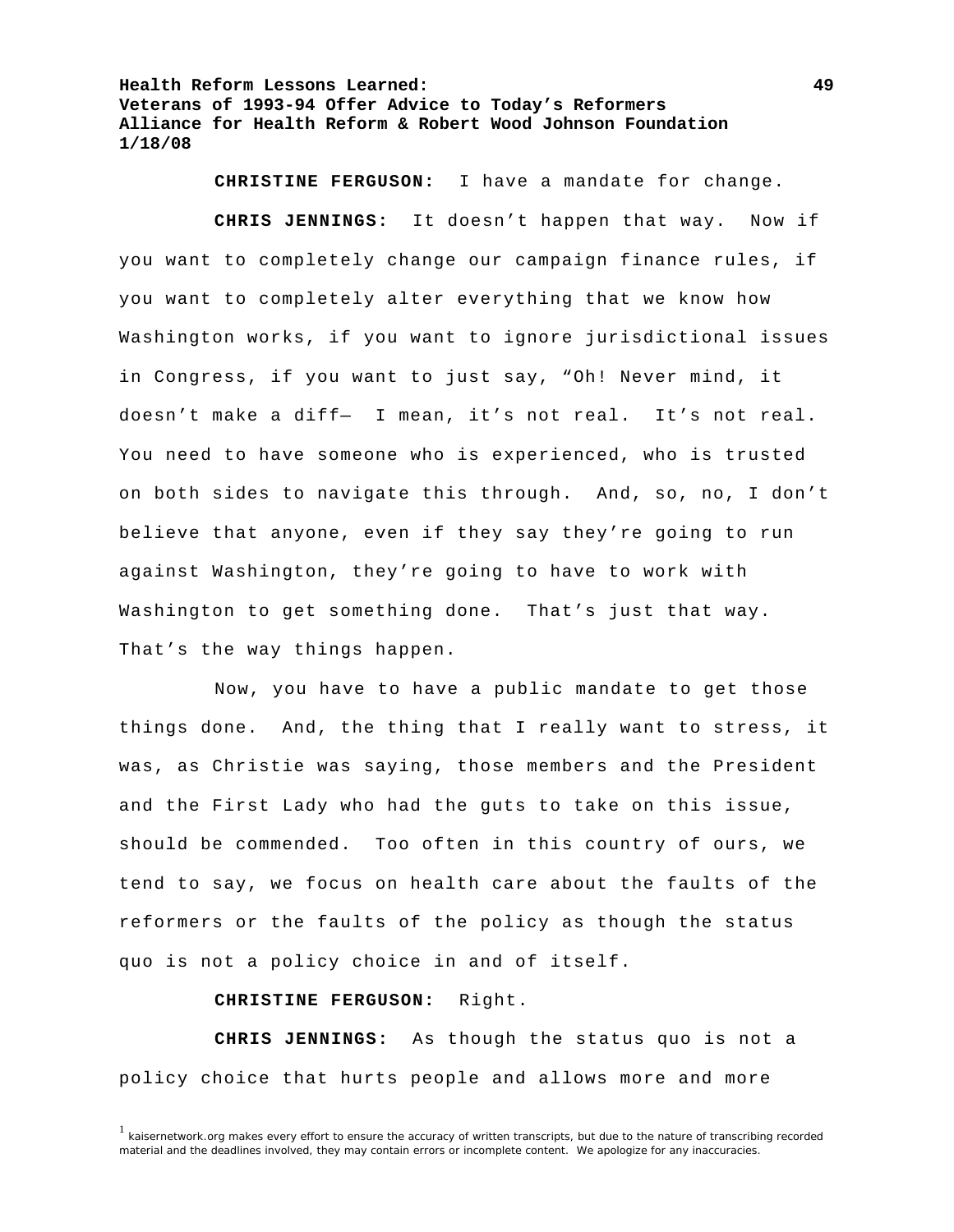people to become uninsured and then to be more and more cost shifting and the economy to be hurt. So, let's hold all people accountable to that decision. And, I think there's more likelihood that we'll be making progress on this run.

**CHRISTINE FERGUSON:** And so can I just— I just want to be clear. I want to be very clear with people, because sometimes people say, "Oh, well, the President didn't engage the mainstream blah, blah, blah." That's not true. There was a lot of back and forth between the White House and us. And, I can remember flying on Air Force One. I can remember having conversations in the Oval Office and having conversations with Mrs. Clinton. And, so there were efforts. And, I don't think at the end of the day, it wasn't because it was 96.5-percent that it didn't happen. That's not why.

 I mean, that was an excuse. We all had to make whatever excuses we could for what happened. But, it was really because it just was too much. It couldn't, at that point, there was too much water under the bridge. Too many other things, too many bad things that had happened. Democrats that had had to take some bad votes. Republicans that had had to take some bad votes. And, it was just a tough time. So, I don't want to leave you with the impression that 96.5-percent wouldn't have been enough for the President had we been able to put some other pieces

<sup>&</sup>lt;sup>1</sup> kaisernetwork.org makes every effort to ensure the accuracy of written transcripts, but due to the nature of transcribing recorded material and the deadlines involved, they may contain errors or incomplete content. We apologize for any inaccuracies.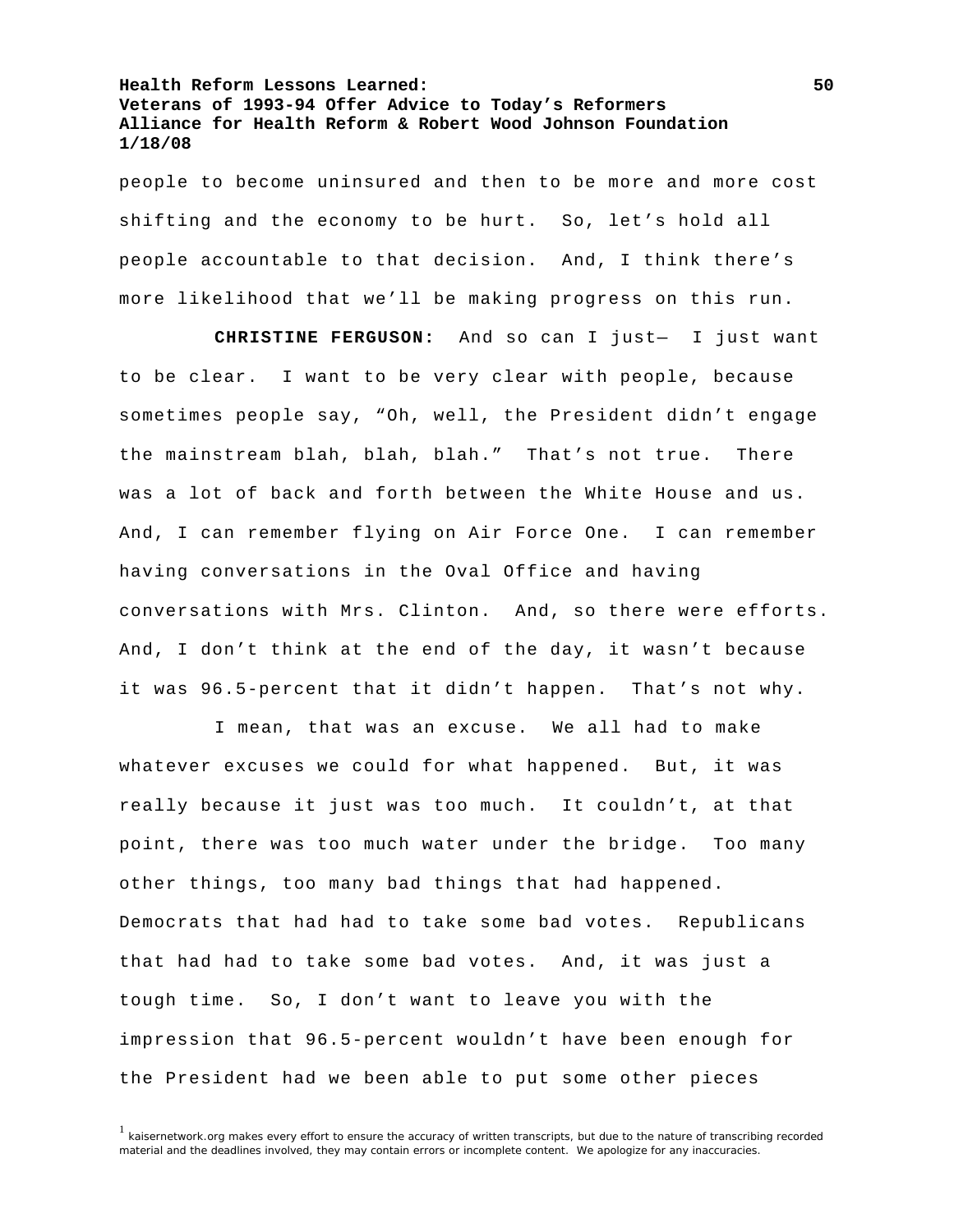together. That's not the case. There was a lot of interest and a lot of back and forth and a lot of communication.

**SUSAN DENTZER:** Dean, at an earlier forum like this, you told an anecdote that you illustrated that, I think as you said it, Democrats are from Mars and Republicans are from Venus. And, we went on to observe at that forum that if that was the case then, now Democrats are in the Milky Way and Republicans are Andromeda Galaxy or that things are even farther apart. So, with that as a context, let me ask you two, both of you Christie and Dean, to address this question from your perspective.

 Do you think that Medicare for all is a viable approach to enactment of universal coverage? And, this, of course, is the reigning single payer plan at the moment. And, I guess I would put my spin on it, is it any more or any less viable today than it was in '93 and '94 when it was, of course, not the centerpiece of the Clinton health reforms?

**DEAN ROSEN:** Yeah, I think it's not. I think it's much less viable from a republican perspective in large part because, as Susan said, I think if anything, both parties, but clearly the republican party and the center of the republican party from 15 years ago, 14 years ago has moved farther to the right. And, I think, even more significantly, in terms of your question, I think at the time Senator

<sup>&</sup>lt;sup>1</sup> kaisernetwork.org makes every effort to ensure the accuracy of written transcripts, but due to the nature of transcribing recorded material and the deadlines involved, they may contain errors or incomplete content. We apologize for any inaccuracies.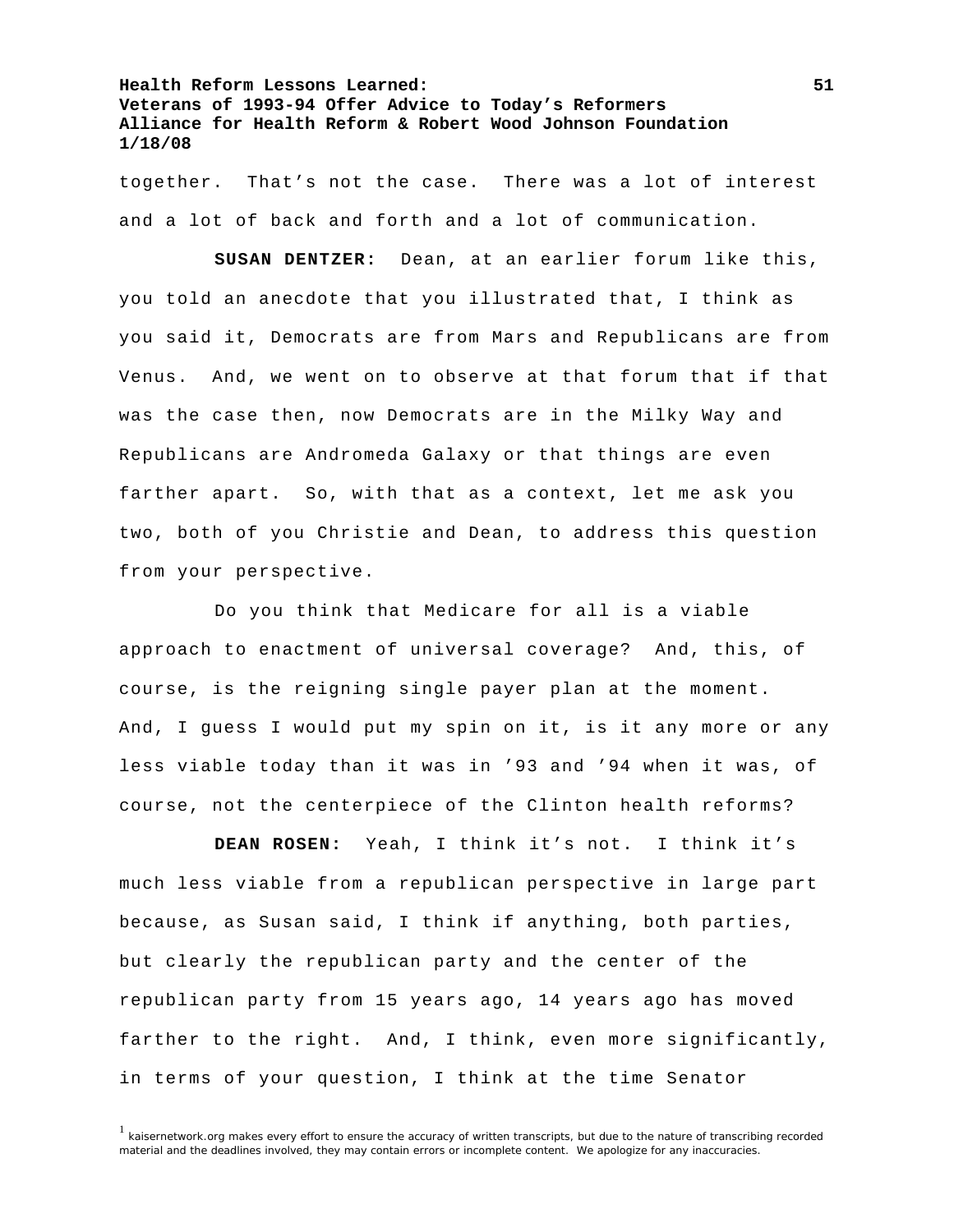Chaffee's proposal and Senator Dole's proposal and the Cooper Bill in the House and other things, were a way to go. But, I think now we do have, Republicans do have a much, I think, more fleshed out and more robust vision on health care. That is very different from the way it was 14 or 15 years ago.

 And, so I think that vision really is the opposite of building on an expansion of existing government programs. And in some ways, if you listen to the, and you look at the plans of the leading republican presidential candidates, they're also in some ways the opposite of even building on the existing employment based system. Some have noted, I think with some accuracy, that the insurance reforms or the tax reforms that are the heart of some of those republican candidates' proposals may be viewed even as more far-reaching than some of the changes that the Democrats are proposing in terms of market structure. And it is because there is a much more defined, I think a much more fleshed out belief that the system needs to be built more on individual choice, competition, transparency, and those things. And, that is an idea that there was a strand of that clearly in 1993 and '94, but that is not where the majority of Republicans were.

 Now, I think, again, that's not to say all the Republicans are on one plan, but ideologically that is where most Republicans are. So, I think that that proposal would

 $1$  kaisernetwork.org makes every effort to ensure the accuracy of written transcripts, but due to the nature of transcribing recorded material and the deadlines involved, they may contain errors or incomplete content. We apologize for any inaccuracies.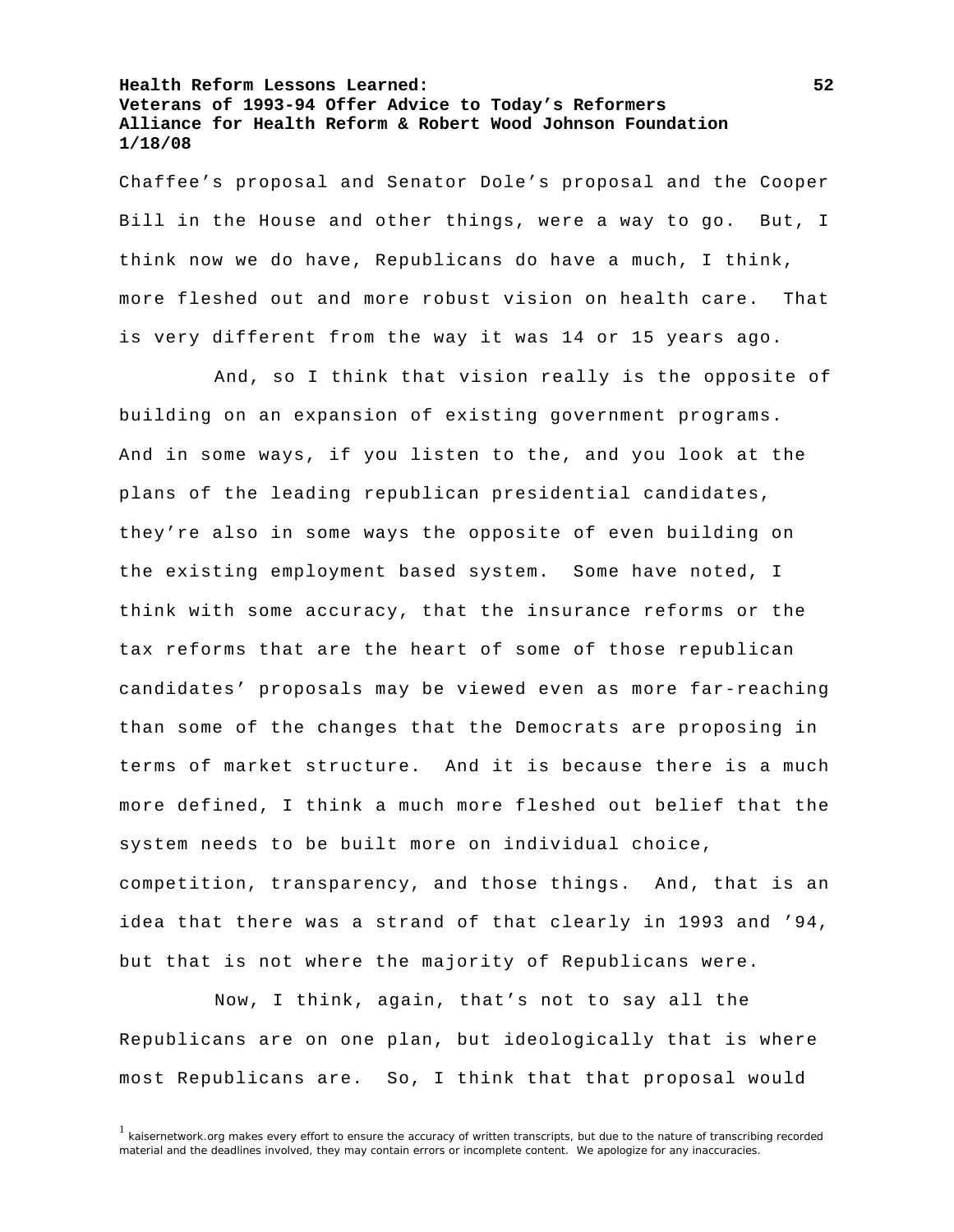be much tougher today, or certainly no easier than it was in '93 and '94. And, I think that you also don't even need to look at the Republicans. Just look at the Democrats. Other than Dennis Kucinich, none of the Democrats who are running for President are proposing single payer. They're all proposing something else. So, I would say more difficult these days.

**SUSAN DENTZER:** Brian, take that up from your perspective and also answer a question— and actually this came in for Chris, but I'd like to hear your perspective on it, too. Let's delve into this question that the supporters of single payer were actually a key part of why health care reform failed in, this person said, '72, '74, but we could also say pretty much the same thing for '93 and '94. Then more particularly, viability of a single payer proposal this time around.

**BRIAN BILES:** I think, first of all, I would agree with Chris that the failure in the '70s which really occurred after Nixon resigned. The new President Ford actually said his first priority was universal coverage. And, the option that was finally negotiated was essentially Medicare for all. And, it was organized labor who really walked away from that thinking that there was generally at that point some sort of

<sup>&</sup>lt;sup>1</sup> kaisernetwork.org makes every effort to ensure the accuracy of written transcripts, but due to the nature of transcribing recorded material and the deadlines involved, they may contain errors or incomplete content. We apologize for any inaccuracies.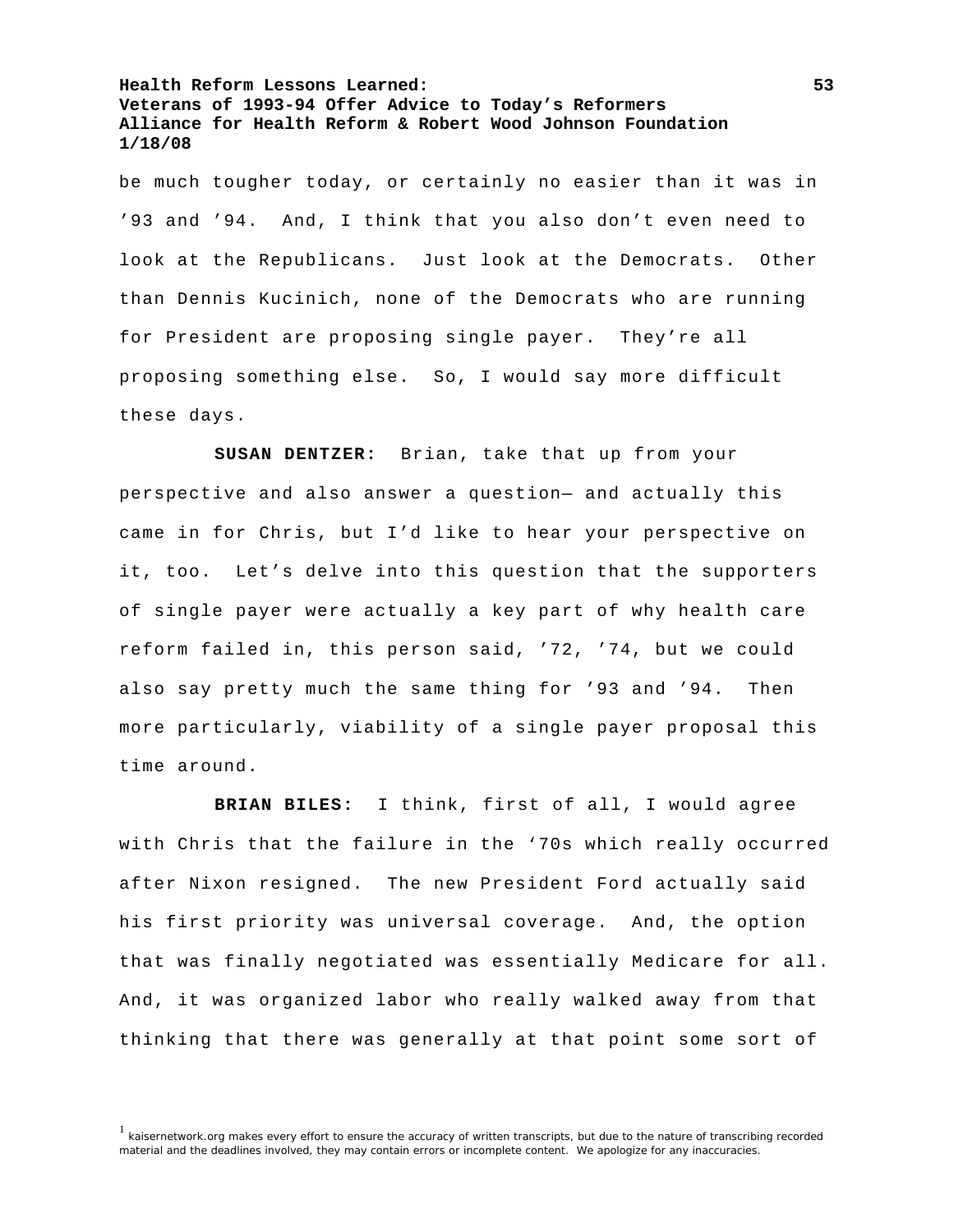liberal imperative and things would always be more liberal next year than next year.

 Now, what we know, of course, was that Jimmy Carter won the primaries and served one term and then Ronal Reagan. So, that didn't happen.

**SUSAN DENTZER:** There goes that theory.

**BRIAN BILES:** My own sense is that the current balance between some sort of single payer really is the, and one, it would certainly be Medicare for all. But the current balance is this sort of Medicare type plan based pay or play.

I think we've seen it described as, again, trying to make it look like it's not much of a change. Gee, it's federal employees for everybody and one of the plans inside federal employees would be Medicare or Medicaid.

**SUSAN DENTZER:** And, that is, of course, part of the Senator Clinton's proposal as well as Senator Edwards' proposal.

**BRIAN BILES:** My sense in fact is that the individuals who would like to see single payer have become more realistic, maybe, I don't know whether Chris you'd say, even than in the '90s, but certainly than in the '70s. And, are willing to say, if Medicare's offered, they hope because of low administrative costs and more effective cost containment, that it would be attractive competing with

<sup>&</sup>lt;sup>1</sup> kaisernetwork.org makes every effort to ensure the accuracy of written transcripts, but due to the nature of transcribing recorded material and the deadlines involved, they may contain errors or incomplete content. We apologize for any inaccuracies.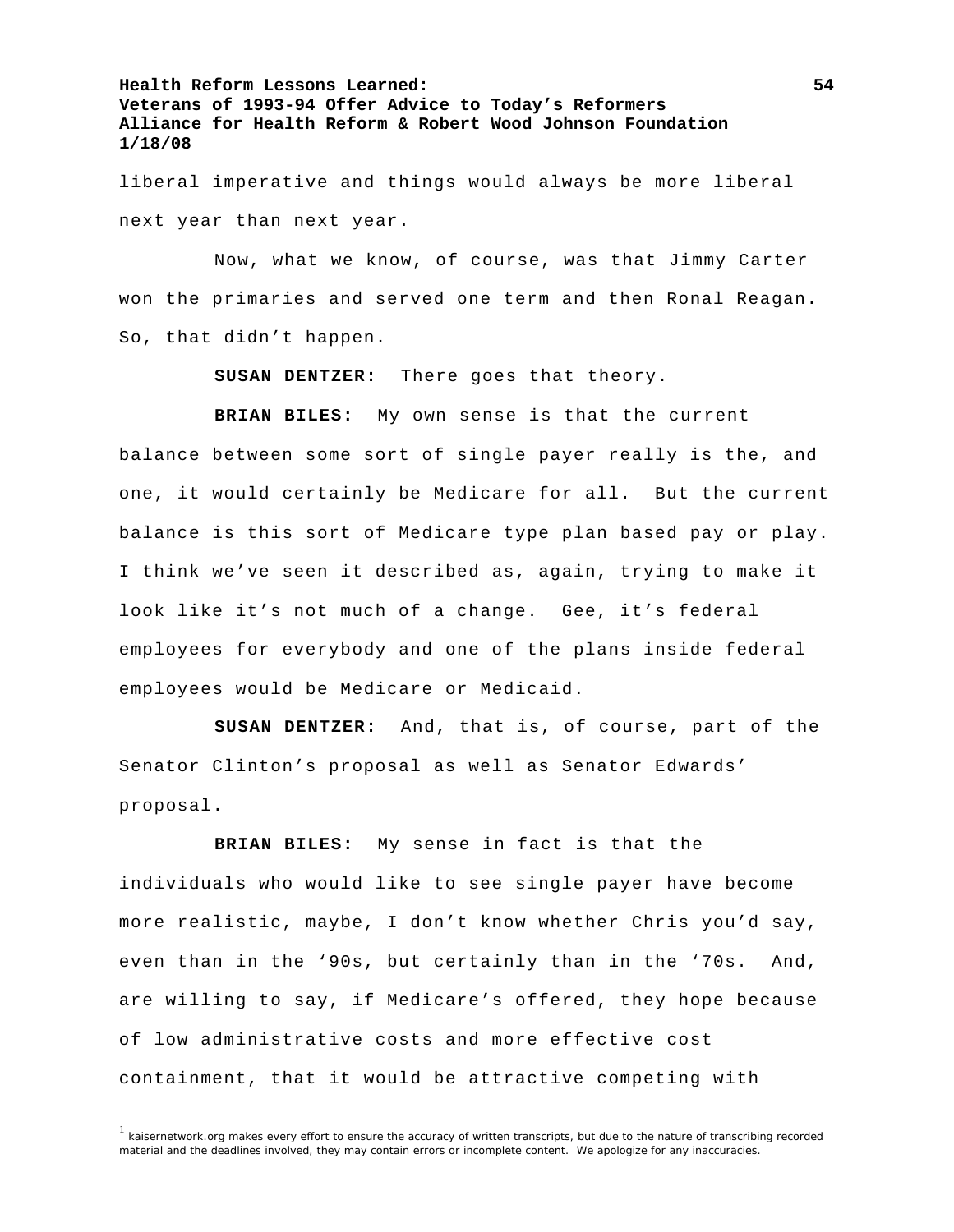private plans. Now you do get risk selection and lots of other issues which gets back to the complication issue.

**SUSAN DENTZER:** Does that even sound—

**CHRISTINE FERGUSON:** Can I— I'd just like to make a point that I find this kind of interesting. Again, spending 10 years in the state gives you, in state— so I was in Massachusetts and I was in Rhode Island— it gives you a very different perspective on things. Because basically you can make anything work. If you really, if you really are committed, you can make almost anything work on the ground. If you think about what people are proposing in a single payer system and you take the all the way over right in terms of individual sort of responsibility or not even individual responsibility but individual control. I like to think about it more in terms of individual control and portability. So, that you're no longer tied to your workplace. And, you think about all those people who are loosing their jobs and the big problem that they have, or the thing that they think about first isn't even the fact that they're loosing wage, but that they have no way to get health care that they can afford. Right?

 If you think about it, the premise of both sides is the same. The premise of both sides is that you should be able to have health care regardless of what your employment

 $1$  kaisernetwork.org makes every effort to ensure the accuracy of written transcripts, but due to the nature of transcribing recorded material and the deadlines involved, they may contain errors or incomplete content. We apologize for any inaccuracies.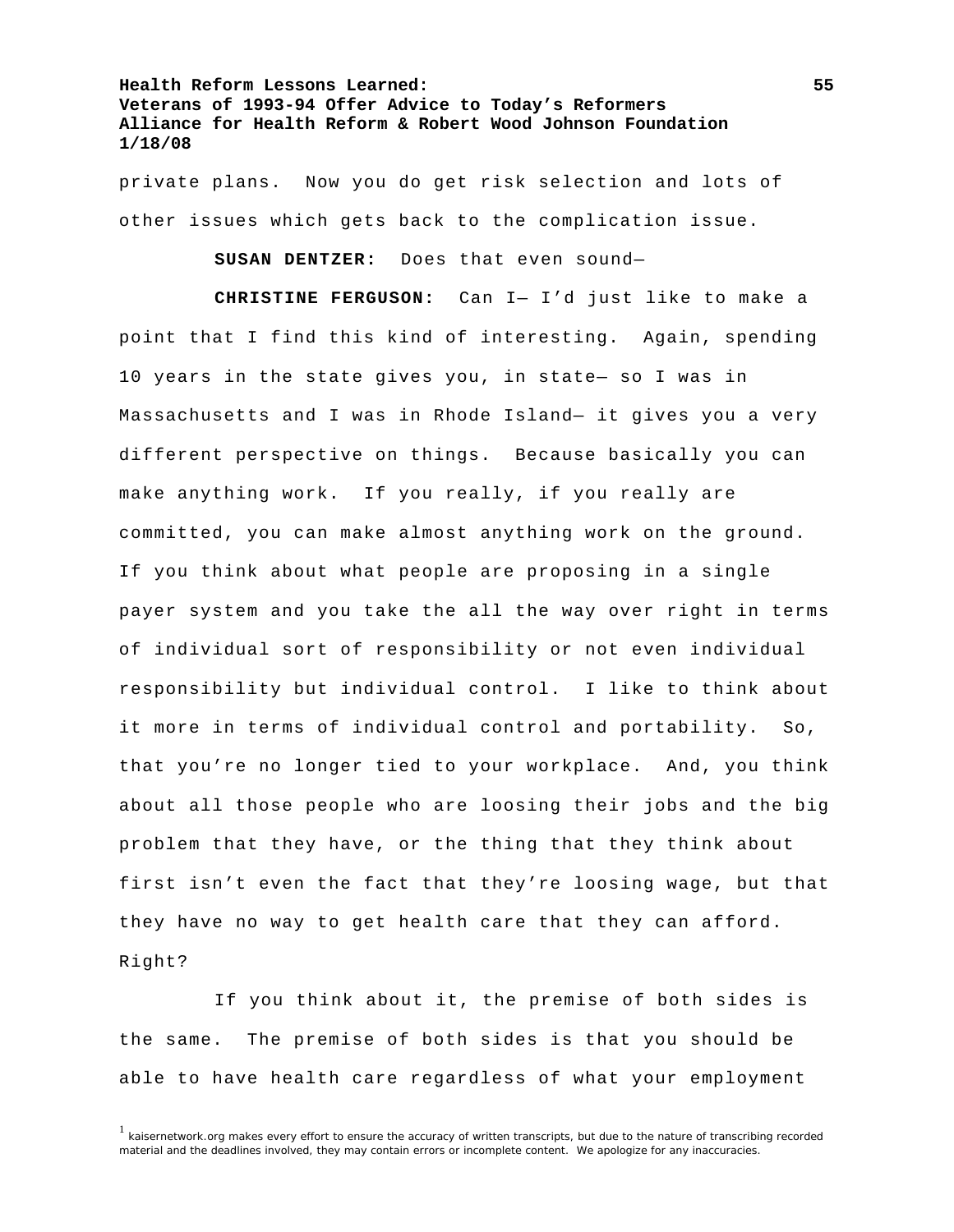status is. You should never have to worry about loosing your health care.

 The question is twofold then. If you agree about that, then where do you buy your health care and how do you afford it? So, who should help pay for it— how does it get paid for? And, what's the delivery system? Is it 150 million plans? Is it two plans? Is it five plans? Is it one plan? So, your delivery system is different.

 But the fundamental premise of this is not such a bad premise from either side. It's that you should know that you always will have for your family health care insurance regardless of what happens to your work status. If you could agree on that and then work backwards from that and start talking about, okay, so you've got payment issues and subsidy issues. And, you've got delivery system issues in terms of is it insurance that's offered on the private sector. And, this is, again, this is where the complication comes in, but the fundamental concept, they agree on the fundamental concept. And, so maybe that's where you start. Maybe you start thinking about it differently. And, again, maybe I've just been out of Washington long enough to think about it more from the perspective of could I make that work in either case at the state level? Yeah, I could. I could figure that out. I could do that. And, so it's not so philosophical for

 $1$  kaisernetwork.org makes every effort to ensure the accuracy of written transcripts, but due to the nature of transcribing recorded material and the deadlines involved, they may contain errors or incomplete content. We apologize for any inaccuracies.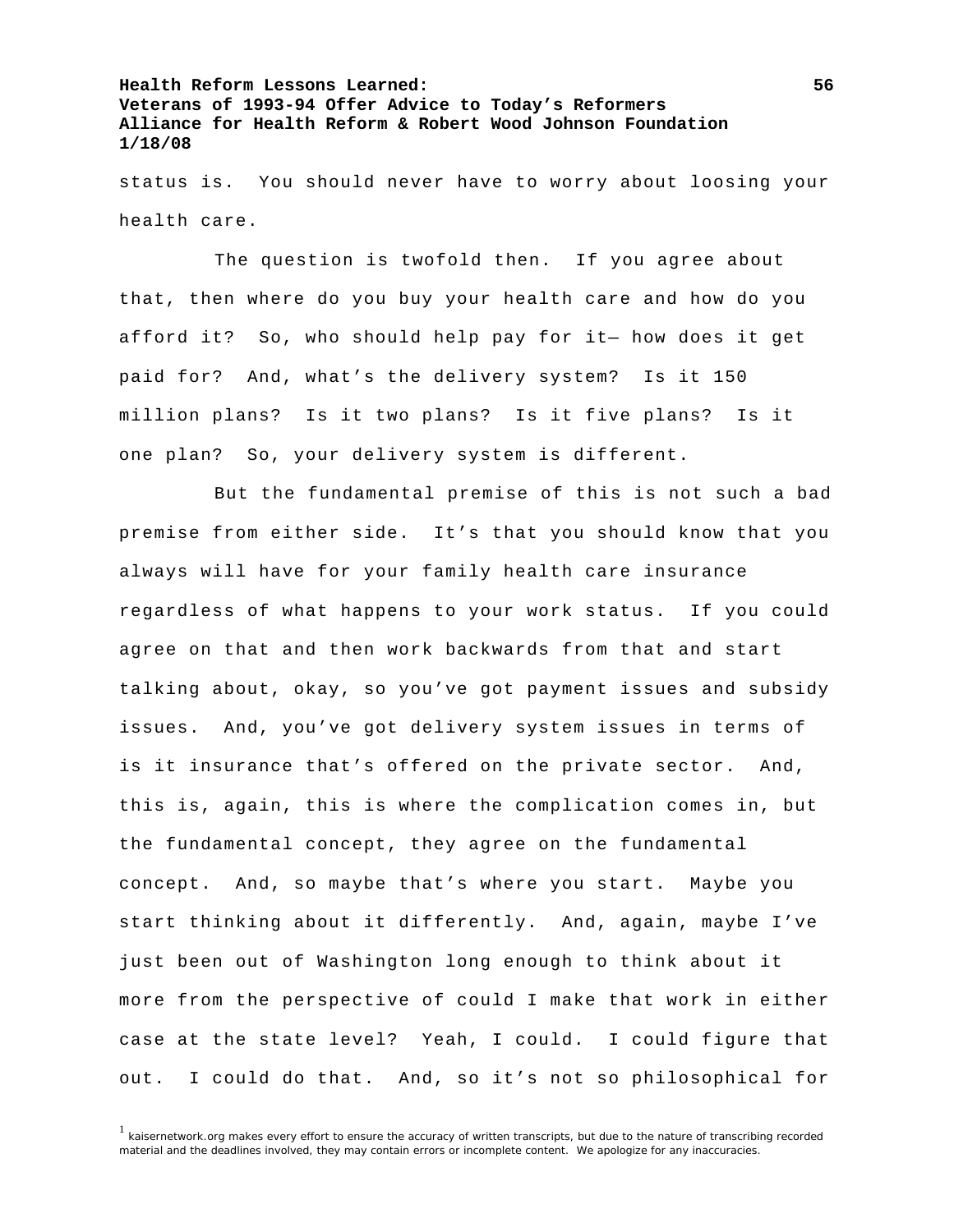me anymore. It's just literally, I see people on a day-today basis in my state. I saw people dying from things because they didn't have health care coverage. And, it was simple, there were simple solutions. And, all of this conversation up here is annoying when you see— it's more than annoying, it's tragic— when you see that happening.

 So, that's really, I mean there's an agreement on some fundamental stuff on the very conservative and the very liberal side. And, it's just a question of how do you make that work?

**SUSAN DENTZER:** Several questions came in about longterm care. And long-term care was left out of the Health Security Act, there was no—

**MALE SPEAKER:** Wrong.

**SUSAN DENTZER:** Well, alright.

**Chris Jennings:** Like everything else. It was everything in the Health Security Act. [Laughter]

**SUSAN DENTZER:** Okay. Alright, you can clarify that comment in a moment. But, there wasn't created out of the Health Security Act a giant long-term care piece that had long-term care insurance. That's fair.

 And, some questions have come up, if anything the situation is grimmer. The baby boomers are closer to retirement. Several of these questions point out, do you see

 $1$  kaisernetwork.org makes every effort to ensure the accuracy of written transcripts, but due to the nature of transcribing recorded material and the deadlines involved, they may contain errors or incomplete content. We apologize for any inaccuracies.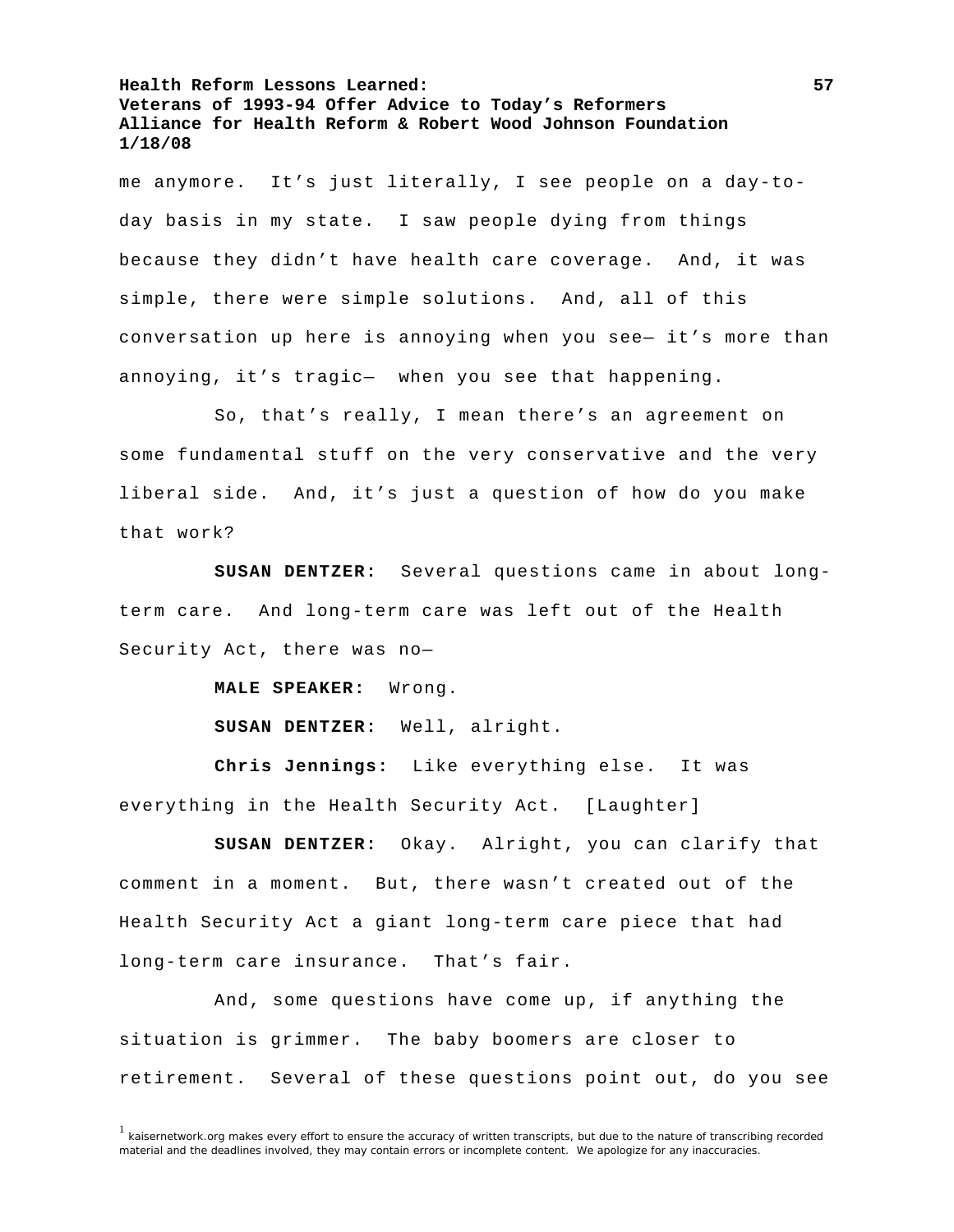Medicare expenditures are even a more critical worry than ever for states, do you see long-term care being dealt with during health care reform. And, let's go back to the '93, '94 case because of course in the run up to '93, '94 [interposing] there was a two— there was the Pepper Commission that came out with two proposals: what to do about long-term care and what to do about universal coverage. So, both were in the ether back then. Why did it not happen in '93, '94? What's going to happen this time around?

Christie?

**CHRISTINE FERGUSON:** When you loop it together, when you put all of this together it's so big. It's just— you know long-term care policy and sort of how that gets played out, that's just as important as coverage issues. And, it deserves the same amount of scrutiny. And, nobody was talking about long-term care in the debate. I mean, the debate was all about coverage. It wasn't about long-term care. So, that was just getting tacked on.

 That's not the way to do long-term care, for crying out loud. This is huge! So, we need to think about these things in pieces, I think.

**SUSAN DENTZER:** Chris?

**CHRIS JENNINGS:** Well, I think that, just point of clarification, because Ed Howard's here and we had to do it

 $1$  kaisernetwork.org makes every effort to ensure the accuracy of written transcripts, but due to the nature of transcribing recorded material and the deadlines involved, they may contain errors or incomplete content. We apologize for any inaccuracies.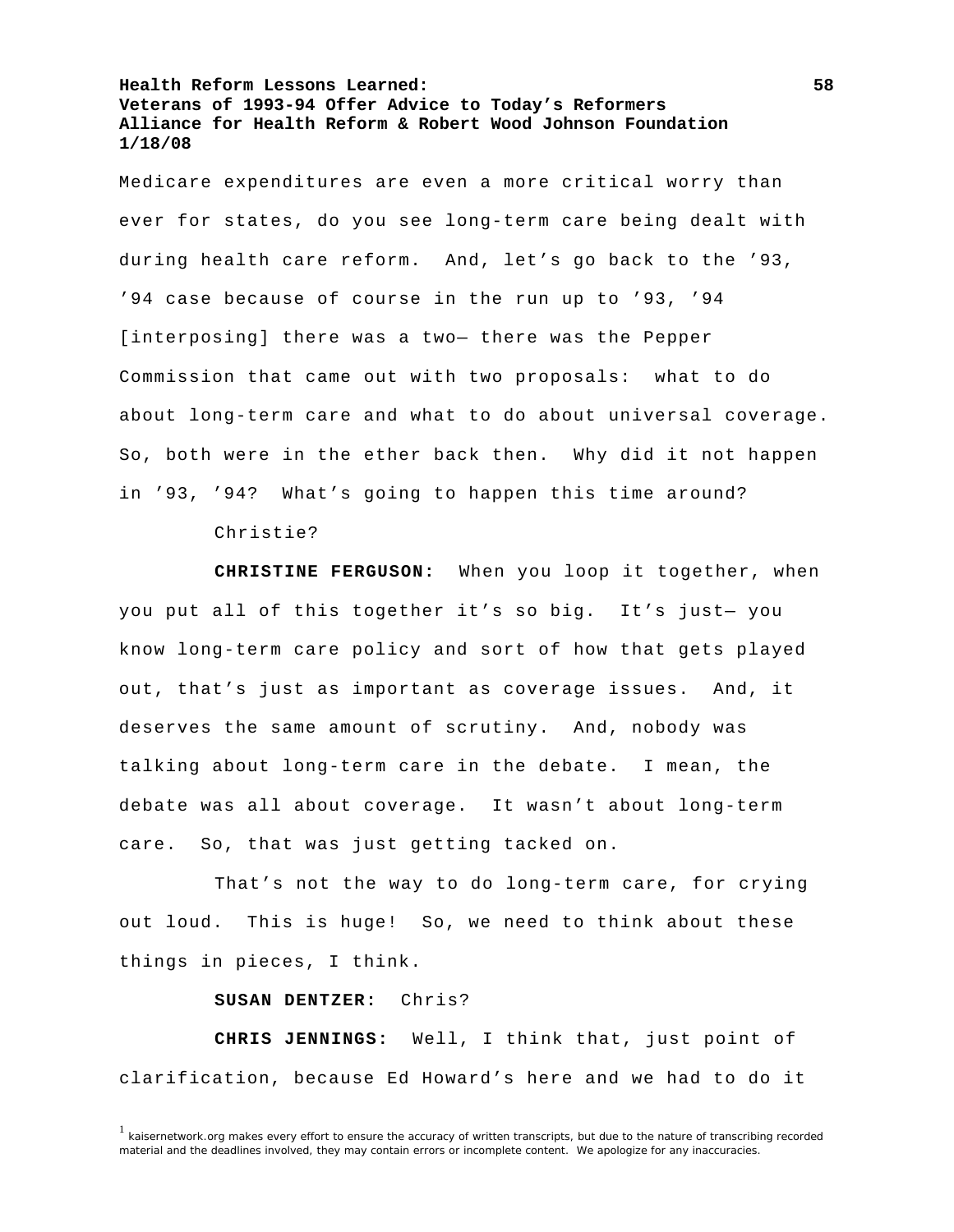for him. We had long-term care in the Health Security Act. And, it was actually, it wasn't comprehensive, but it was substantial.

**CHRISTINE FERGUSON:** Quite substantial.

**CHRIS JENNINGS:** I mean, it was 40, 50 billion dollars. And, that's real money back then. And, that was another illustration of a great strategic— We put a lot in and got absolutely nothing out, but brilliant move.

 But, I think the one thing I would just say about long-term care is, of course, our long-term care system in this country by fiat or not fiat just because it is now, is the Medicaid program. And, the Medicaid program is the driver of cost for most states. And, I guess, I would suspect that if you do broader health care reform and you focus solely on broader health care reform, a couple things will happen that will benefit the long-term care debate.

 One will be that there may be less resources that states have to spend on coverage that states can dedicate towards long-term care. So, there may be indirect and positive effects. And, I think in some of the delivery changes, particularly if we're talking about chronic care management or if we're talking about workforce issues- and, I wouldn't suggest doing a lot, but I think there are some workforce issues that clearly even the provider community

<sup>&</sup>lt;sup>1</sup> kaisernetwork.org makes every effort to ensure the accuracy of written transcripts, but due to the nature of transcribing recorded material and the deadlines involved, they may contain errors or incomplete content. We apologize for any inaccuracies.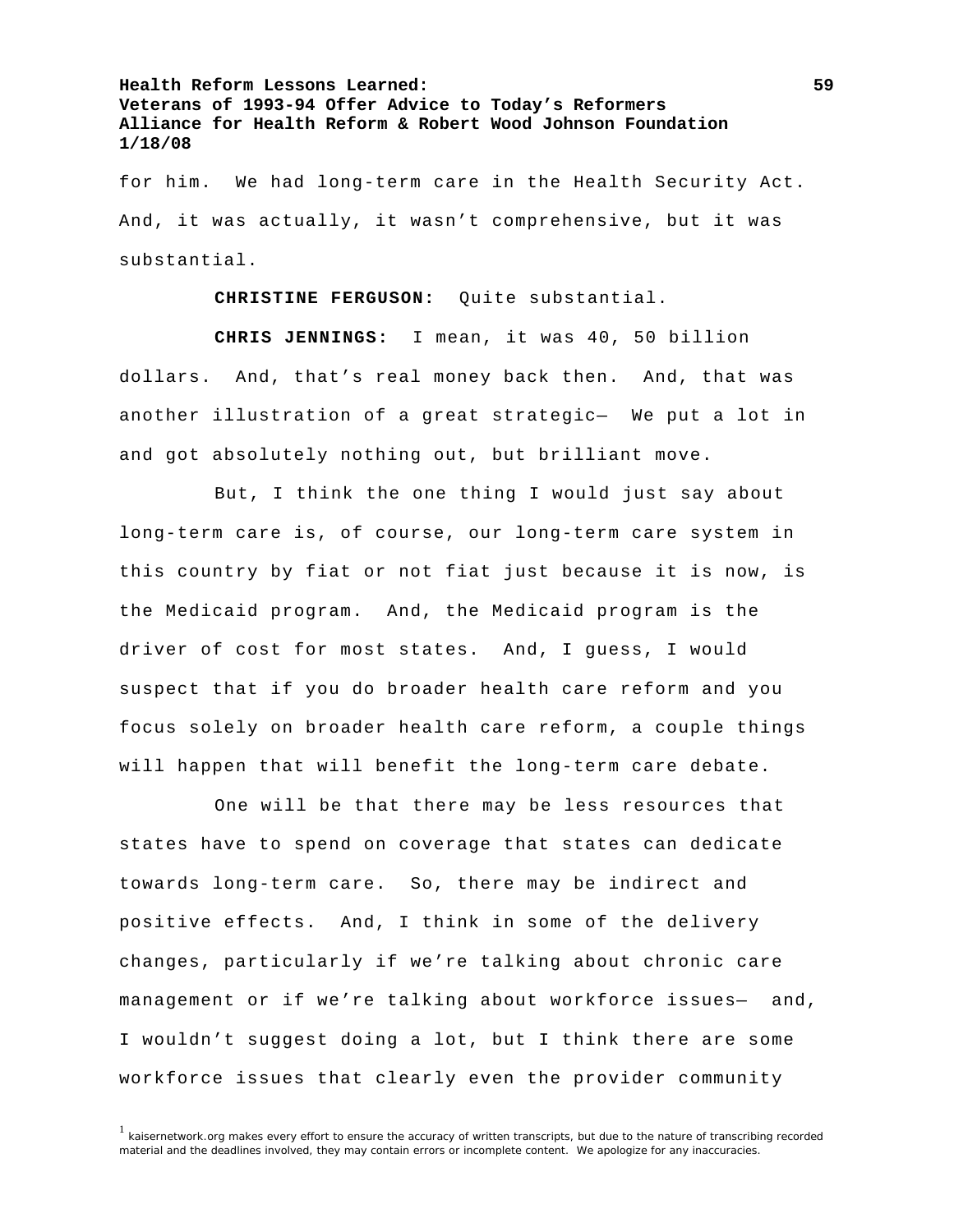would like to see part of the coverage debate without controversy. It's mostly money. You could see incidental benefits to long-term care.

 So, I'm not saying that I see them attached at the whatever you want to call it, but there is going to be incidental benefits and it will help the states. And, it will help long-term care system, I think.

**SUSAN DENTZER:** Any, if you want to add anything? Okay.

**CHRISTINE FERGUSON:** I would just say as a state, I would rather send long-term care to federal and do coverage and just get a little bit of subsidy to do coverage. Let us take our long-term care money and do coverage with that.

**CHRIS JENNINGS:** I've heard that. [Laughter]

**SUSAN DENTZER:** Alright. I'm going to ask our panelists to be brief so we can get through a few more questions before I ask you to make some closing comments and assessments here.

 Quickly for all, mental health care, now that was largely omitted from the Health Security Act.

**CHRIS JENNINGS:** Well, no, mental health was part, but what we didn't have was the parity debate until later and that was 1996. But, it's clearly out there now.

<sup>&</sup>lt;sup>1</sup> kaisernetwork.org makes every effort to ensure the accuracy of written transcripts, but due to the nature of transcribing recorded material and the deadlines involved, they may contain errors or incomplete content. We apologize for any inaccuracies.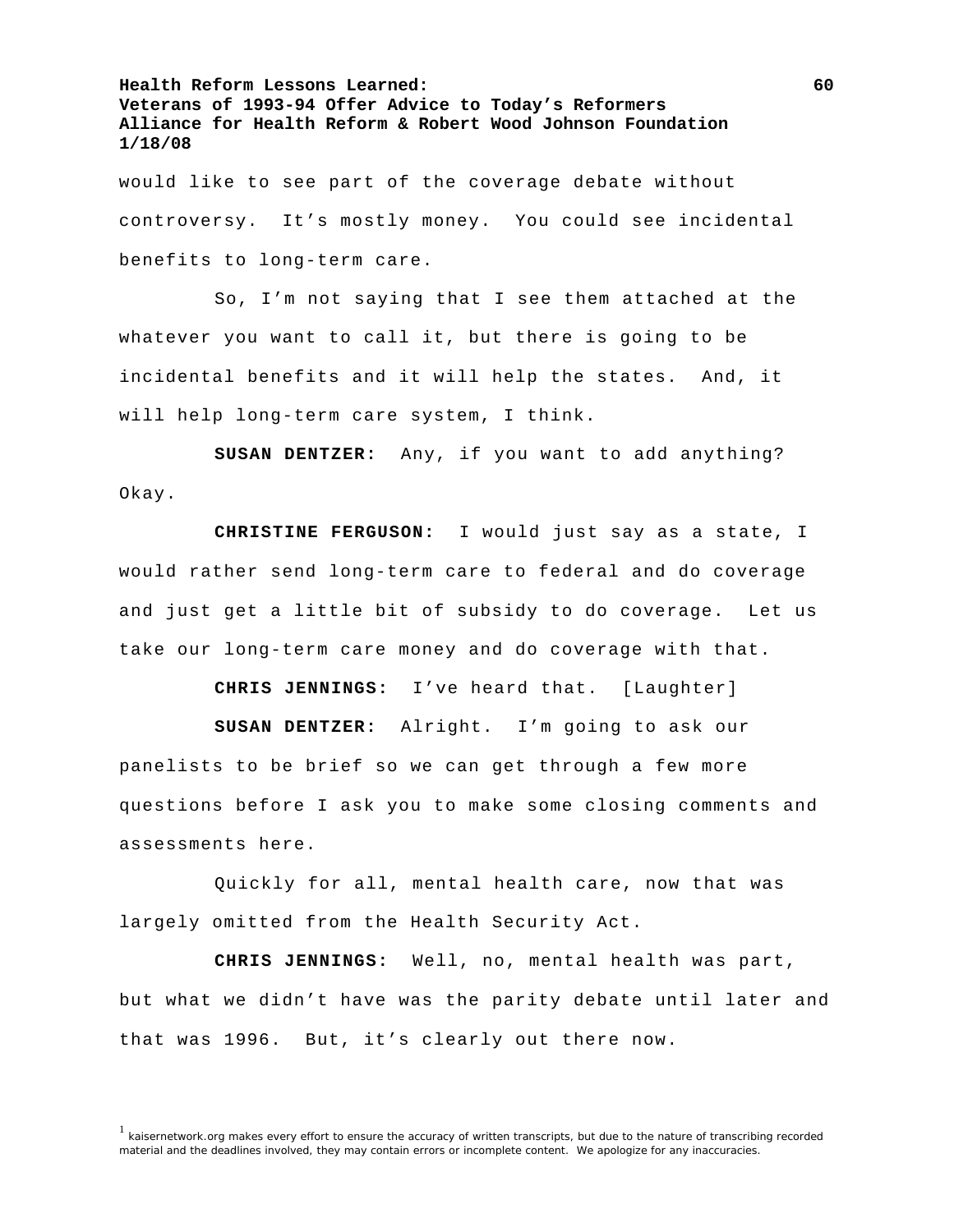**SUSAN DENTZER:** But, you may recall the prevailing joke at the time among mental health people was what are the mental health benefits in the Health Security Act? [Snaps fingers] Snap out of it. [Laughter]

 So, that was a comment I guess mainly directed at the benefits package and coverage of mental health care in that. But, question is how confident can we be that mental health would be fully included in a developing health reform effort this time around?

Chris, you're nodding.

**CHRISTINE FERGUSON:** I think very. I think you can be very confident. I think the world has changed in terms of how it views mental health and the synergy between physical and mental health. I think that there's a big difference now. It's a big problem because we don't have enough appropriate providers and there's all kinds of delivery system issues, but having said that, I don't, I think you, I won't say that you'd be hard pressed because I know there are some out there that don't include it. But, in terms of something that would actually pass Congress, it would have to be in there.

> **CHRIS JENNINGS:** I'm sorry, go ahead. **SUSAN DENTZER:** No, go ahead. Brian?

<sup>1</sup> kaisernetwork.org makes every effort to ensure the accuracy of written transcripts, but due to the nature of transcribing recorded material and the deadlines involved, they may contain errors or incomplete content. We apologize for any inaccuracies.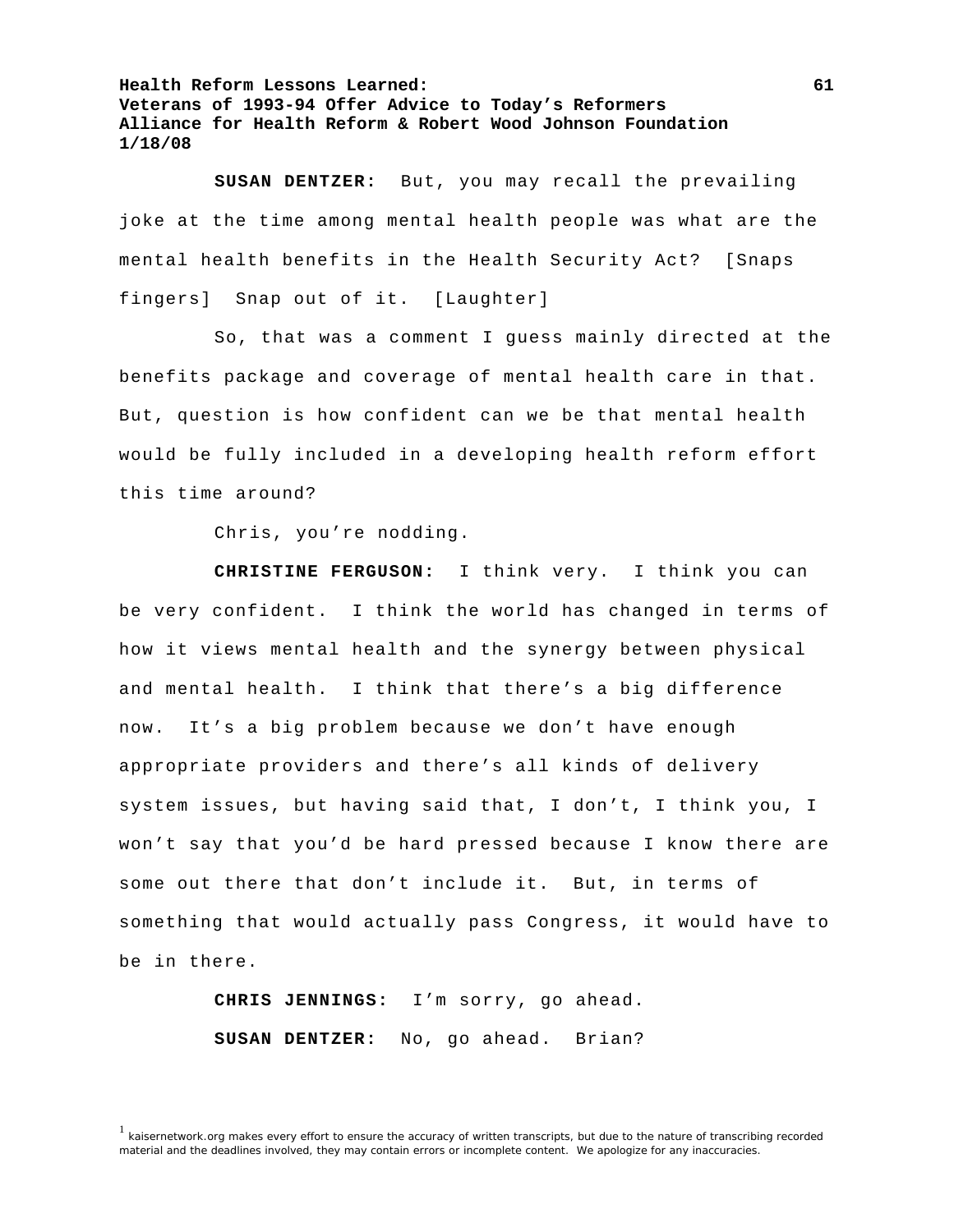**BRIAN BILES:** My sense is this is an issue that's been discussed in great detail since the early '90s and is likely to be included. And, I think beyond that, I think some of the cost estimates now, certainly in the context of what universal coverage would cost, are pretty modest.

**CHRIS JENNINGS:** And, lastly, I'd just say that in the aftermath of President Clinton applying the parity provisions to FEHBP, and the actual experience, the cost did not have a substantial impact. In fact, it was neutral. There's much greater confidence as Brian suggests and I think since a lot of the Democrats are talking about FEHBP type models, you already start the debate in a much better place.

**SUSAN DENTZER:** Is it also fair to say that the science, I don't know how much impact the science actually makes on any of this policy, but the fact that the science has progressed to the point now that we clearly understand mental illnesses or organic diseases, just like diabetes, does, Dean, does that make a difference?

**DEAN ROSEN:** No, yeah, that was exactly the point that I was going to make. I think that in the last 10 years we certainly know a lot more. And, I think that pharmaceutical treatments have become a much more important part of treatment. In fact, one of the most, if not the most prescribed drugs are antidepressants. So, and a lot of them

 $1$  kaisernetwork.org makes every effort to ensure the accuracy of written transcripts, but due to the nature of transcribing recorded material and the deadlines involved, they may contain errors or incomplete content. We apologize for any inaccuracies.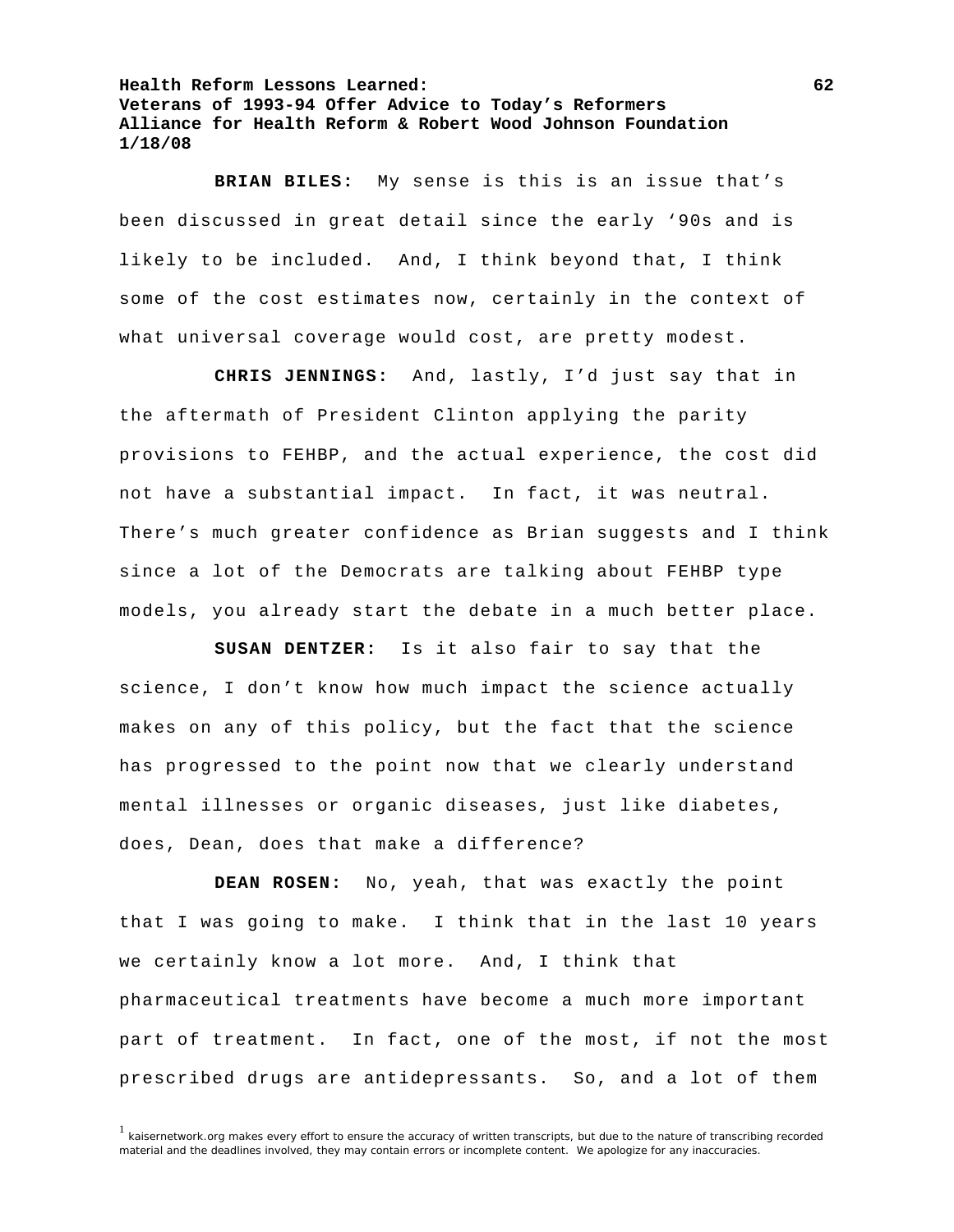are prescribed by primary care physicians. And so, clearly I think it's going to be part of the debate.

 It raises a broader question, too, which might get into of sort of what's in and what's out and what does that mean. And, I think one of the issues that was never fully addressed in the Health Security Act in terms of defining things was we never really had kind of a comprehensive debate about the benefit package. At the time there was a defined benefit package and that was a big fight. Clearly everybody, you know, everyone who had supported long-term care or mental health or whatever else it is wanted to see a line or a section or a title in that Bill that said, you know, we're going to do this. And, I don't think we ever fully had that discussion.

 I think that, my sense is this time around, and I clearly, you know, speaking from a conservative perspective, if we're going to define coverage, my sense is that it would be more attractive to most Republicans to try to define that in economic terms as opposed to kind of guaranteed benefit terms. There may be some exceptions. Mental health parity is clearly one that's got broader bipartisan support now than it did then for the scientific and other reasons. But, I don think that's a sub issue here when you talk about benefit

<sup>&</sup>lt;sup>1</sup> kaisernetwork.org makes every effort to ensure the accuracy of written transcripts, but due to the nature of transcribing recorded material and the deadlines involved, they may contain errors or incomplete content. We apologize for any inaccuracies.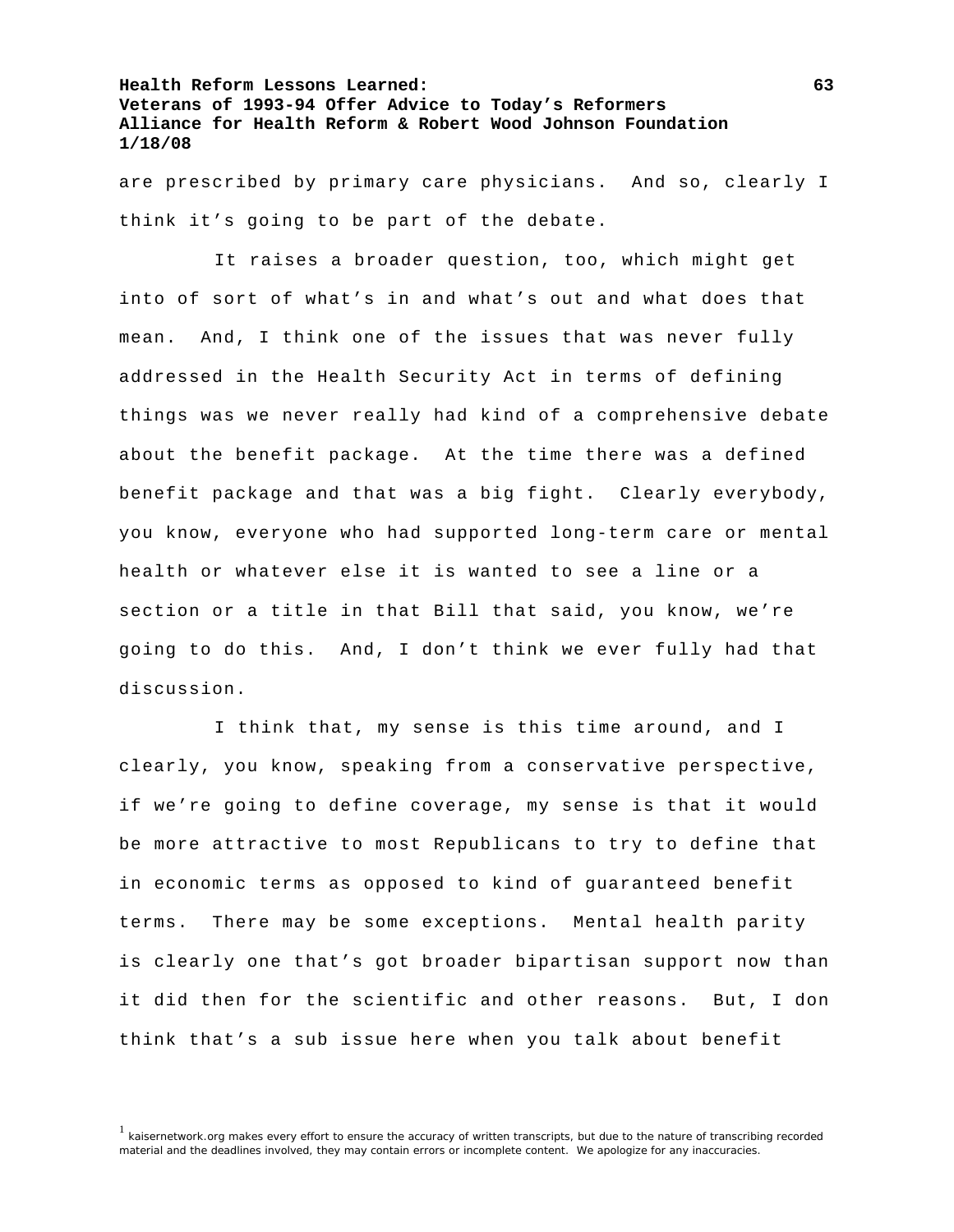design and what's in and what's out and how specifically you define it.

**CHRISTINE FERGUSON:** And, I have to add this. That the next, the mental health that was happening in the '90s, the next debate that's like that is around obesity. This debate, this time, the big issue is going to be around what obesity coverage should look like. What overweight and obesity, what the drivers are. We have a project that we're working on that brings coverage together at GW. And, I can tell you that this, this issue is such a driver in the cost of health care this time around, that not addressing it would be a huge mistake.

**SUSAN DENTZER:** We have just lived through, and we actually continue to live through, a debate about SCHIP. And, Christie you mentioned SCHIP is one of the good residuals that came out of the debate last time around, SCHIP.

**CHRISTINE FERGUSON:** It's a residual.

**SUSAN DENTZER:** A residual. Okay, well we can discuss the definition of good. What does good mean? In any case, what role will children's health coverage play or not play in health reform in '08? And, I guess a related question is what do we read into the episode this past year

<sup>&</sup>lt;sup>1</sup> kaisernetwork.org makes every effort to ensure the accuracy of written transcripts, but due to the nature of transcribing recorded material and the deadlines involved, they may contain errors or incomplete content. We apologize for any inaccuracies.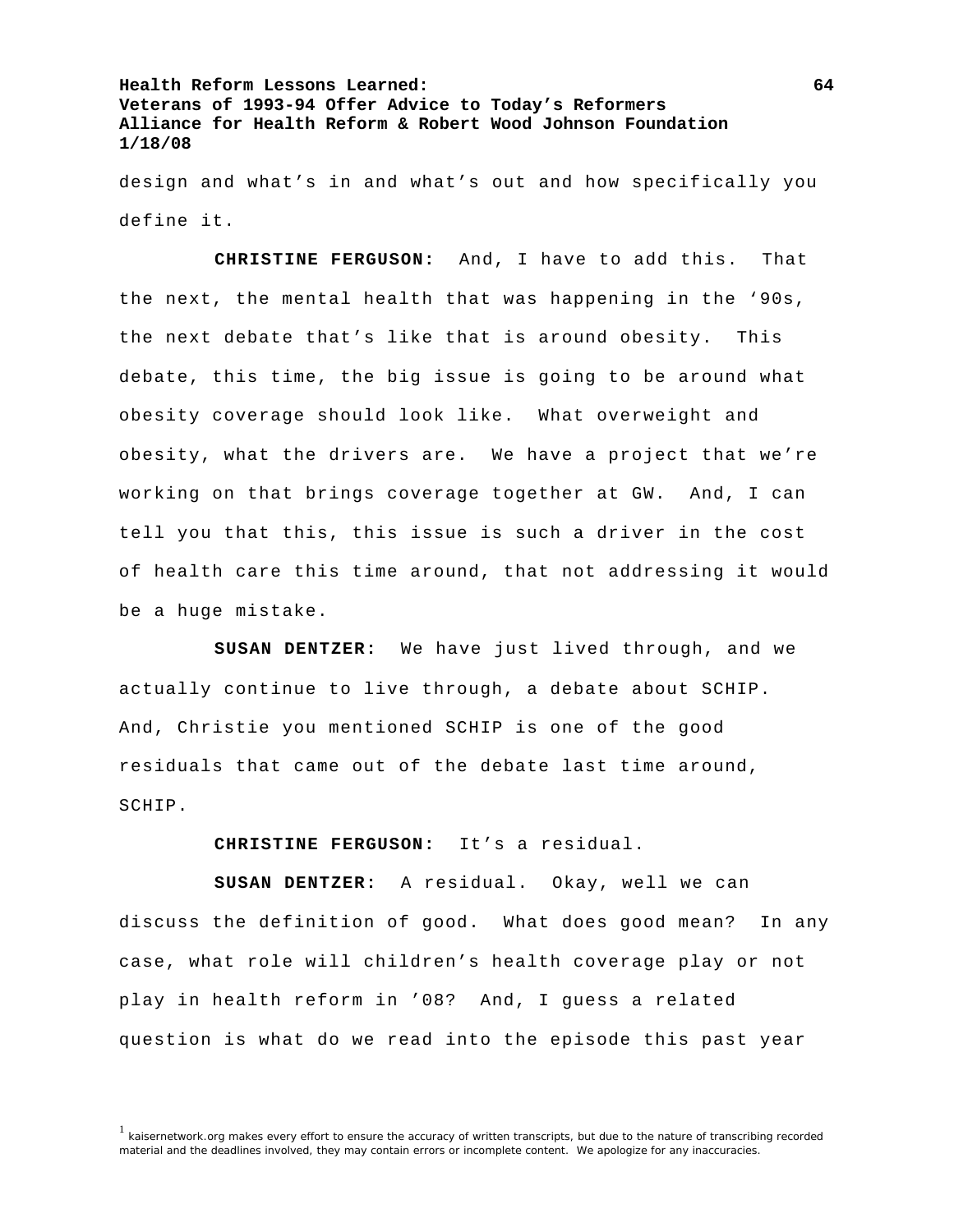over SCHIP that gives us greater or less confidence about a broader reformative aid taking place?

Chris, do you have observations on that for starters?

**CHRIS JENNINGS:** Well, we're trying not to be partisan here, I think. I think it would probably be different if there was a democratic President this year, obviously. But, I think the observation is that there, and as I think Dean has laid out, there are definitely more significant philosophical differences between Republicans and Democrats then there have before. I don't think it translates to the gubernatorial level. It really is more of a Washington, D.C. based phenomenon more—

**CHRISTINE FERGUSON:** It doesn't exist any place where there are practical realities. Like you have to balance the budget at the end of the year.

**CHRIS JENNINGS:** And, so I guess I, the hope that I, I guess that I believe that sometimes you make a decision in office, I would suggest this was a bad decision by the President. But, you can make a decision to stop things or sign things. And, that's ultimately what the President can do. He chose to sign it and to do a veto signature rather than a signature one. And, I guess my feeling about that is that he sent back the perception that you can do reform, but I don't think it's the reality.

<sup>&</sup>lt;sup>1</sup> kaisernetwork.org makes every effort to ensure the accuracy of written transcripts, but due to the nature of transcribing recorded material and the deadlines involved, they may contain errors or incomplete content. We apologize for any inaccuracies.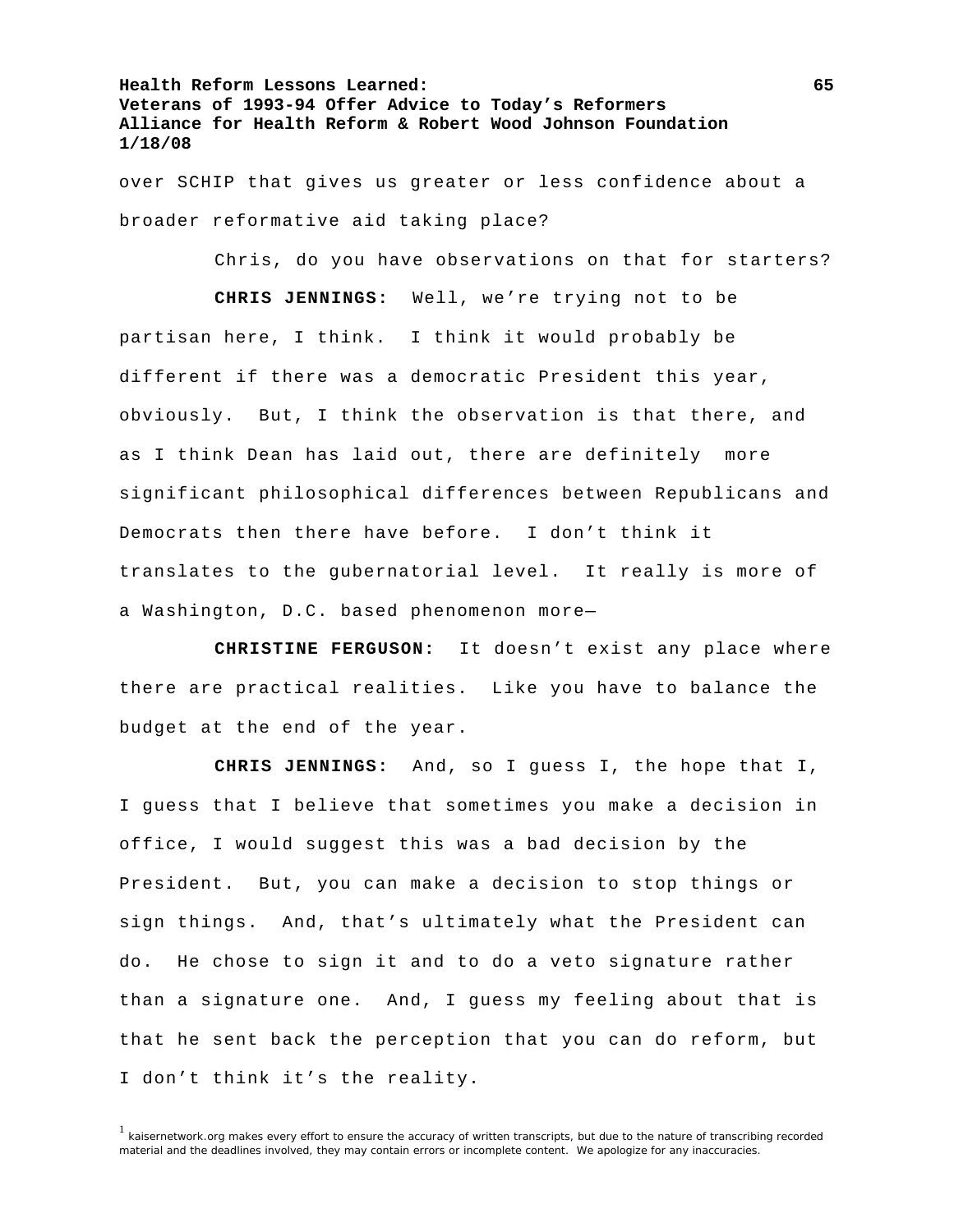**SUSAN DENTZER:** Brian?

**BRIAN BILES:** I think, again, in terms of the process, if a democratic President, and certainly is reconciliation and if actually we go back to the '80s with the annual reconciliation process, one of the things, which was mostly of course to reduce spending, reduce the deficit, Henry Waxman, year after year after year, the reconciliation Bills included provisions to improve coverage of children in Medicaid. So, I think if a democratic President, that certainly the SCHIP becomes, I would hope, sort of a small piece of a much broader package. And, I think there's certainly commitment to children. Hopefully with a broader package as well.

**SUSAN DENTZER:** And, what do you all think from the republican side? We have, of course, Senator McCain who voted against SCHIP reauthorization. We have mixed messages on, say, where Mitt Romney is on this kind of thing, saying, "Universal coverage was great for Massachusetts, but I'm not going to tell any other state what to do." Et cetera, et cetera. What do you think?

**DEAN ROSEN:** I think every republican presidential candidate essentially sided with George Bush on this. And, I think what it shows is, you know, as Chris says, I think those on the right who were looking at this in some ways

<sup>&</sup>lt;sup>1</sup> kaisernetwork.org makes every effort to ensure the accuracy of written transcripts, but due to the nature of transcribing recorded material and the deadlines involved, they may contain errors or incomplete content. We apologize for any inaccuracies.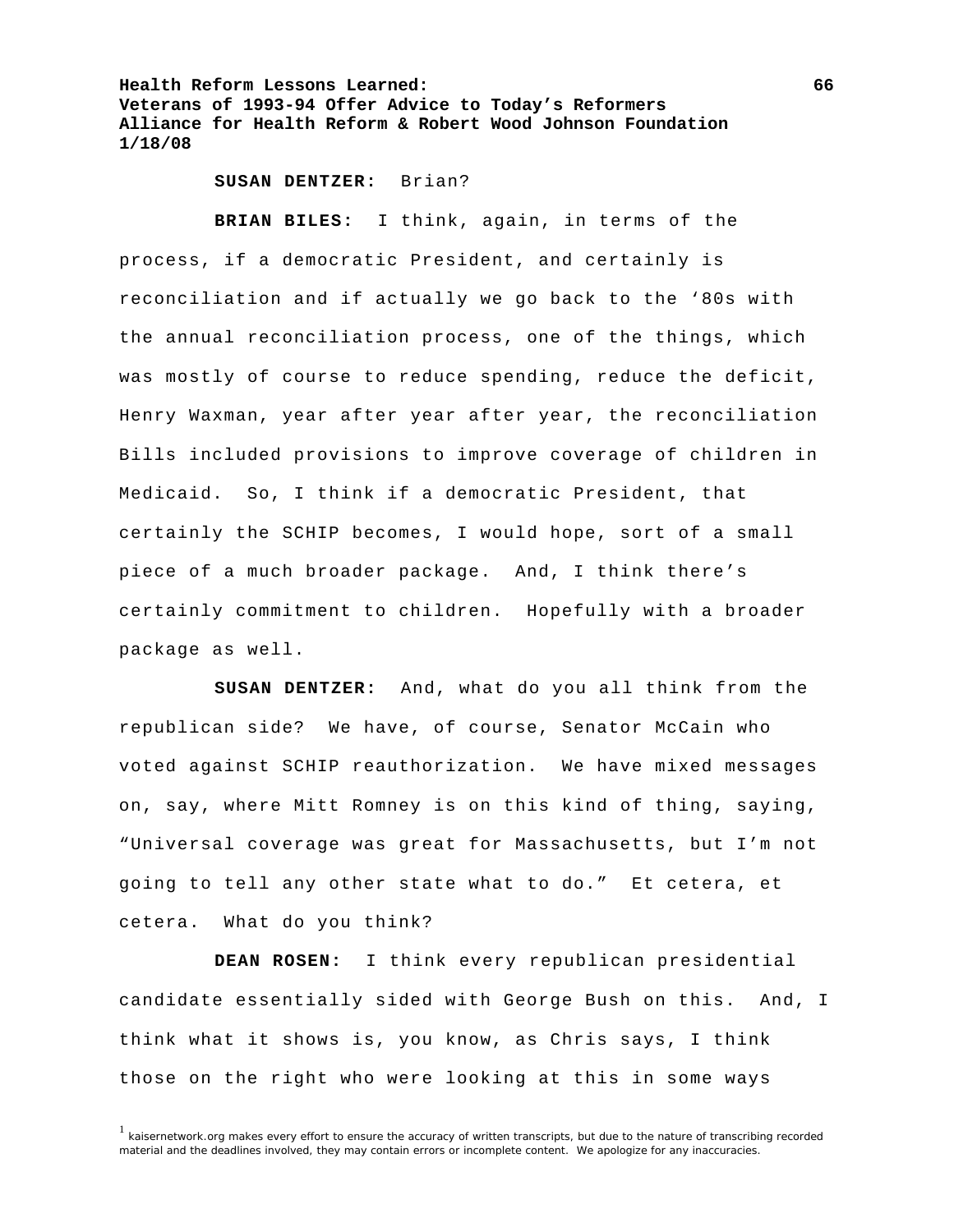viewed it, and I think on the left as well, as either a microcosm of a broader debate or a proxy war for a broader debate however you define it. And, I think Christie is right in the sense that it, in some ways, was driven by things beyond practicalities. But, it was driven by a bigger statement about where the two parties felt like they wanted to go or feel like they want to go in terms of what the system looks like.

 I think Chris and Brian would probably say there were Democrats who viewed this as a next step or a first step on the way to something much bigger that involves something where the government would have a broader role. And, I think Republicans viewed it that way, too. And, that was the division.

 I would say, I think that those issues can be bridged. I think when you sit down and there's a desire to work together they can be bridged. In some ways, and we haven't talked about this today, it was not as much of an issue in SCHIP, but it was a little bit of an issue, but there are philosophical differences in terms of approach and direction. And, those are tough. The ones I think that are in some ways even tougher, and I think they are tougher when you get into these bigger issues are the budget and the tax discussions. And, I think that's why in the next time, we've

<sup>1</sup> kaisernetwork.org makes every effort to ensure the accuracy of written transcripts, but due to the nature of transcribing recorded material and the deadlines involved, they may contain errors or incomplete content. We apologize for any inaccuracies.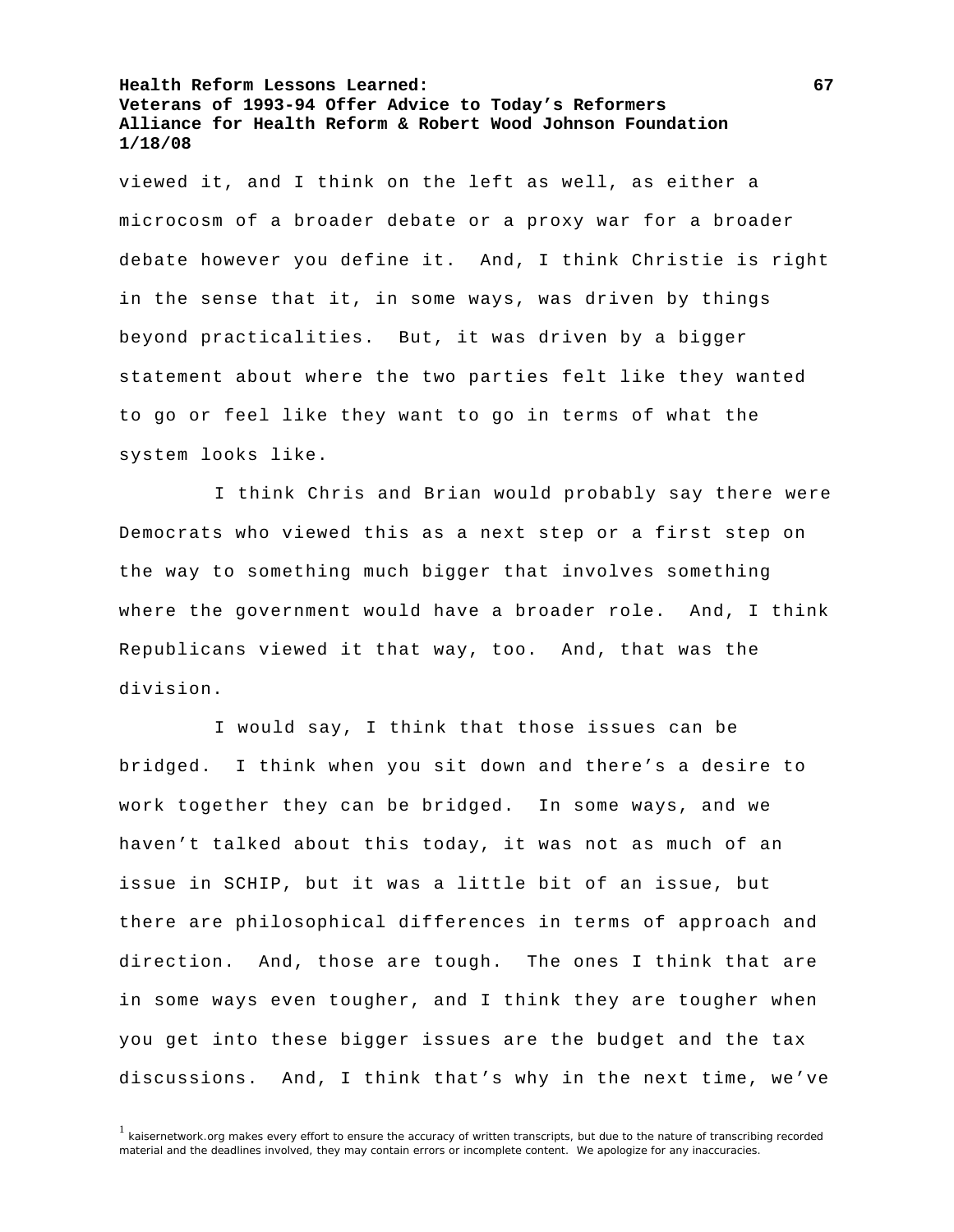talked a lot about today some of the policy differences and ideological differences about direction. And, I think those are real. And, I think, they can also, even though they're real, will be bridged by people, sort of, of good faith who want to work on them.

 The next reform debate, I think, if there is a democratic president, is going to be as much about tax reform as it is going to be about health reform. Because in a sense all of the leading democratic proposals rely in part on repealing or not extending some portion of the Bush tax cuts. And, so, you know—

**SUSAN DENTZER:** And to all the republican proposals deal with the federal income tax exclusion on health insurance.

**DEAN ROSEN:** Right. So, that's another very, very important piece of this is how do you pay for this, which was clearly an issue as everyone said back in '92 and '93 and '94. But, I would submit now is a much bigger issue in addition to these ideological things. Again, I don't want to be the eternal pessimist, but I think that's an important point that we can't forget.

**BRIAN BILES:** You are succeeding, Dean.

<sup>&</sup>lt;sup>1</sup> kaisernetwork.org makes every effort to ensure the accuracy of written transcripts, but due to the nature of transcribing recorded material and the deadlines involved, they may contain errors or incomplete content. We apologize for any inaccuracies.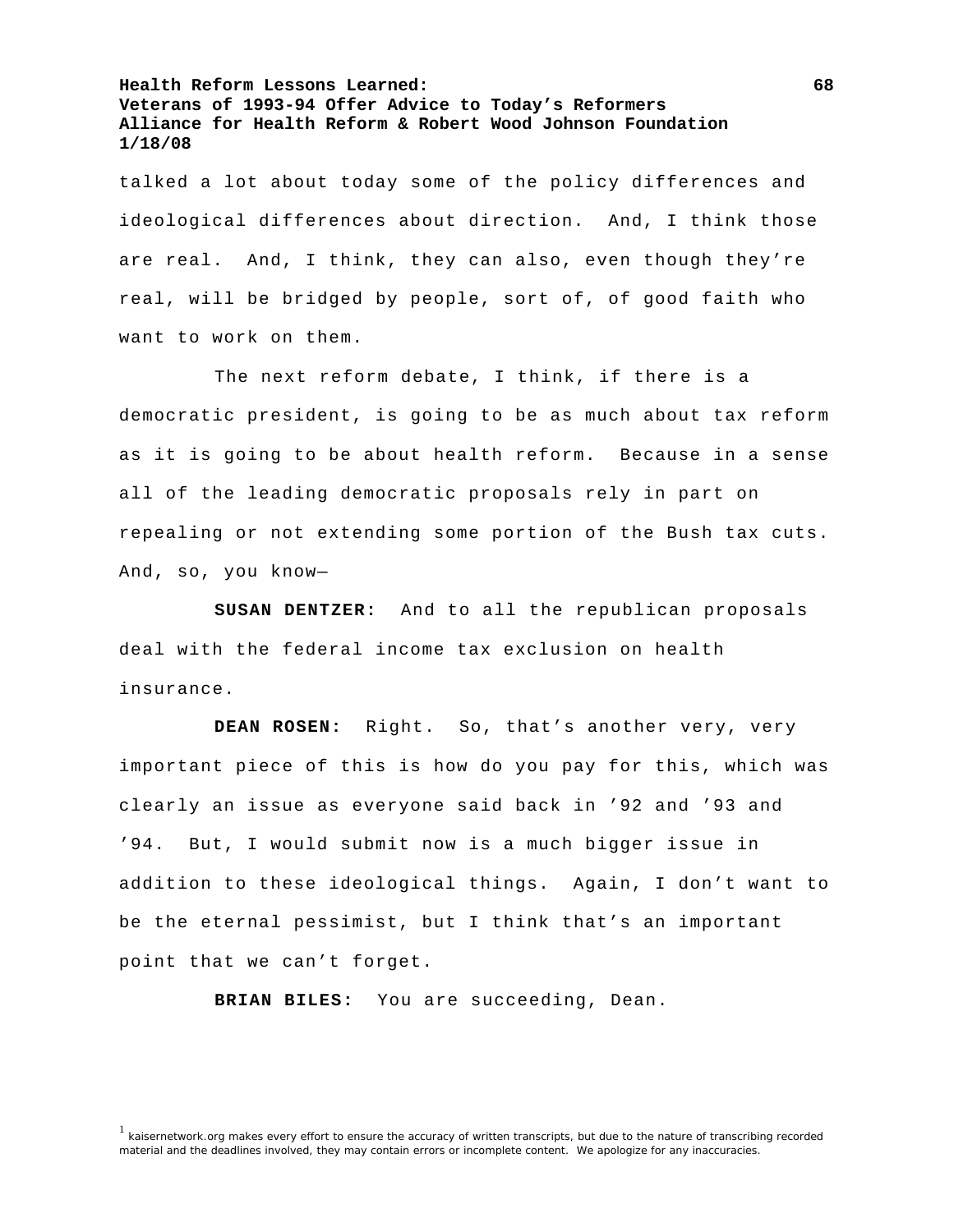**SUSAN DENTZER:** Let's take one more question from the audience before we turn to wrap up because we are going to try to end on time here at 2:00.

 Dean, you just brought up how the discussion of health reform will be as much about taxes as anything else. We have another issue that has loomed onto the front pages, which is the state of the economy. And as we increasingly hear talk of recession, do we think that the need to tend to an ailing economy, or at least the after effects even next year of a period of economic weakness, will divert attention from health care?

**DEAN ROSEN:** I would say it could, but as I think David Colby referenced in his comments, if you look at the latest *ABC Washington Post* news poll, it showed that the economy over the last three months has sort of tripled in terms of it's importance in people's decisions about the President. That when you then ask people as a follow-up, which is the most important economic issue? It's health costs.

 So, my sense is that one way or another, there's going to be change in Washington whether a republican is President or Republicans take back the Congress or Democrats keep control. And, I think, whether it's economic issues or health issues, I think health is going to be a part of the

<sup>&</sup>lt;sup>1</sup> kaisernetwork.org makes every effort to ensure the accuracy of written transcripts, but due to the nature of transcribing recorded material and the deadlines involved, they may contain errors or incomplete content. We apologize for any inaccuracies.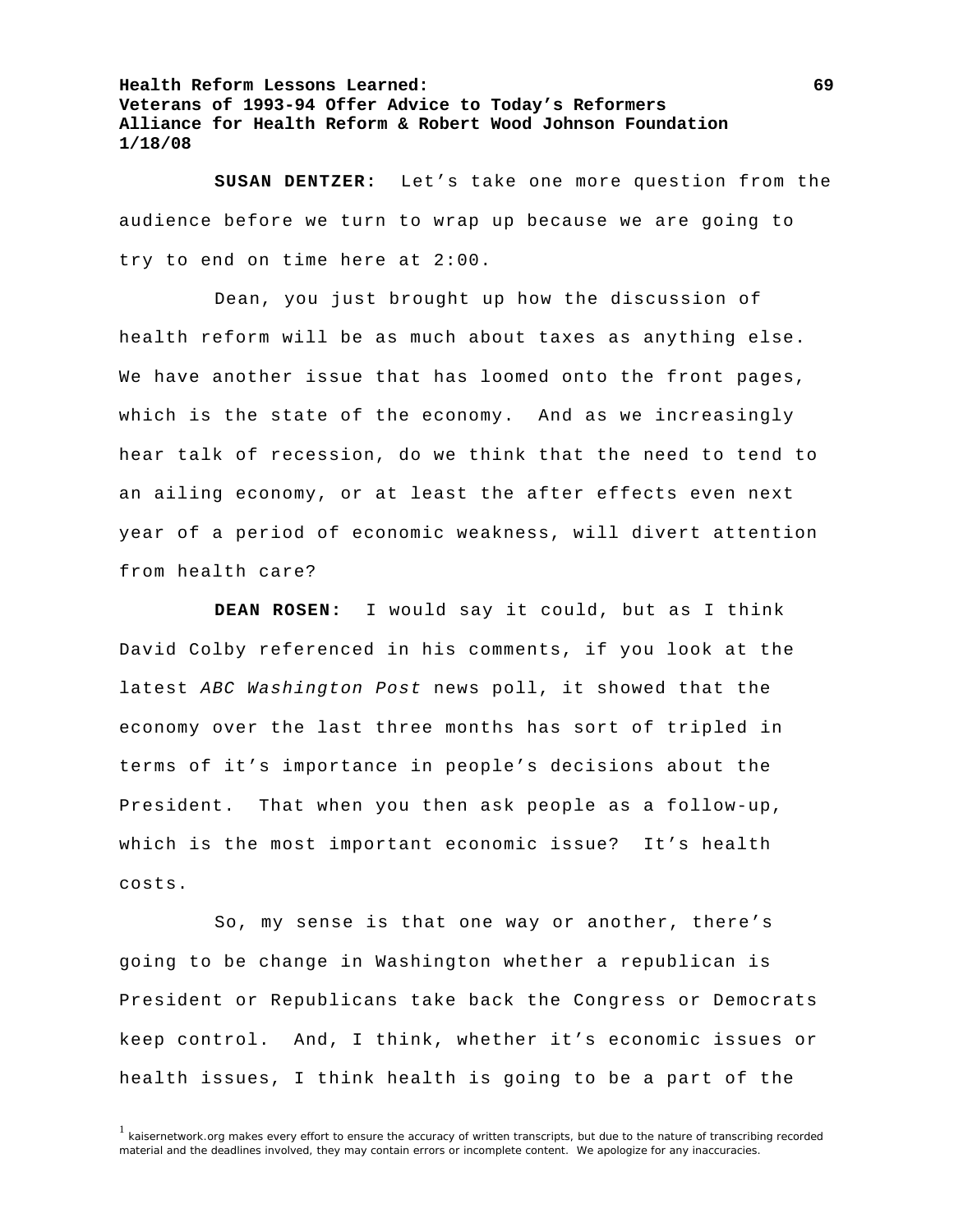debate. The question will be, I think, degree. The question's going to be focus. Cost versus coverage. You also hear a lot more from the Democrats about coverage and a lot more from the Republicans about cost. But clearly, I think health is part of the mix. And, pretty clearly, I think, from that poll and from other indications, it is a part of the economic anxiety, a bit part of the economic anxiety.

**BRIAN BILES:** I think if we go back again to the, not the '94, '93, but before that '91, '92 and the campaign, We remember the famous sign in Little Rock, which is "It's the economy, stupid!" And, then below it was, "and don't forget about health care." And, I think the point is that in a country where health insurance is fundamentally employment based, about 60-percent of Americans have employment based insurance. When people are concerned in a recession, as the number of unemployed goes up, about loosing their job their also particularly concerned about loosing their health insurance. And, this is particularly an issue for women, both who use more care themselves and then managed care for their children.

 So, my sense is with a recession, things if anything look much more like 1992 and it being an issue in the

<sup>&</sup>lt;sup>1</sup> kaisernetwork.org makes every effort to ensure the accuracy of written transcripts, but due to the nature of transcribing recorded material and the deadlines involved, they may contain errors or incomplete content. We apologize for any inaccuracies.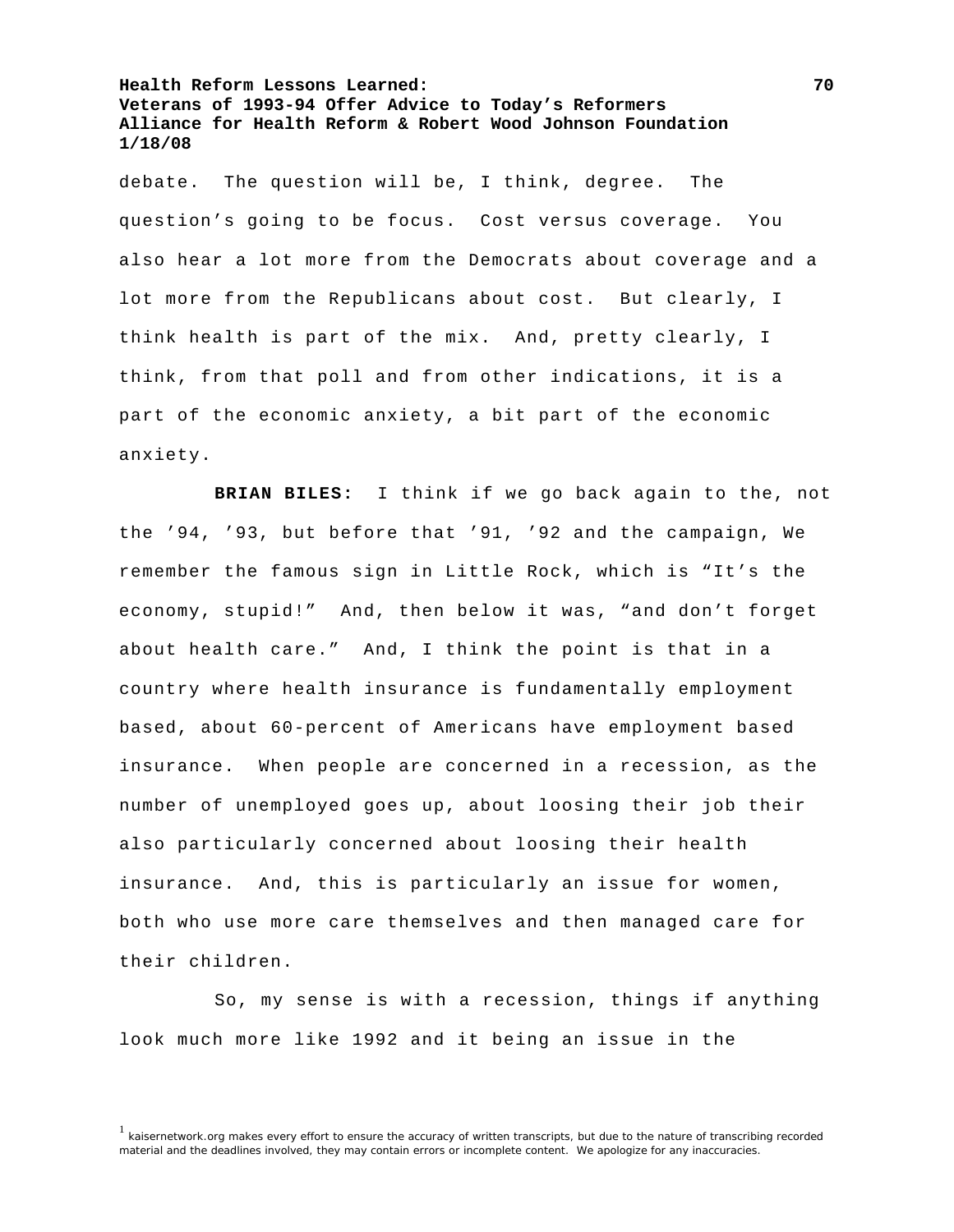campaign and there being commitments to doing something about it. Perhaps, early in the new term.

**CHRISTINE FERGUSON:** And, when you add to that, the fact that private companies and states and localities now have to, in a very transparent way, talk about what their debt, their unfunded liabilities are in terms of retiree health care, I think that when you add the recession, people loosing their jobs without having a health care option, and that issue of businesses really facing credit ratings based on this disclosure. And, towns, cities and towns, I'm seeing mayors who are freaking out about health care who've never worried about it before.

**SUSAN DENTZER:** Because of the cost of their public employees?

**CHRISTINE FERGUSON:** Because they have to report the cost. It's not that it's changed, nothing's changed, but just the fact that they have to out those years and talk about it. People, suddenly it, it's like a crisis that really isn't a crisis, but we've created one.

 And, so I think when you add all those things together, it's impossible and the increasing pressure that Medicaid is putting on states, I think it's impossible, absolutely impossible to take health care out of the economic discussion.

 $1$  kaisernetwork.org makes every effort to ensure the accuracy of written transcripts, but due to the nature of transcribing recorded material and the deadlines involved, they may contain errors or incomplete content. We apologize for any inaccuracies.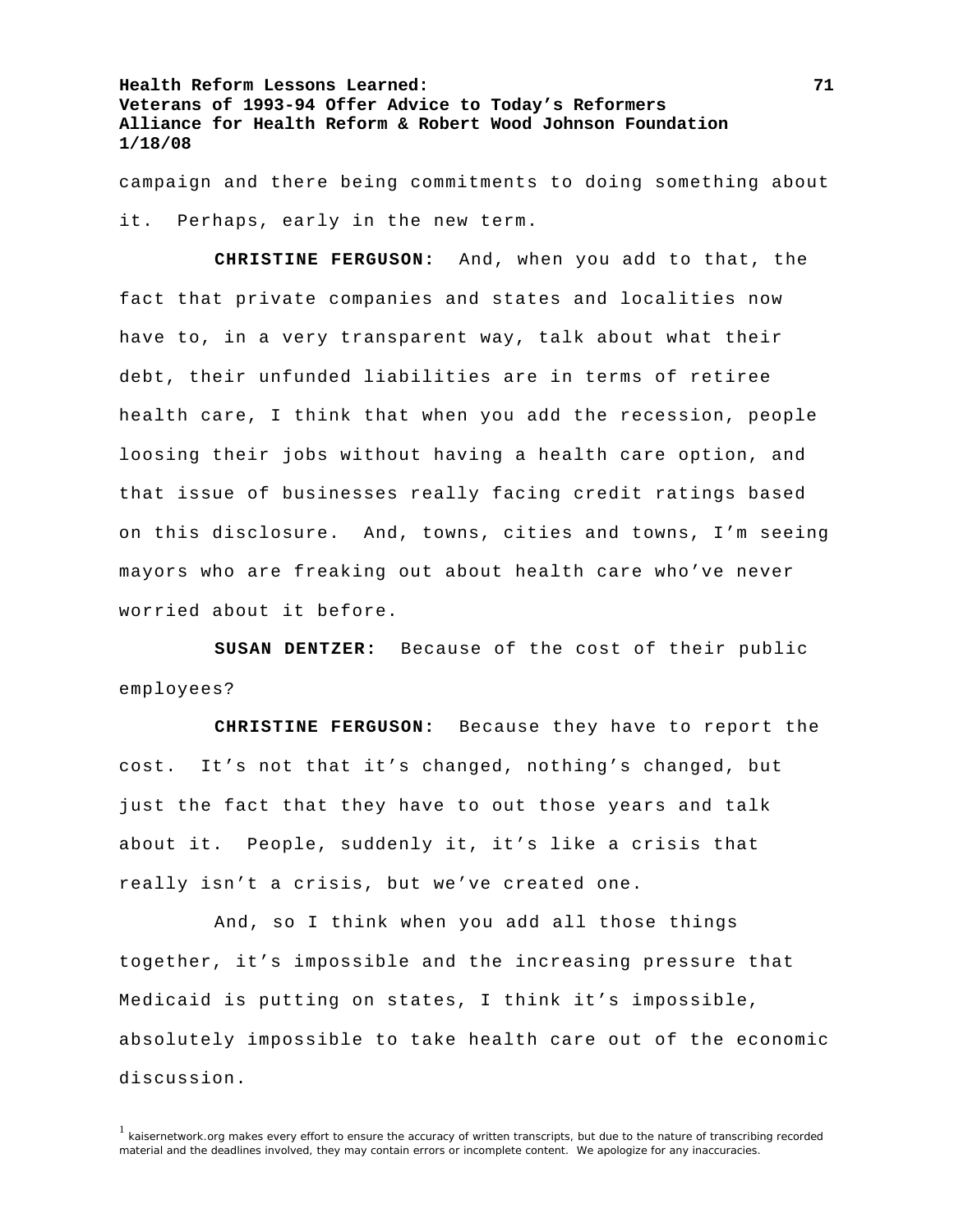**SUSAN DENTZER:** Well, in addition to the lessons that we were talking about earlier, the '93, '94 debate seems to hold. The lessons about timing, the lessons about complexity, et cetera. We've heard just in the last half hour or so some additional lessons. One is that, if this is going to happen at all, it will have to be the singular priority of the next President. That it will require that degree of mustering of political power and the mandate and whatever else to get it done.

 We also heard that inevitably, whatever is proposed is going to get a lot layered on top of it. Because everything and its mother will come out of the woodwork as a health reform issue and probably have to be dealt with.

 We heard the optimistic comments from Christie, though, that we shouldn't look as if everything was for naught in '93 and '94, some good things, paraphrasing you now, did come out of it. And, there are lots of reasons why we could expect these things to be dealt with in pieces over time, not the least of which is the long-term care issues that we've discussed.

 Let's close by asking all of you to address a final question that came in. And, I'd like you to do the impossible which is knit in a couple additional points as you answer this question. The question is, in broad outline what

<sup>&</sup>lt;sup>1</sup> kaisernetwork.org makes every effort to ensure the accuracy of written transcripts, but due to the nature of transcribing recorded material and the deadlines involved, they may contain errors or incomplete content. We apologize for any inaccuracies.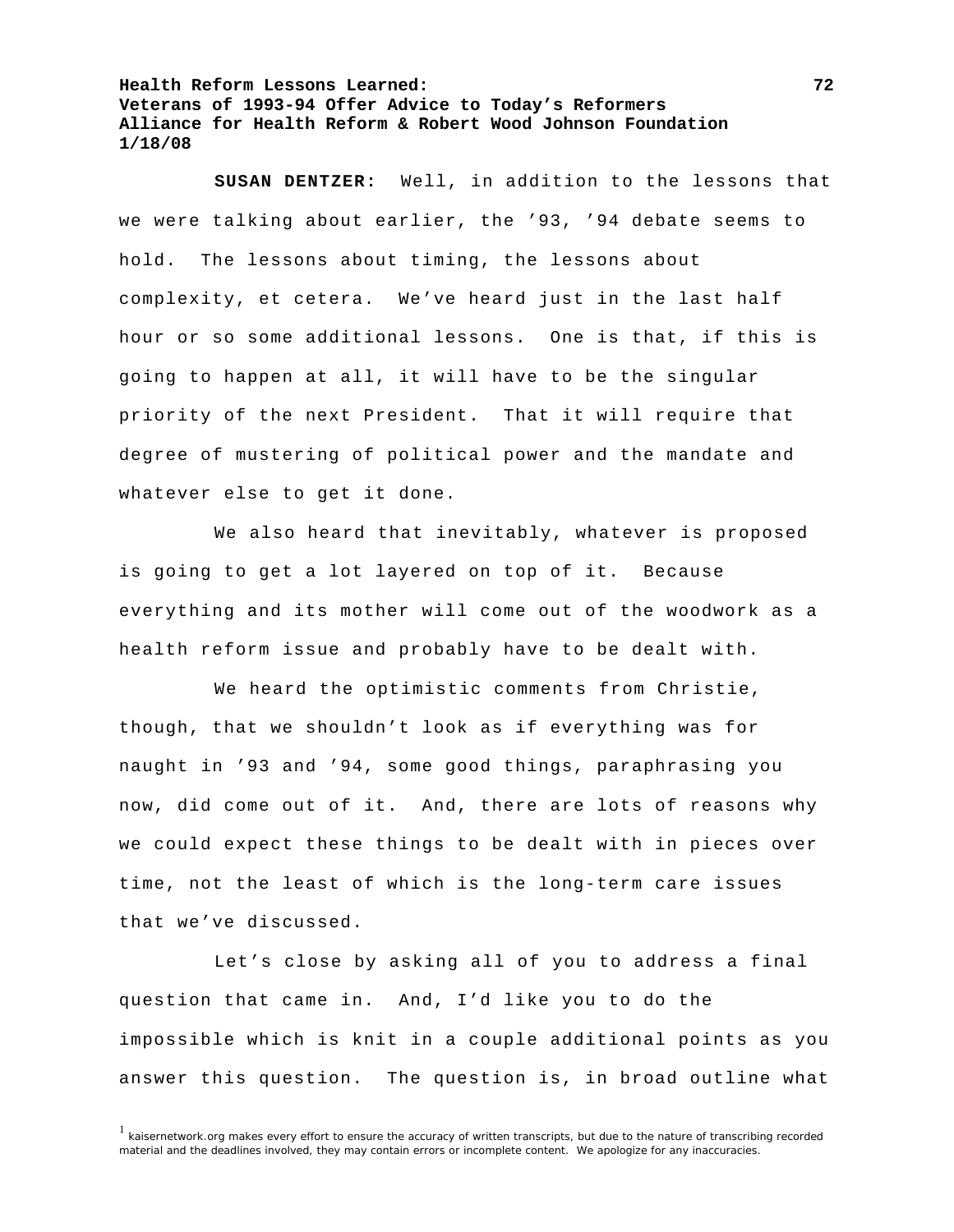could pass today? What would pass today? And, incorporate into that answer a couple of observations. First of all, what's the biggest lesson of '93, '94 that if it were dealt with properly this time around, legislation could pass? So, address whatever was the biggest single impediment to the passage of '93, '94. And, then also tell me, put this in this current context, which is it's a real different world as we've all heard from everybody than it was 15 years ago. What's the biggest single change that's occurred that's going to either make it more likely that health reform would pass or less likely?

 So, complicated question, but what could pass today? How could it pass if something were done differently than done in '93 and '94? And, how does it take into account very different realities than were the case then?

So, Chris?

**CHRIS JENNINGS:** When we say today, are we saying in this Congress? Are we saying?

**SUSAN DENTZER:** Well, no literally, it would be the next. It would be—

## **CHRISTINE FERGUSON:** 2009

**SUSAN DENTZER:** Right. It's January 20<sup>th</sup>, 2009. **CHRIS JENNINGS:** I wanted to make the point, and I think this is a very important point that Christie mentioned

 $1$  kaisernetwork.org makes every effort to ensure the accuracy of written transcripts, but due to the nature of transcribing recorded material and the deadlines involved, they may contain errors or incomplete content. We apologize for any inaccuracies.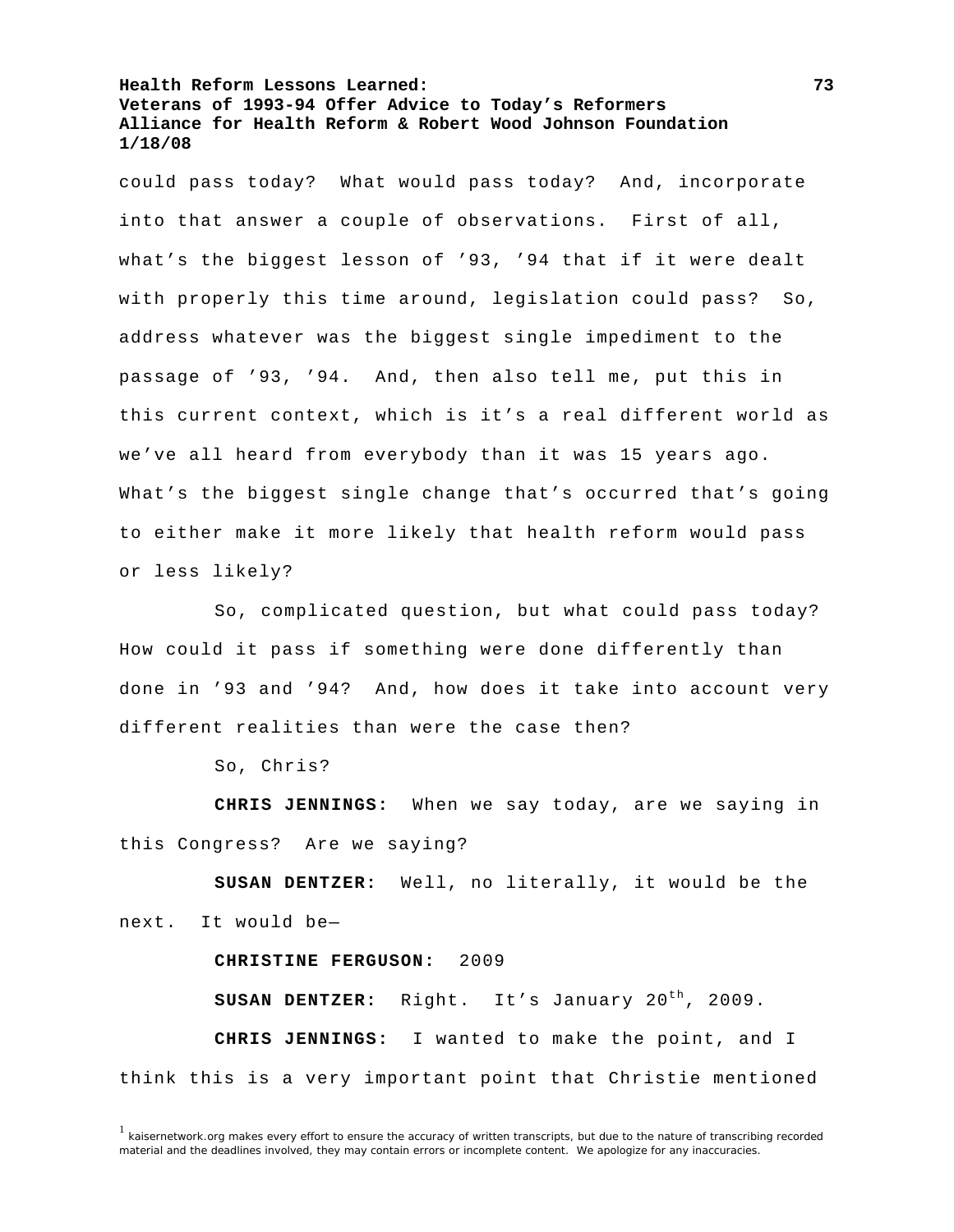and which was that they spent— and certainly Brian did, too. This year is the year for laying the foundation for something bigger. And for those of you who are members and staff, who are contemplating hearings and seminars and lectures or whatever for your members and for key staff, this is a critical opportunity for you, and it's actually a necessity. Because it opens up the possibility for something to happen if not every single word that's people, that comes out of people's mouth is a foreign language.

 So, what could pass? Look, I'm not going to say anything other than something that could pass that would provide, well that would ensure affordable quality care for all Americans over a period of time. And, anyone who lowers the threshold at this point in time, I think, would be crazy. And, so I'm not.

 And, I guess, I'm going to go straight to the reasons why. It's maybe a little bit of an irony which is that, not withstanding, the philosophical differences between the Republicans and Democrats on health policy, I think what's really changed that's different in Washington now is the opposite of what Stuart Altman used to always be credited with, which was—

**SUSAN DENTZER:** Stuart Altman of Brandeis University.

<sup>1</sup> kaisernetwork.org makes every effort to ensure the accuracy of written transcripts, but due to the nature of transcribing recorded material and the deadlines involved, they may contain errors or incomplete content. We apologize for any inaccuracies.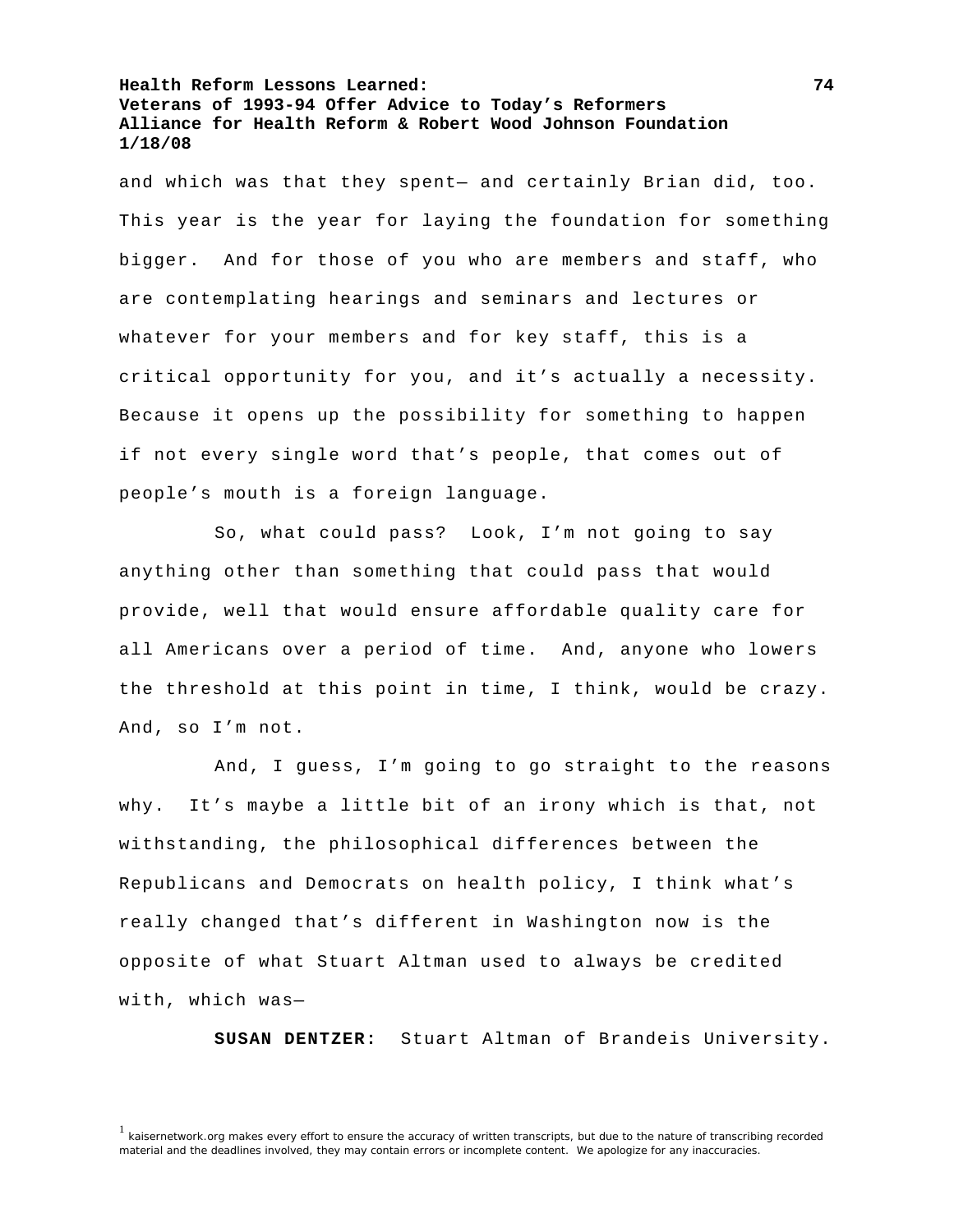**CHRIS JENNINGS:** Brandeis, who always said that everyone's second choice is to do nothing. I don't think that's any longer the case. I think people are looking at the current trend lines as being absolutely unsustainable. And, ironically, I think it's the stakeholders— the providers, the consumers, business, labor, health plans, and others— who are going to actually be a positive force for change, to push Republicans and Democrats to work together under the leadership of a President who knows how best to do that.

## **SUSAN DENTZER:** Brian?

**BRIAN BILES:** My own sense of what could pass, again, with presumably a democratic President, would be some sort of Medicare based pay or play. And, again, this could be this description of Federal Employees with a Medicare type plan. But, I think something that merges. There's always been this historic between the private and the public. And, I think this sort of pay or play with a Medicare plan sort of bridges that and gives both sides enough they can look at it from either perspective.

 How pass, again, obviously, my point is in the first year and generally with reconciliation. I think people say, well the reconciliation is important because of the

<sup>&</sup>lt;sup>1</sup> kaisernetwork.org makes every effort to ensure the accuracy of written transcripts, but due to the nature of transcribing recorded material and the deadlines involved, they may contain errors or incomplete content. We apologize for any inaccuracies.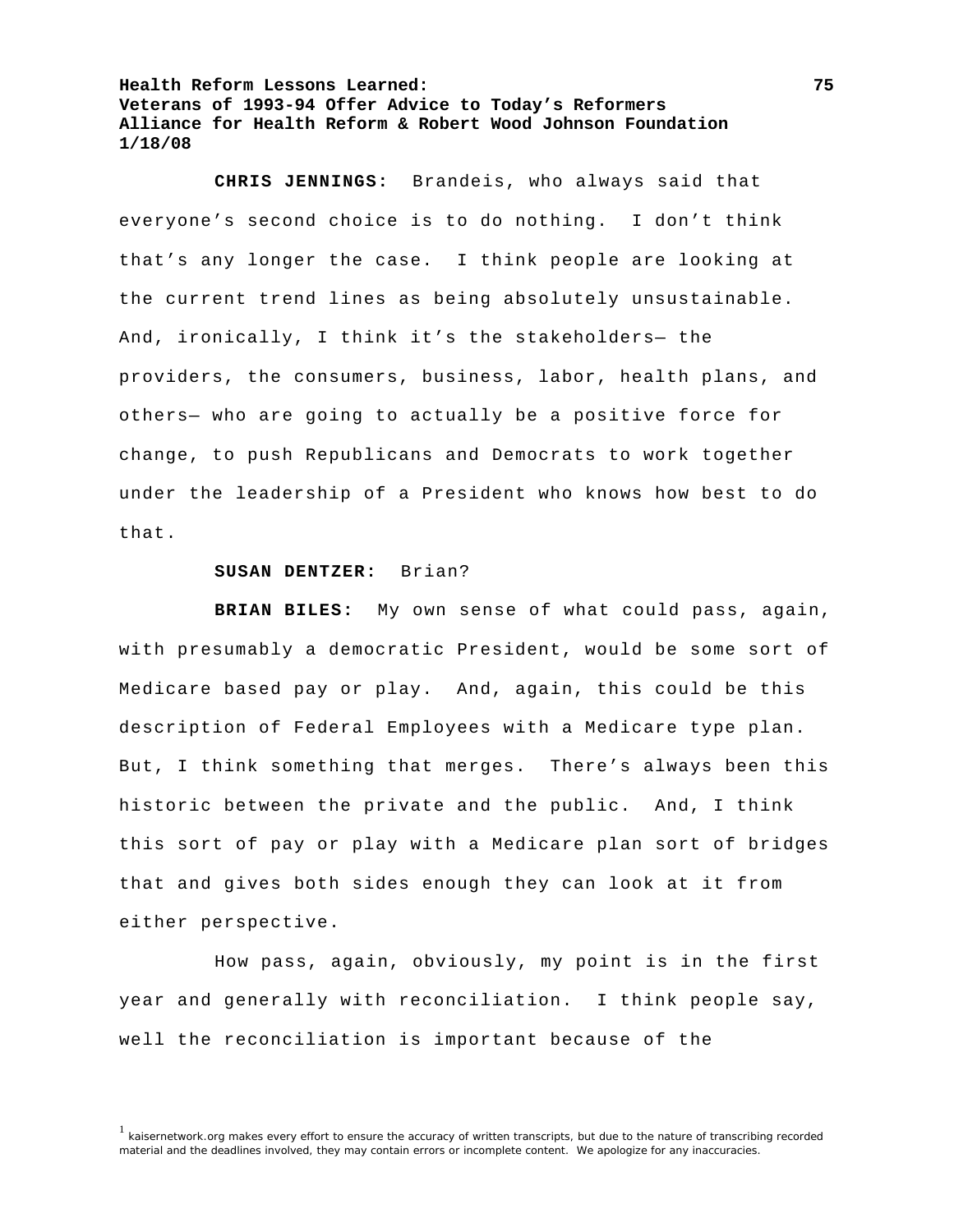protections in the Senate. I think it's actually the timetable, the—

**SUSAN DENTZER:** Meaning, for those— ?

**BRIAN BILES:** Basically, it's protected from filibuster in the Senate. But, I think the most important thing is actually the timetable that tells the Committees they must report the legislation out by July 25<sup>th</sup> or some date. So, I think it's the time table that's really important about reconciliation. Again, the lessons from Reagan, Bush One, Bush Two, all did their most important policy in reconciliation in the first year. So, I think that's how it could pass.

 The difficulties which have been more alluded to than discussed are the costs. We have some numbers here from Lewin for a Commonwealth analysis, something on the order of additional \$100 billion a year. That can either be on budget, which leads to Dean's points about taxes. It can be off budget as some sort of employer mandate, which gets you right back to the NFIB small business debate from the earlier years. So, there's a real problem with budgets and costs. And, I will note, of course, in Washington everything is scored by CBO. The people in Massachusetts generally say that Massachusetts could not have passed its health reform

<sup>&</sup>lt;sup>1</sup> kaisernetwork.org makes every effort to ensure the accuracy of written transcripts, but due to the nature of transcribing recorded material and the deadlines involved, they may contain errors or incomplete content. We apologize for any inaccuracies.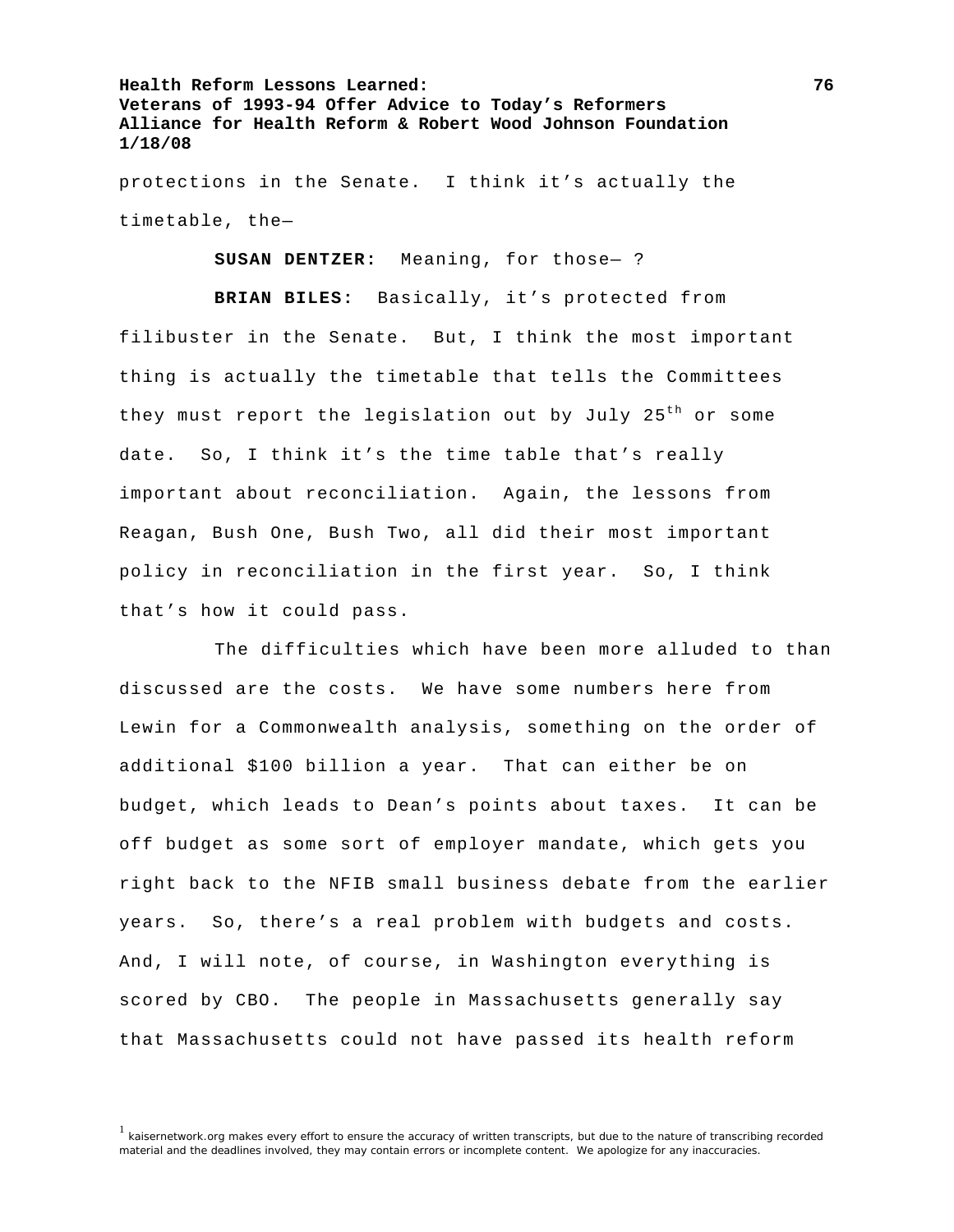package had there been CBO scoring and federal budget rules in the Massachusetts legislature.

> **CHRISTINE FERGUSON:** Yup. **BRIAN BILES:** Christie would agree. **CHRISTINE FERGUSON:** Absolutely true. **BRIAN BILES:** So, I think that's the problem.

 And, I think there's a second issue, which we haven't mentioned. Health care is now such a large industry, 16 percent of the economy. And, health care in Washington is the single largest topic with lobbyists in Washington. And, that represents, again, all the interests in to a \$2.2 trillion industry. I think that's a lot bigger. In terms of Washington interest and Washington participants. And on one hand you would hope the ability to move through and beyond that. But, it's clearly a complicating factor.

**SUSAN DENTZER:** Okay. David, do you want to comment on this?

**DAVID COLBY:** I think we've been emphasizing the negative, that is the case where we were failures. I think, I would also turn it around and think about where we were successes for the lessons. And, you think about the Balanced Budget Act and SCHIP and the lessons from that, which is again the lesson Brian mentioned, put it in reconciliation. It was also a compromise between Senator Kennedy and Senator

 $1$  kaisernetwork.org makes every effort to ensure the accuracy of written transcripts, but due to the nature of transcribing recorded material and the deadlines involved, they may contain errors or incomplete content. We apologize for any inaccuracies.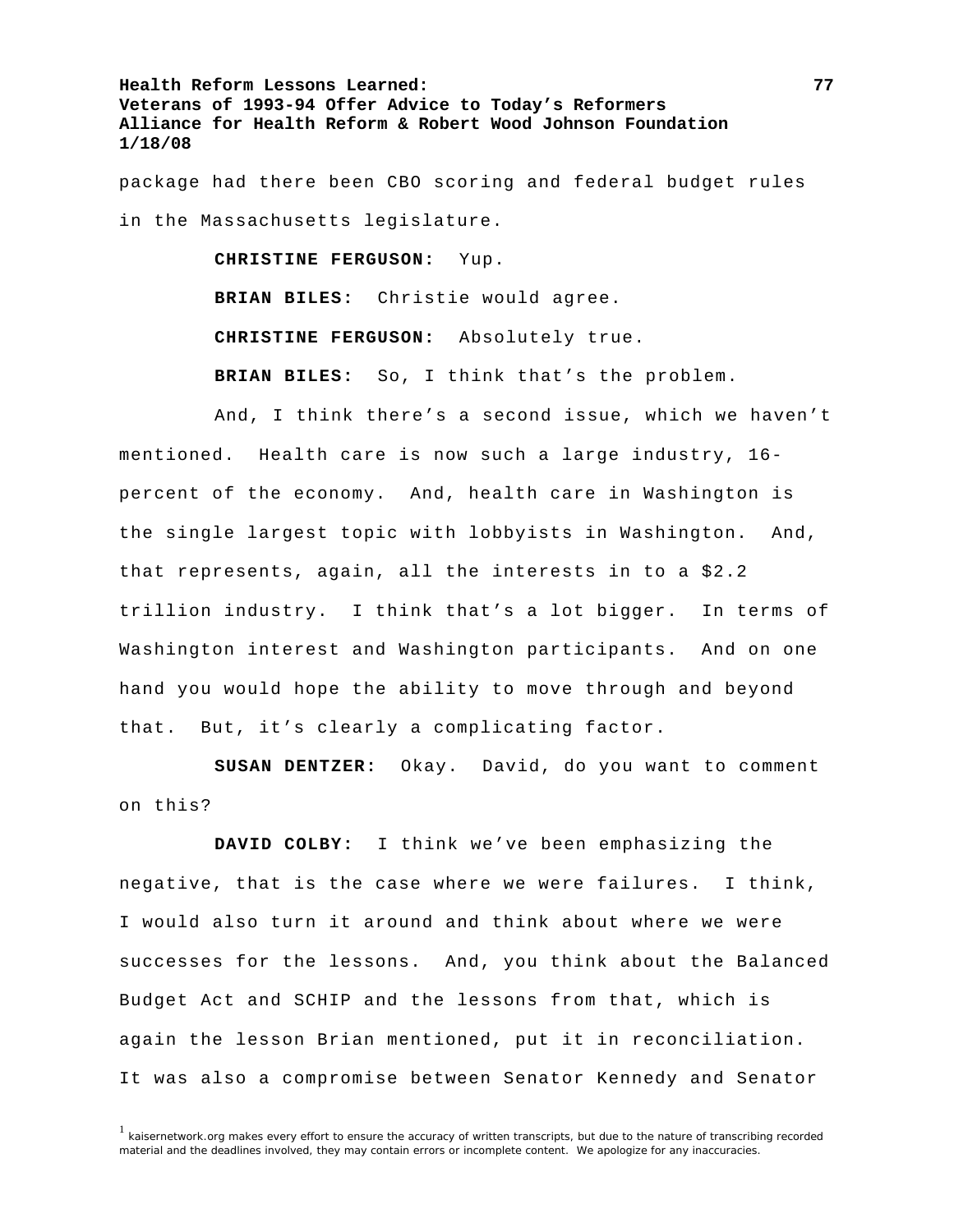Hatch. And, I think Massachusetts provides us with the kinds of political lessons that shows us forward. That it can be done, it can be done with non-partisan compromise. And, it can be done, with a thing that's always bothered me, without much detail. That is you had to fill in the blanks later on.

 So, I think reconciliation, probably the less details assuming you can get it through the CBO, and non-partisan compromise.

## **SUSAN DENTZER:** Christie?

**CHRISTINE FERGUSON:** Okay, so I don't know. I don't know. I suspect that what could pass, we haven't seen yet. And, so, I'm not going to speculate on that. I just want to leave you with one message. As somebody who was here for 15 years and spent 10 years actually implementing and doing things after I talked about them.

 We are in a city and we are a group of control freaks. We are all Type A control freaks in Washington. And, what that means is, in this universe we all want to have it our way and we all think that we are right. And, we're all very smart and bright and thoughtful people. And, we probably would be right if we were dictators. But, since we're not, my message to you is— and I made this mistake over and over again. I was right, I was right. My message to you is that maybe what this is about this time is the ability to

 $1$  kaisernetwork.org makes every effort to ensure the accuracy of written transcripts, but due to the nature of transcribing recorded material and the deadlines involved, they may contain errors or incomplete content. We apologize for any inaccuracies.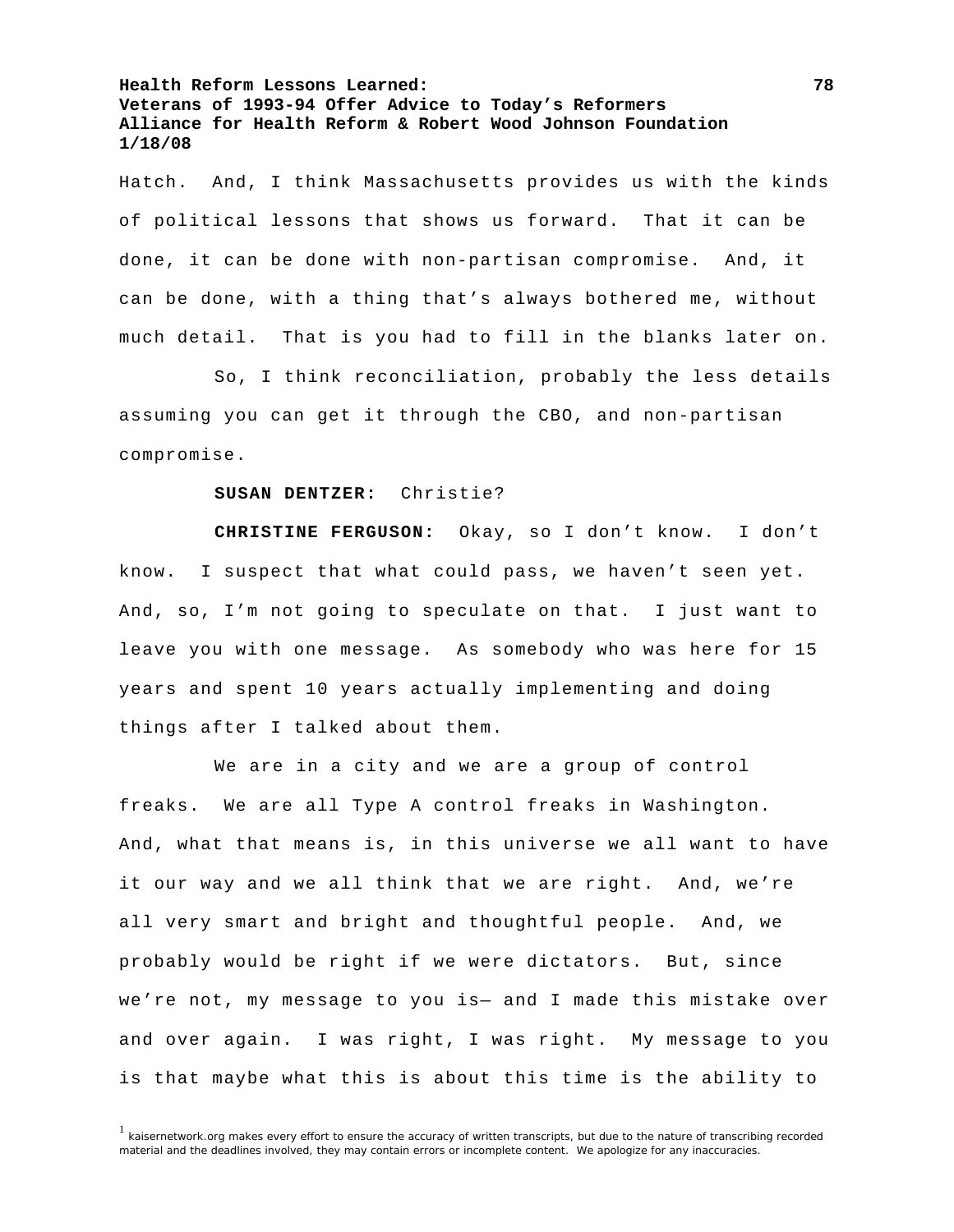take a leap of faith and to back away a little bit from what you believe is right and allow some other idea to enter into the equation. And, if we could all step back slightly from our need to control the paper and our need to control the meeting and our need to control the outcome, if we could just step back slightly, we might actually be able to achieve something bigger. And, so therefore when you get into these meetings, when you get into these moments where you have your member and he's saying to you should I do it or shouldn't I do it? Instead of you knee jerk reaction, maybe just make a gut check. Just a gut check each time. And say is it better to have a status quo or would I be willing to live with and try to fix any mistake that might happen as a result of this vote in a positive change direction? If we just took that gut check, a little bit of a leap of faith, and walked away from our Type A personality slightly, just slightly, it might be possible to come up with some, to come up with at better solution than any one of us could do on our own.

**SUSAN DENTZER:** And, Dean.

**DEAN ROSEN:** I'll answer your questions in reverse order. I think the biggest change is that I think this debate is going to be also about tax reform and budget reform. And, it was about that last time, but it was subsumed. I think that's a big change and if you look at the

 $1$  kaisernetwork.org makes every effort to ensure the accuracy of written transcripts, but due to the nature of transcribing recorded material and the deadlines involved, they may contain errors or incomplete content. We apologize for any inaccuracies.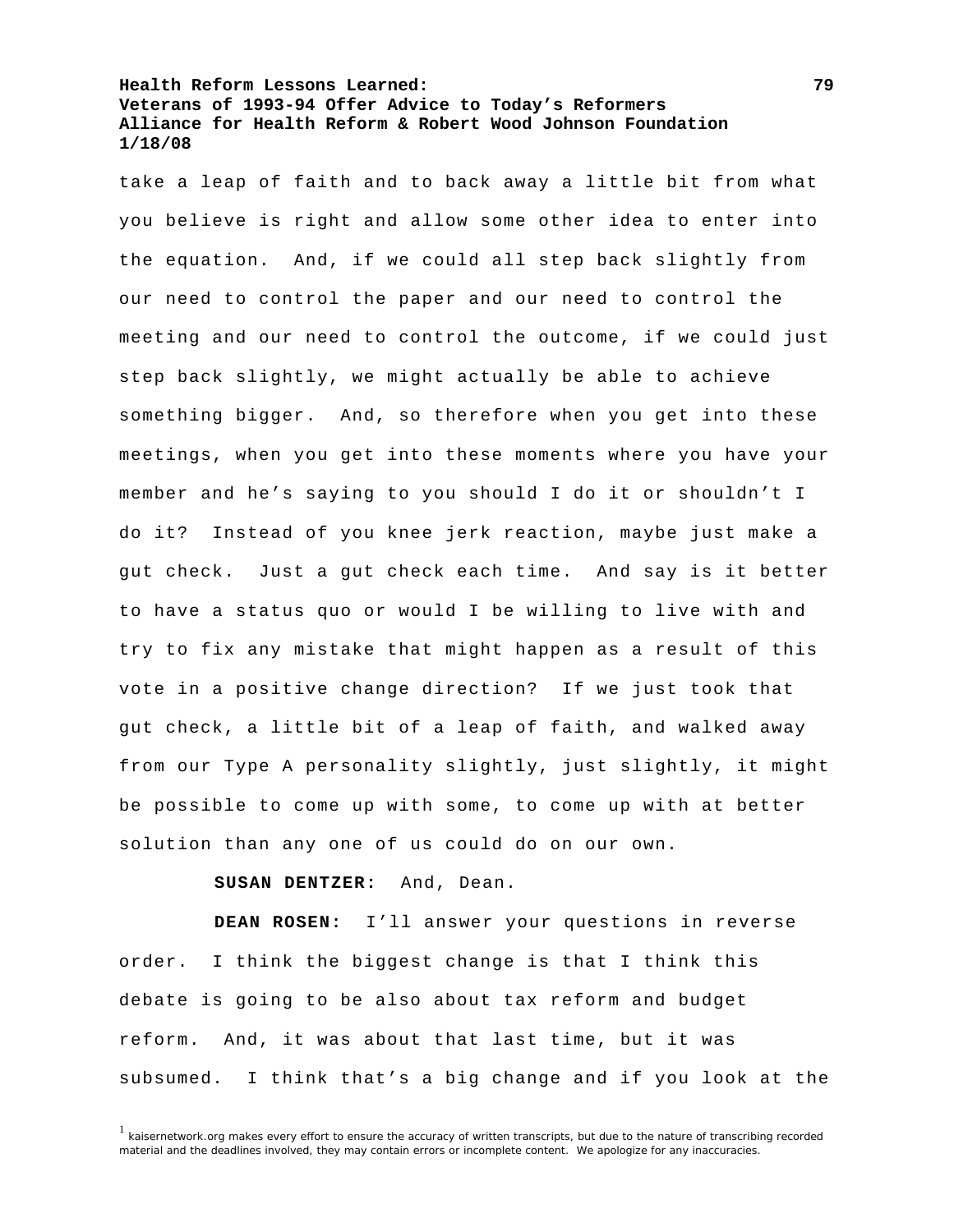presidential candidates on the republican side, there's not one that's even enthusiastic about the Medicare Modernization Act, which is the Bush, one of the Bush signature accomplishments and it's because it's unpaid for. It's not because it had private sector competition. It was because it was an offset. So, I think that in terms of, you look at the numbers I described earlier and I think the need for some measure of bipartisanship to get something done. It's going to be harder to do it in part because of these budget and tax issues. That's going to be a big change.

 Having said that, I think the question about what could pass is actually the most important thing. And, this is one of those things where we turn to you, which is I think one of the lessons of the Clinton Reform Plan and the opposite lesson from the Medicare legislation, which is none of us or no one in the White House is probably going to hand this next Congress something that's going to pass. What I can say, I can bet that what's not going to pass is what any of the presidential campaigns are talking about right now. Campaigns are not about specifics. Campaigns are about impetus. And, coming out of this election, the question I think, as Christie said, is will there be the will? Will there be the mandate? Will there be the political will? Will be the desire for you all to work out the details

<sup>1</sup> kaisernetwork.org makes every effort to ensure the accuracy of written transcripts, but due to the nature of transcribing recorded material and the deadlines involved, they may contain errors or incomplete content. We apologize for any inaccuracies.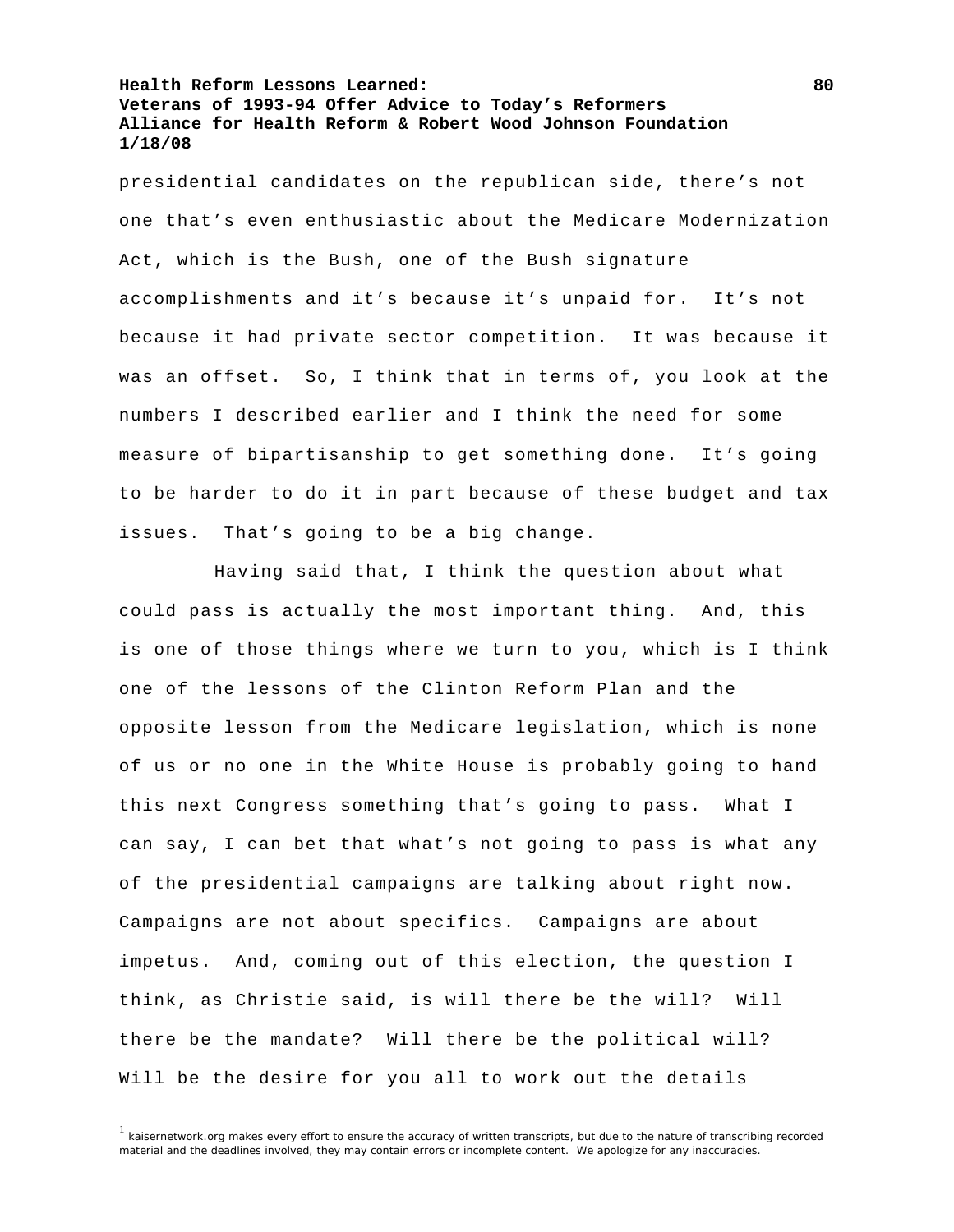because the 4, 5, or 6 of us probably right now could sit around and do it, if somebody told us to do it. If the American people demanded that we do it. If our bosses demanded that we do it. And, I think that this election becomes about providing that impetus. The details are up to you.

**SUSAN DENTZER:** Well, in that Hugh Heclo article I mentioned a few moments ago, there's this wonderful phrase. He says, "We cannot rewind the tape of history and see what, if anything, would have happened if different choices had been made or certain events had not intervened." But as you can tell from the last hour and a half, we have basically been rewinding the tape. And, I think, what has come out of it is some really fabulous insights that I hope will be of benefit to you all.

 There's a really quaint custom in Japan, which is when people do things that are really significant, they name them living national treasures. And, I think the five people you have up here, you may think they were just grunt staff people on the Hill, but, in fact, as you've heard from their insights, they really have a treasure trove of insights for you and experience for you. And, they make my list of living national treasures, at least as far as you get in Washington and probably beyond that as well.

<sup>&</sup>lt;sup>1</sup> kaisernetwork.org makes every effort to ensure the accuracy of written transcripts, but due to the nature of transcribing recorded material and the deadlines involved, they may contain errors or incomplete content. We apologize for any inaccuracies.